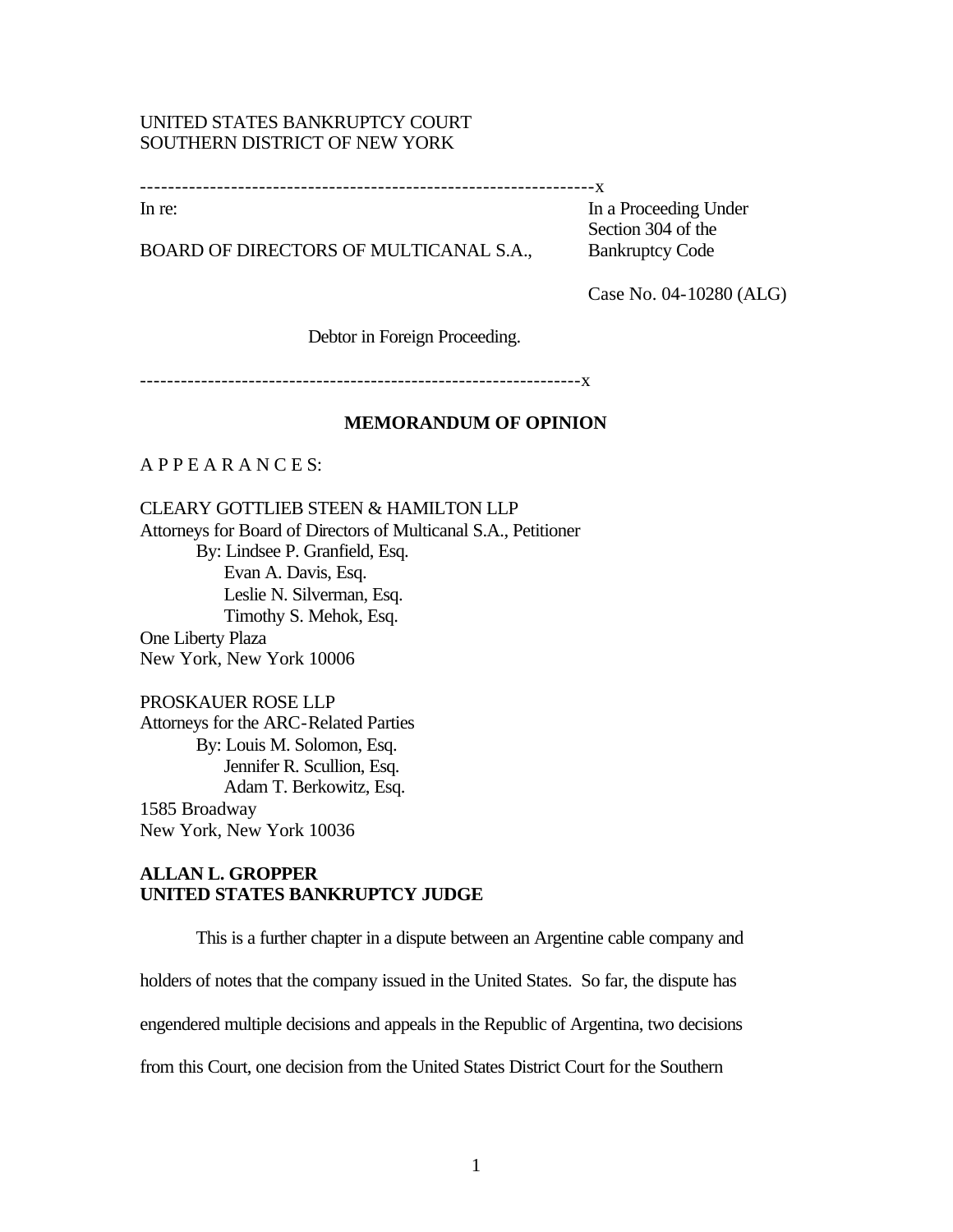District of New York, and prospective appeals, currently held in abeyance, to the Court of Appeals.

This Court held, in its first decision, that the noteholders' rights under the Trust Indenture Act did not preclude a grant of relief to the petitioner, Board of Directors of Multicanal S.A. ("Multicanal"), under § 304 of the Bankruptcy Code. See *In re Bd. of Dirs. of Multicanal S.A.*, 307 B.R. 384 (Bankr. S.D.N.Y. 2004) ("*Multicanal I*"). In its second decision, familiarity with which is assumed, this Court held that Multicanal was entitled, under § 304, to recognition of its *acuerdo preventivo extrajudicial* ("APE") in Argentina, subject to a cure of discrimination against U.S. retail holders. See *In re Bd. of Dirs. of Multicanal S.A., 314 B.R. 486 (Bankr. S.D.N.Y. 2004) ("Multicanal II").*<sup>1</sup> Multicanal had concluded it would be unable to offer small U.S. noteholders the same choice of cash, securities or a combination of the two that it had offered to large holders because of the apparent effect of the U.S. securities laws; while the offer of securities to certain institutional holders in the U.S. would be exempt as a private resale to qualified institutional buyers ("QIBs") under SEC rule 144A, 17 C.F.R. § 230.144A, there was no apparent exemption for the offer of securities to U.S. non-QIB or "retail" holders. $2$  The Court held that while Multicanal had justified its decision to offer U.S. retail holders only cash -- in order to avoid a U.S. securities law problem -- it had not justified the disparity in the amount of cash offered as compared to the value of the packages offered to large holders (as well as holders outside the United States). The Court rejected the relief

<sup>&</sup>lt;sup>1</sup> The published decision of August 24, 2004 was supplemented by a further order entered January 6, 2005. <sup>2</sup> Since Multicanal had registered its initial offerings under the U.S. securities laws, the number of U.S. retail holders was not negligible. It was calculated that 80% of the Multicanal creditors whose debt would be restructured by the APE were U.S. noteholders and that perhaps 5% of the outstanding aggregate principal amount of the notes, or \$25 million in total, was held by U.S. retail investors. *Multicanal II*, 314 B.R. at 494.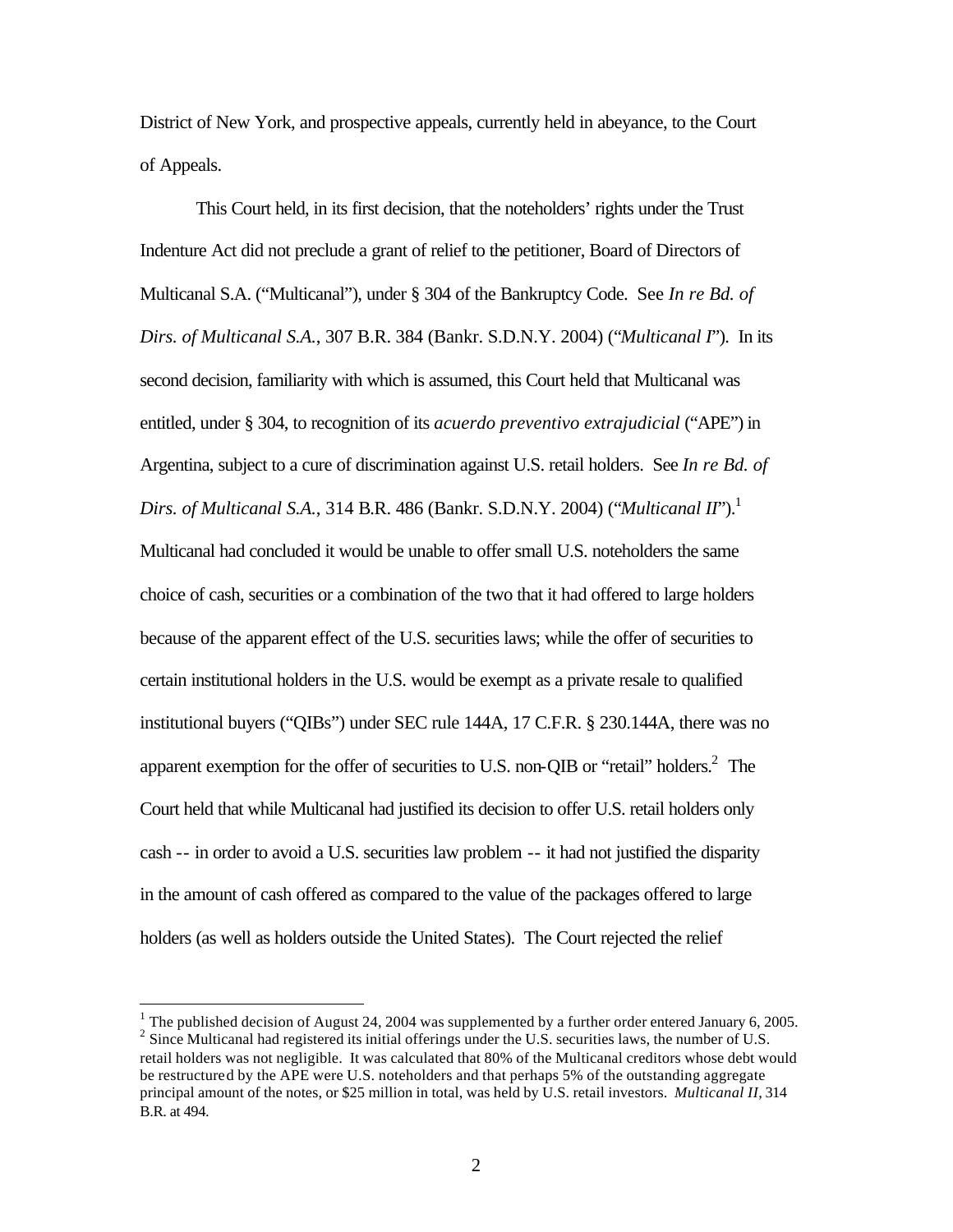recommended by the objecting noteholders, which was to deny recognition of the APE altogether.<sup>3</sup> It found that there were or appeared to be at least two possible remedies: to give the U.S. retail holders the same choice among securities and cash that all other holders had, or to increase the value of the cash option. The first option was dependent on compliance with the U.S. securities laws; the latter did not implicate the securities laws.

To cure the discrimination, Multicanal proposed that the U.S. retail holders elect among all of the options under the APE, including the securities options, and for purposes of reallocation, have those elections treated in the same manner as the elections made by all other holders who had consented to the APE and/or had tendered their existing debt on or before December 12, 2003. For an exemption under the U.S. securities laws, Multicanal relied on a § 3(a)(9) of the Securities Act.<sup>4</sup> Although Multicanal took the position that it might not have been able to offer securities to U.S. retail holders at the outset of its offering, it believed it could offer them securities later because of the passage of time. The Argentine Court later approved this proposed cure in its May 16, 2005 decision.<sup>5</sup>

 $3$  In prior opinions, the Court defined these noteholders as "Huff," the abbreviated name of one of several related investment advisory firms that apparently bought the notes for its clients and thereafter formed a vehicle called Argentinian Recovery Company LLC ("ARC") to hold the instruments. Huff manages pension, charitable and other funds. Its clients include both qualified and non-qualified institutional buyers. Huff had invested substantially in Multicanal's notes before the Argentine financial crisis in 2001 and apparently has increased its holdings in the Multicanal notes during its continuing litigation with Multicanal. As discussed below, Huff has also proposed the intervention of several other entities that seek to oppose recognition of the APE.

 $4 \text{ Section } 3(a)(9)$  provides an exemption from registration for securities that are exchanged by an issuer with existing security holders where no commission or other remuneration is paid for soliciting such exchange. This exemption was not available initially because of the fee paid to Multicanal's agent, J.P. Morgan & Co. Multicanal took the position that enough time had passed to make the  $\S 3(a)(9)$  exemption available. See *Multicanal II*, 314 B.R. at 520 n.22.

 $<sup>5</sup>$  As discussed further below, pursuant to the Argentine Court's May 16, 2005 order, Multicanal offered the</sup> same cure given to the U.S. retail holders to the "no" voting and abstaining holders of existing debt.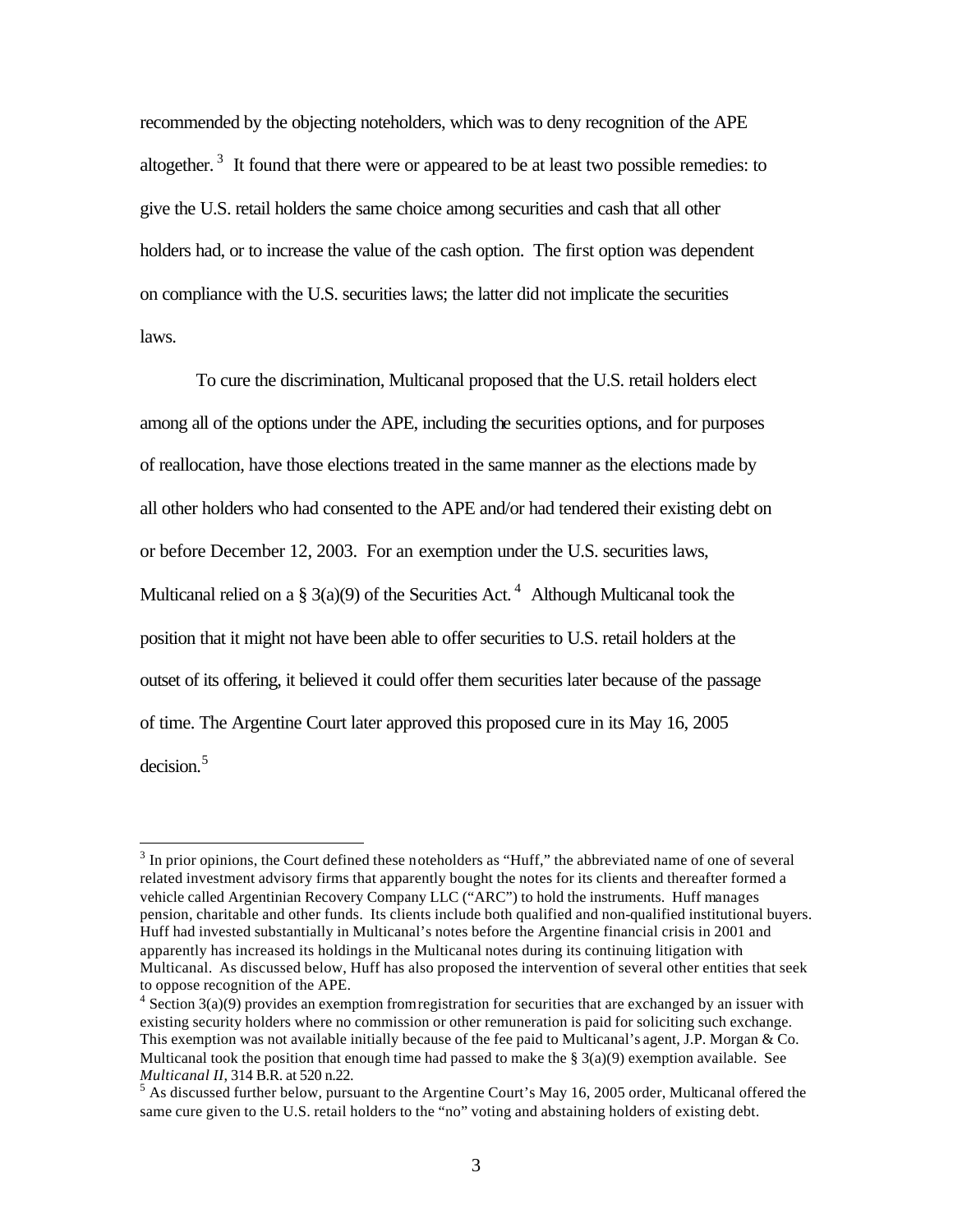In an opinion dated September 28, 2005, the District Court affirmed this Court's decisions with respect to the Trust Indenture Act and recognition of the APE under the standards of § 304. However, the District Court held that Multicanal could not, in offering a cure to the U.S. retail holders, rely on a § 3(a)(9) exemption from the registration requirements of Section 5 of the Securities Act of 1933, 15 U.S.C. § 77e ("Section 5"), because "the exchange of securities under the proposed cure is integrated with an exchange where a 'commission or other remuneration [was] paid or given directly or indirectly for soliciting such exchange.'" *Argentinian Recovery Co. LLC v. Bd. of Dirs. of Multicanal S.A.*, 331 B.R. 537, 548 (S.D.N.Y. 2005) ("*Multicanal III*"). Finding § 3(a)(9) unavailable, the District Court remanded for a determination whether the exemption under § 3(a)(10) of the Securities Act of 1933 would apply and obviate the need to register the securities under Section 5.

In the meantime, in September 2005, Multicanal had filed a proposed registration statement with the Securities and Exchange Commission (the "Registration Statement"), in which it proposed to register the shares to be issued to the U.S. retail holders. Multicanal did not propose to register the shares to be issued to the QIBs, who had voted in favor of the APE, as this would have required a new vote on the plan -- a vote that it is assumed Multicanal would lose.<sup>6</sup> Multicanal did propose to register the shares to be made available to holders who had previously voted "no" or who had abstained. Under rulings of the Argentine courts, Multicanal was required to provide these holders with the same choices made available to other creditors as to the package of consideration they would receive. In any event, the District Court further instructed this Court to consider

 $6$  It will be recalled that Multicanal obtained approval of the APE by a narrow margin  $-68\%$  of the affected debt voted in favor, whereas the minimum to approve the APE was 66 ? %. Since the vote, Huff or its allies have acquired what appears to be a blocking position.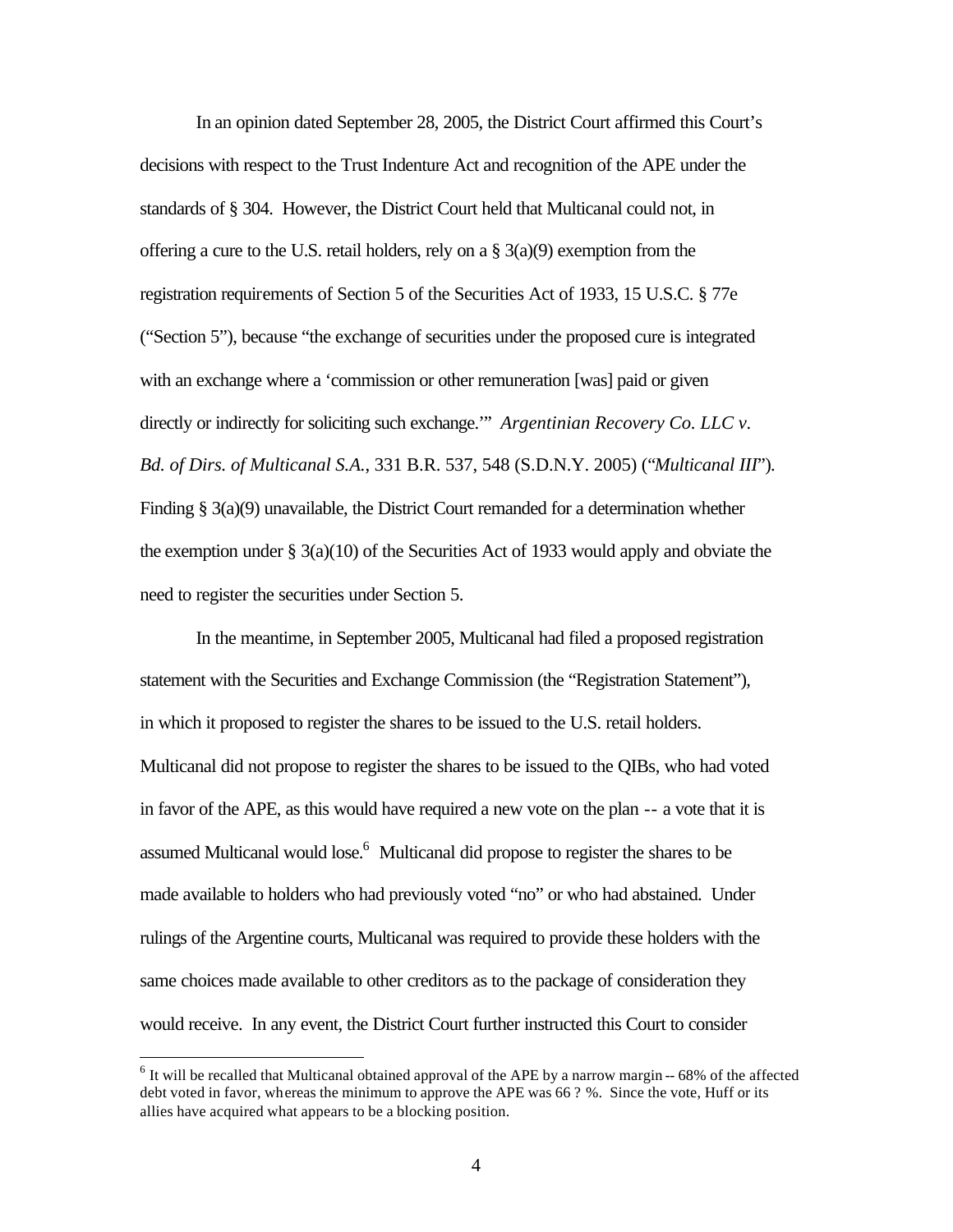on remand whether the securities could be distributed to holders in the United States pursuant to an effective Registration Statement.

The District Court also directed this Court to consider two other issues, namely (i) whether fairness requires that the registration statement be made available to all noteholders, and whether in light of the passage of time and changed economic circumstances, a re-vote of all noteholder creditors should be required; and (ii) Huff's standing to continue voicing the possibly conflicting interests it purports to represent.

On remand, Multicanal argues that an exemption under  $\S$  3(a)(10) is available and that the record is sufficient to include the fairness finding required by that provision. Multicanal also contends that since the securities to be issued to the U.S. retail holders will be covered by the Registration Statement and the securities issued to the "yes" voting noteholders will be covered by Section 4(2) of the Securities Act of 1933, 15 U.S.C. § 77d(2), there will be no discrimination, and all of the issued securities will be fungible and freely tradable. Multicanal also argues that the District Court's integration analysis is only applicable to the  $\S$  3(a)(9) exemption and that it can use the safe-harbor of Rule 152 under the Securities Act, 17 C.F.R. § 230.152, to prevent integration of the issuance of securities to the QIBs and the U.S. retail holders. Huff, on the other hand, argues that a § 3(a)(10) fairness hearing has not been held and that Multicanal must register the entire offering under Section 5. Huff's position is that the proposed cure and the issuance of shares to the QIBs under the APE are part of a single, integrated transaction, and that partial registration of the shares issued under the cure would be in violation of Section 5. It also asserts that fairness and equity require a re-vote.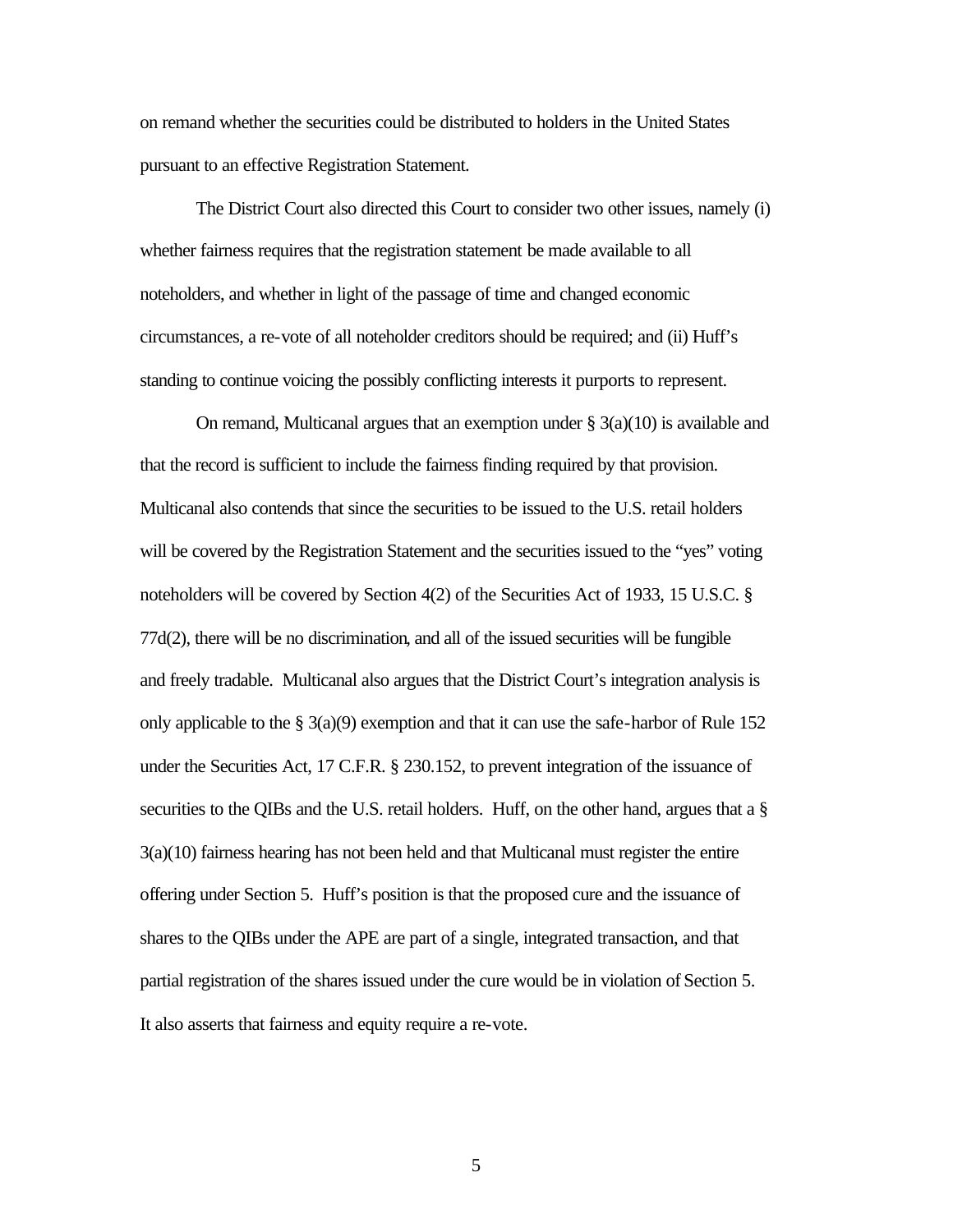This Court observed in its prior opinion, quoting § 304(c), that the "overriding purpose of § 304 is to 'best assure an economical and expeditious administration' of a foreign estate…." *Multicanal II*, 314 B.R. at 501. In that opinion, the Court assumed that the cure of the discrimination against the U.S. retail holders would be relatively straightforward and that the APE could be rapidly closed. Multicanal appeared confident of its  $\S 3(a)(9)$  exemption. If that exemption were not available, it appeared that a modest increase in the cash offered to the U.S. retail holders would not implicate any issues under the U.S. securities laws, or there might be other cures available. *Multicanal II*, 314 B.R. at 519-20. More than a year has passed. The District Court has ruled out the availability of a § 3(a)(9) exemption. Multicanal has apparently decided against increasing the cash offered to the U.S. retail holders, which would make their distribution equivalent in value to the distribution available to all other holders.<sup>7</sup> Multicanal has instead chosen to rely on two possible exemptions under the Securities laws:  $\S 3(a)(10)$ , which it asserts has already been satisfied, and an alternative alleged safe harbor under the securities laws, Rule 152, a rule that has never been the subject of substantive judicial construction and that would create its own reverse discrimination against the U.S. QIBs.

For the reasons stated below, the issues remanded are determined as follows. In principle, the securities to be exchanged for the notes in the Multicanal APE could be exempt from registration under  $\S 3(a)(10)$  of the Securities Act upon the finding of

 $^7$  Multicanal suggested at oral argument that a change in the consideration offered to U.S. retail holders would raise issues in Argentina that the APE was being amended or amended in a discriminatory fashion, but it never sought relief in Argentina. The Argentine courts have themselves required Multicanal to rectify treatment that they have found to be discriminatory, requiring, for example, that the creditors who voted against the APE or abstained have the right to choose among the same types of consideration offered to other holders. The purpose of an amendment for the benefit of U.S. retail holders would be to rectify discrimination, not create it. (It will be recalled that the U.S. retail holders were initially treated differently from all others.) It may be that this remedy is no longer available in Argentina, but the record on this point is not clear.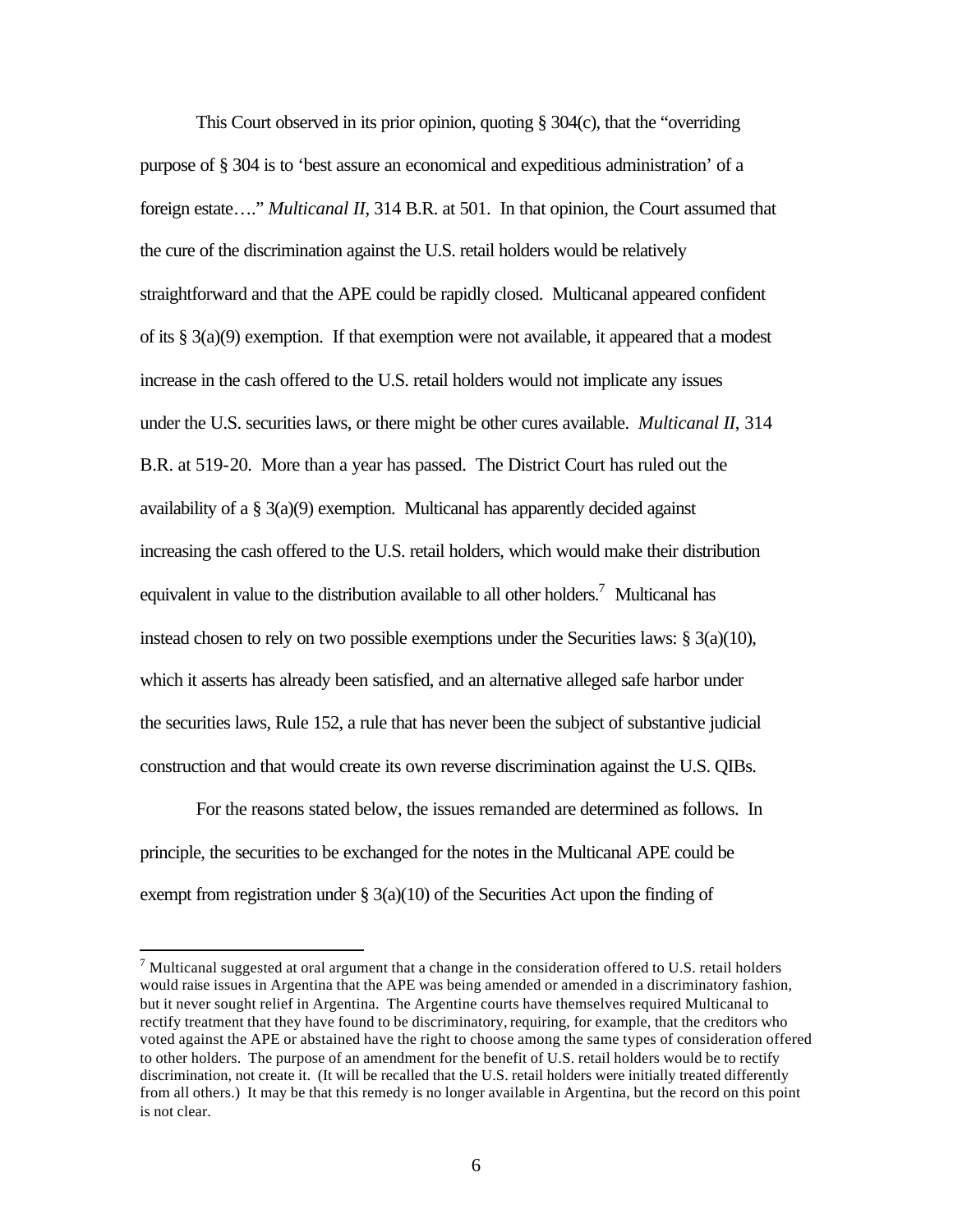"fairness" required under that section, but contrary to Multicanal's position, a "fairness hearing" has not taken place. A fairness hearing could be held if Multicanal so elects, but the hearing would have to take place on an expedited basis. Such a hearing could also determine another issue remanded, whether there has been such a long passage of time since the APE solicitation that it would be fundamentally unfair to enforce the vote at this date in the United States.

As for the second principal issue remanded, the Court finds that Rule 152 does not provide a safe harbor under the U.S. securities laws that would permit the APE to close at long last and "best assure an economical and expeditious administration" of the Multicanal estate. With respect to the final issue, although Huff and its counsel have continually endorsed the positions of possibly conflicting parties in order to oppose the APE, Huff represents both QIBs and retail holders, and it has also offered to secure the intervention of other parties, whose interest in the issues under consideration is direct and concrete. There is no real issue of standing in this proceeding.

#### **DISCUSSION**

## **I. Section 3(a)(10) Exemption**

The District Court remanded for this Court's consideration the availability of a §  $3(a)(10)$  exemption for the securities to be issued under the APE. Section  $3(a)(10)$  of the Securities Act of 1933 provides:

Exempted Securities. Except as hereinafter expressly provided, the provisions of this subchapter shall not apply to any of the following classes of securities: … (10) Except with respect to a security exchanged in a case under Title 11, any security which is issued in exchange for one or more bona fide outstanding securities, claims or property interests, or partly in such exchange and partly for cash, where the terms and conditions of such issuance and exchange are approved, after a hearing upon the fairness of such terms and conditions at which all persons to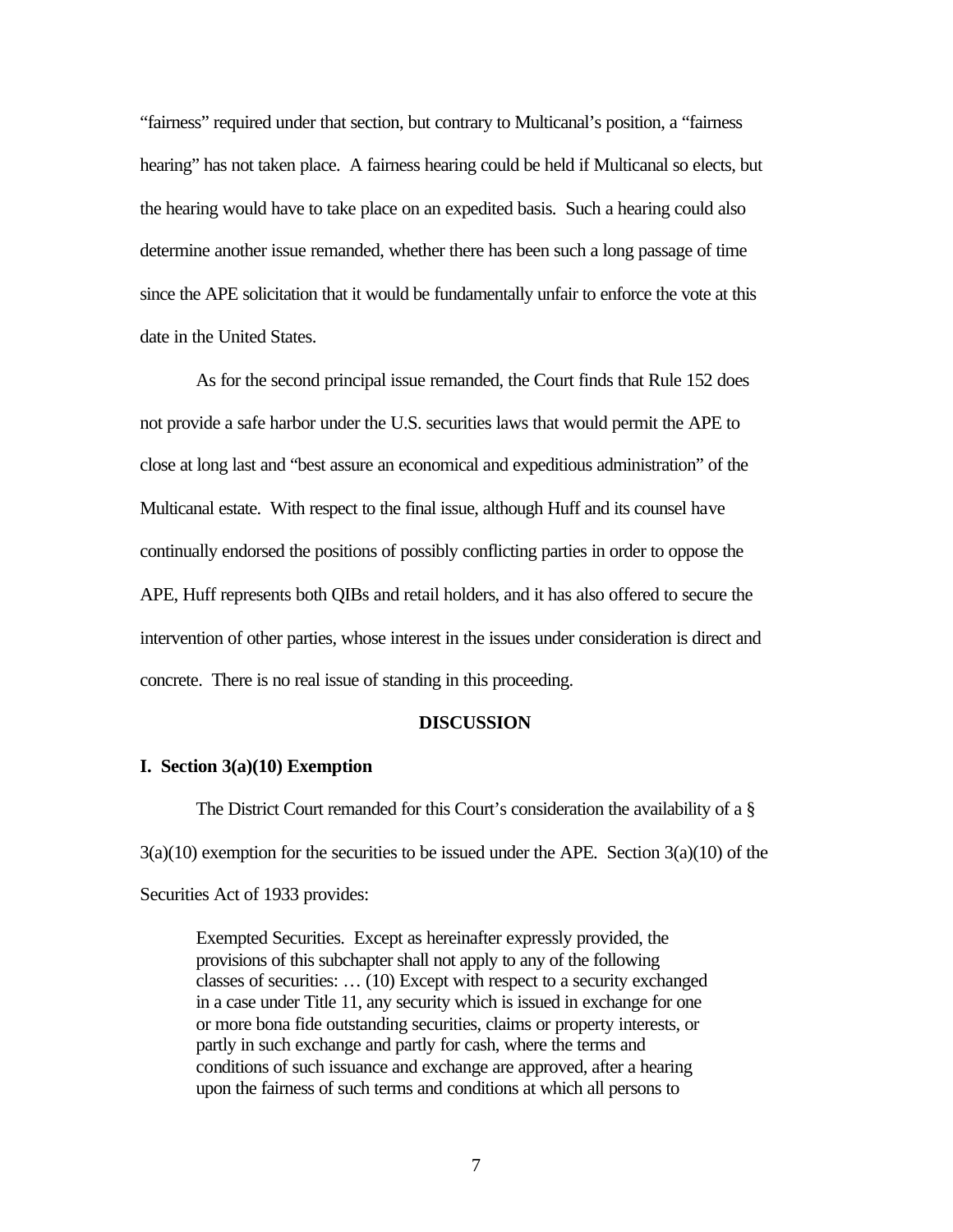whom it is proposed to issue securities in such exchange shall have the right to appear, by any court, or by any official or agency of the United States, or by any State or Territorial banking or insurance commission or other governmental authority expressly authorized by law to grant such approval.

15 U.S.C. § 77 $c(10)$ . The statutory prerequisites for an issuer claiming a § 3(a)(10) exemption are as follows: (i) an exchange of securities, claims or property interests; (ii) a hearing on the fairness of the exchange at which all persons to whom the securities will be issued pursuant to such exchange may appear and be heard; and (iii) a finding of fairness and consequent approval by a court or other governmental authority of the terms and conditions of the exchange.

The questions before the Court are whether the  $\S$  3(a)(10) exemption could apply, whether the Court in Argentina or this Court could hold a fairness hearing, and whether on the record to date, such a hearing has been held (as Multicanal asserts). We will consider first the history of  $\S$  3(a)(10) and its relationship to the exemptions for the issuance of securities in the U.S. bankruptcy laws because they help inform this Court's analysis of the jurisdictional issues and the "fairness" requirement in  $\S 3(a)(10)$ . We will then consider the jurisdiction of this Court and the Court in Argentina to hold a fairness hearing, and (preliminarily) the proof that would be necessary to support a finding of fairness. We will finally discuss Multicanal's position that such a hearing has already been held at which a finding of fairness has been made.

#### **A. History of § 3(a)(10)**

The  $\S$  3(a)(10) exemption was originally enacted as part of a broader exemption in § 4(3) of the Securities Act of 1933, which provided in relevant part:

The provisions of  $\S$  5 shall not apply to any of the following transactions: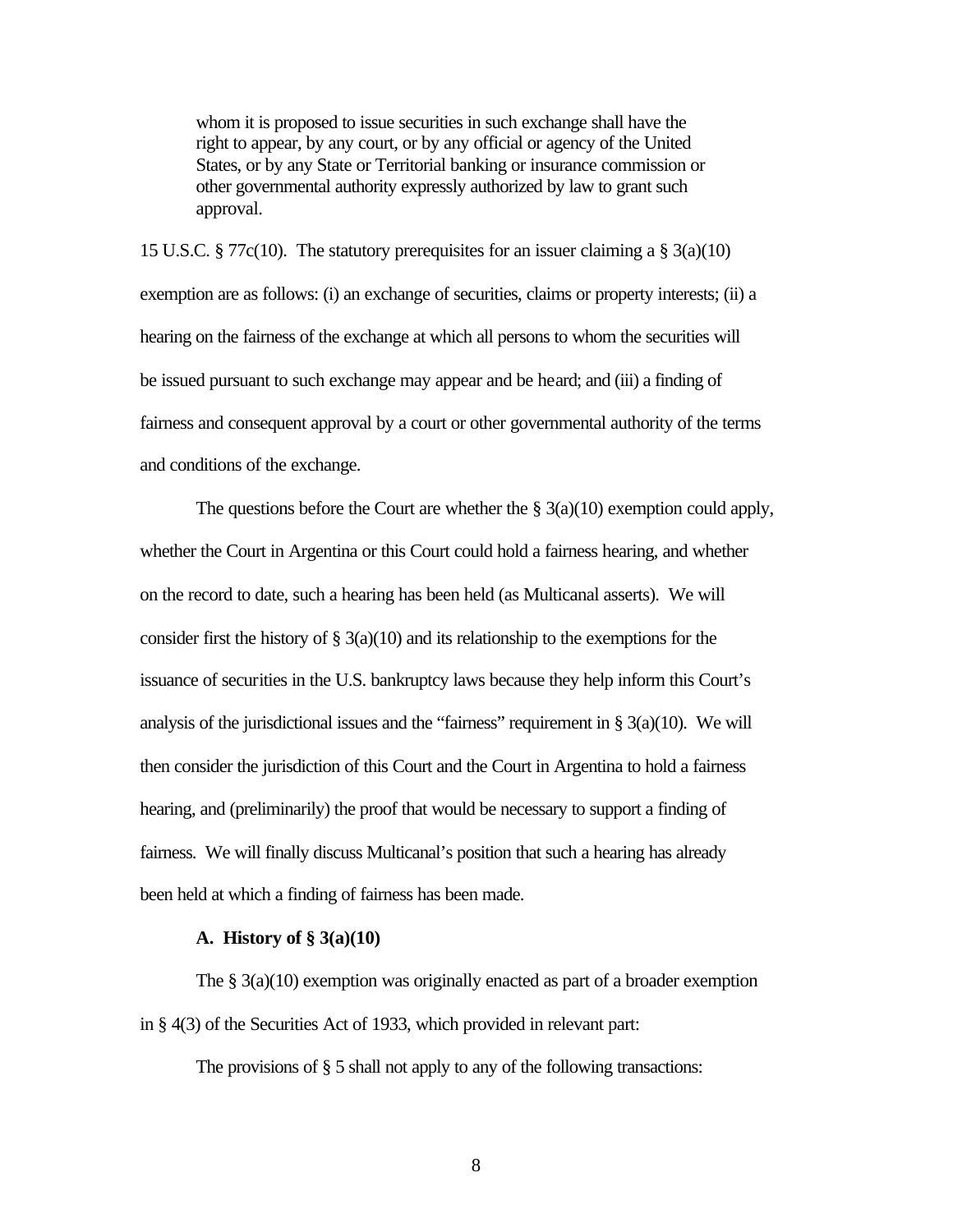\* \* \*

the issuance of securities to the existing security holders or other existing creditors of a corporation in the process of a bona fide reorganization of such corporation under the supervision of any court, either in exchange for the securities of such security holders or claims of such creditors or partly for cash and partly in exchange for the securities or claims of such security holders or creditors.

Act of May 27, 1933, ch. 38, § 4(3), 48 Stat. 77. The purpose of § 4(3) was to

[exempt] the distribution of securities during a bona fide reorganization of a corporation when such a reorganization is carried on under the supervision of a court.

Reorganizations carried out without such judicial supervision possess all the dangers implicit in the issuance of new securities and are, therefore, not exempt from the act. For the same reason the provision is not broad enough to include mergers or consolidations of corporations entered into without judicial supervision.

H.R. Rep. No. 85, 73d Cong., 1st Sess. 16 (1933).

In amendments to the Securities Act of 1933 that were part of the Securities

Exchange Act of 1934, § 4(3) was moved from § 4 to § 3 and split into several separate

parts, including § 3(a)(10). Act of June 6, 1934, ch. 404, 48 Stat. 881. As initially

enacted, § 3(a)(10) exempted from registration

 $\overline{a}$ 

[a]ny security which is issued in exchange for one or more bona fide outstanding securities, claims or property interests, or partly in such exchange and partly for cash, where the terms and conditions of such issuance and exchange are approved, after a hearing upon the fairness of such terms and conditions at which all persons to whom it is proposed to issue securities in such exchange shall have the right to appear, by any court, or by any official or agency of the United States, or by any State or Territorial banking or insurance commission or other governmental authority expressly authorized by law to grant such approval.

Act of June 6, 1934, ch. 404, 48 Stat. 881, 906. $8$  The House Report at the time explained

that § 3(a)(10) extended the exemption in § 4(3) "to cover readjustments of rights of

 $8$  Its present form is the same, with the addition of the following introductory clause, which became effective October 1, 1979: "Except with respect to a security exchanged in a case under Title 11, ...." 15 U.S.C. § 77c(10). The addition of this clause is discussed below.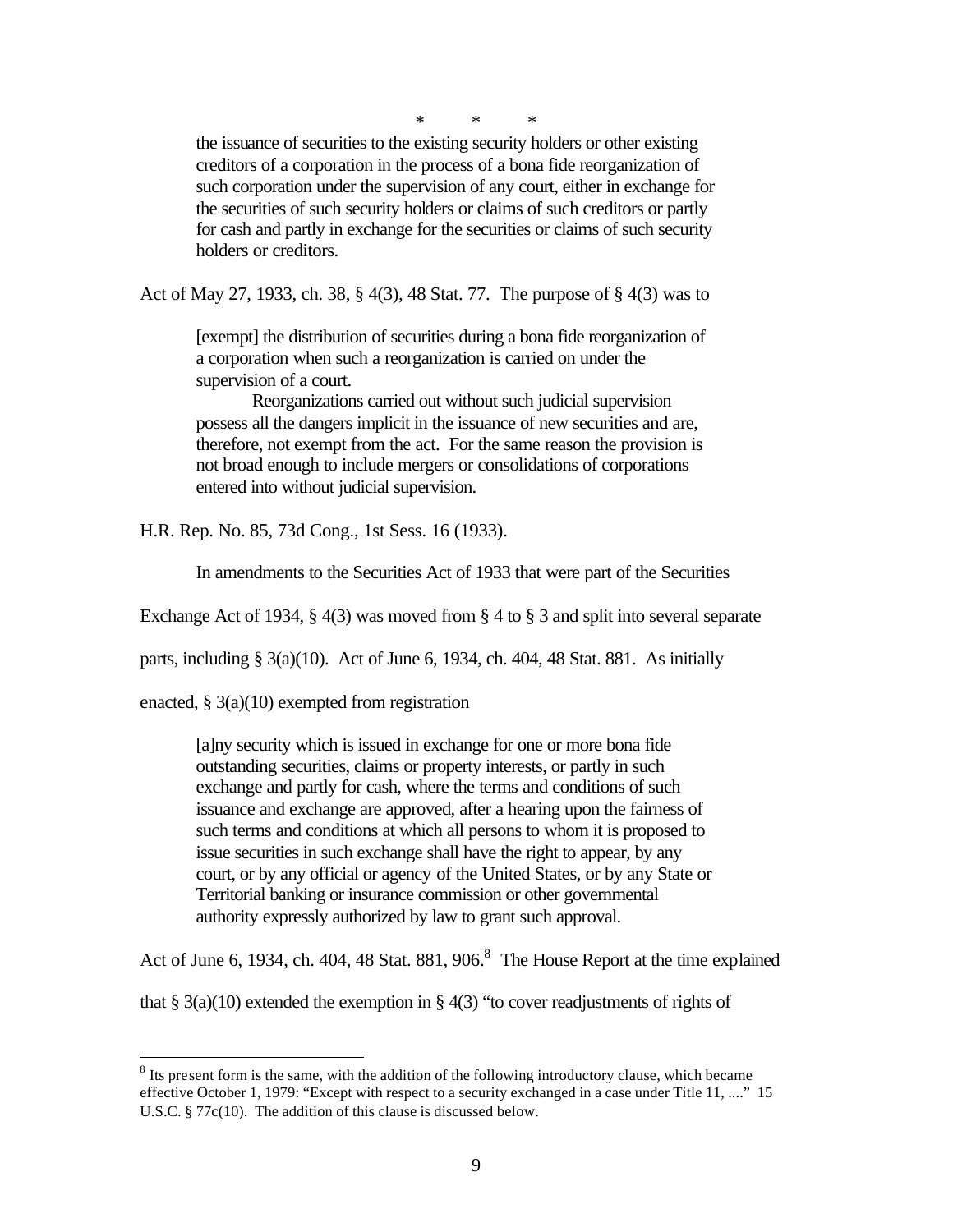holders of securities, claims, and property interests under court or similar supervision, even though the original issuer of the securities, debtor on the claims, or owner of the property in which interests are held, is not itself in the process of reorganization." H.R. Rep. No. 1838, 73d Cong., 2d Sess. 40 (1934). The report further explained that § 3(a)(10) placed a limitation on the exemption by adding a requirement that "the approval of the court or official, in order to be effective, must follow a hearing on the fairness of the terms and conditions of the issuance and exchange of the securities at which persons who are to receive such securities shall have a right to appear." *Id*.

At the same time as Congress adopted  $\S$  3(a)(10), it also amended the bankruptcy laws and introduced an express bankruptcy exception to registration. One day after passage of the Securities Exchange Act of 1934, Congress codified and amended the equity receivership and added a new statutory reorganization procedure. Act of June 7, 1934, ch. 424, 48 Stat 911, 920. Section 77B(h) provided in relevant part that "[a]ll securities issued pursuant to any plan of reorganization confirmed by the court in accordance with the provisions of this section … shall be exempt from all the provisions of the Securities Act of 1933 [with the exception of the antifraud provisions].<sup>\*9</sup> In 1938, when the Chandler Act amended and recodified the reorganization provisions as Chapter X and Chapter XI of the Bankruptcy Act, exemptions from the securities laws were included. Section 264 of Chapter X provided that the provisions of  $\S$  5 of the Securities Act "shall not apply to … any transaction in any security issued pursuant to a plan in exchange for securities of or claims against the debtor or partly in such exchange and partly for cash and/or property …." 11 U.S.C. § 664 (repealed). Section 393(a)(2) of

<sup>&</sup>lt;sup>9</sup> Although §§ 3(a)(10) and 77(B)(h) were adopted virtually simultaneously, there is no discussion in the legislative history of the relationship and overlap between those sections.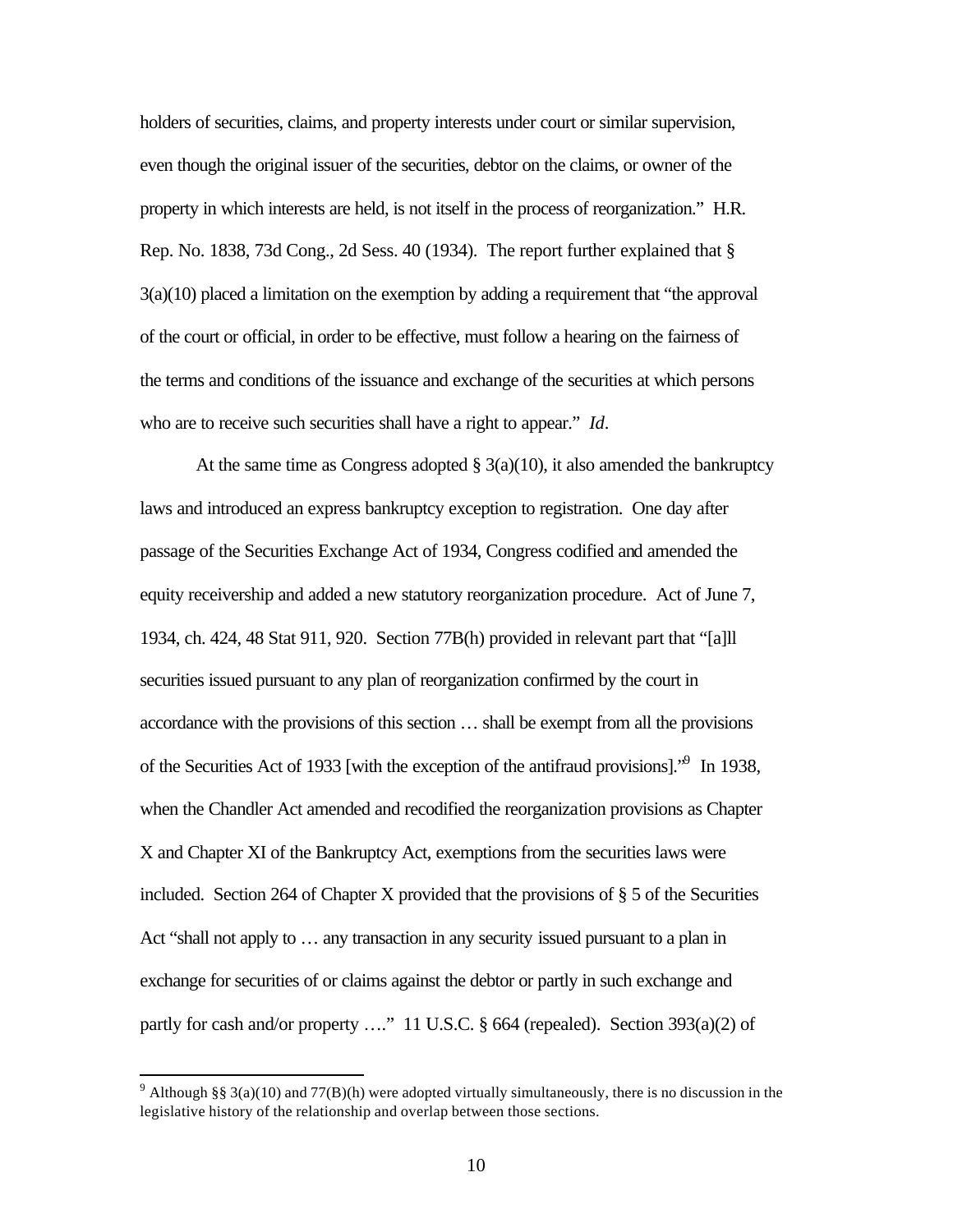Chapter XI was identical but substituted "pursuant to an arrangement" for the words "pursuant to a plan." 11 U.S.C. § 393 (repealed).<sup>10</sup> The Legislative history noted that § 264 was derived from § 77B(h) but did not mention § 3(a)(10) or the possible relevance of a similar exemption.

During the ensuing years, a period during which  $\S$  3(a)(10) coexisted with  $\S$ § 264 and 393 of the Bankruptcy Act, a number of commentators took the position that the three provisions were "express duplicative exemptions." Bloomenthal, *Securities and* 

*Federal Corporate Law* at 4-19 n. 440 (1974); see also Salter, *Exemption of Securities* 

*from Registration Issued under Chapter X and XI*, 76 Com. L.J. 6,8 (1971) ("the

exemption of section  $3(a)(10)$  covers the issuance of securities while the debtor is under

the auspices of the court in X and XI"); 1 Loss, *Sec. Regulation* 584 (2d ed. 1961); 4

Loss, *Sec. Regulation* 2598 (Supp. 1969); Corotto, *Debtor Relief Proceedings Under the* 

*Bankruptcy Act and the Securities Act of 19833 - - The Registration Requirement and its* 

*Implications*, 25 Hastings L.J. 389, 395-96 (1974) (§ 3(a)(10) and "the bankruptcy

exemptions are cumulative"). The SEC staff initially took a similar position. See, e.g., a

1972 no-action letter, stating that  $\S$  3(a)(10) is

 $\overline{a}$ 

drawn in somewhat more general terms than the exemptive provisions incorporated in Section 393 of Chapter XI, because they would be applicable to a wide range of proceedings under various Federal or State laws. But they apply essentially the same standards, in substantially the same language as Section 393. ... We, therefore, regard Section 393 of the Bankruptcy Act as a specific application of the previously enacted Securities Act exemptions to the Chapter XI context, and conclude that, in Chapter XI proceedings, corresponding Securities Act exemptions must be construed to conform to the more specific terms of Section 393.

 $10$  A 1962 amendment to § 393 deleted the words "securities of or". Pub.L. No. 87-681, § 16, 76 Stat. 570 (1962). A Chapter XI arrangement could not affect the rights of equity holders and these words, copied from § 264, had never been of any effect.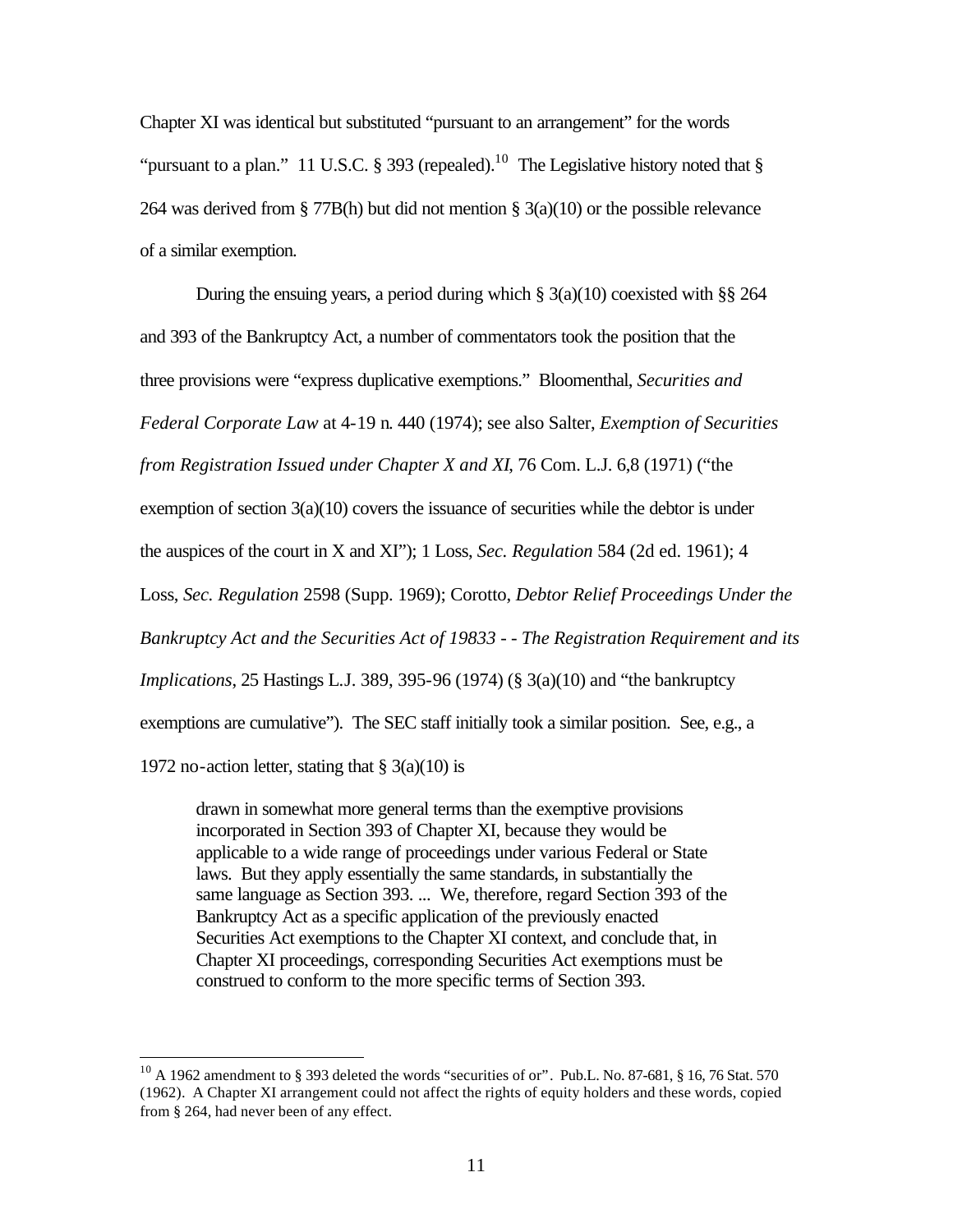*Sequential Info. Sys., Inc.*, SEC No-Action Letter, 1972 WL 10826, at \*10 (Dec. 4, 1972).

Notwithstanding the foregoing, in a later no-action letter, the staff stated that § 3(a)(10) was "superseded by Section 393 in a Chapter XI context." *Data Graph, Inc.*, SEC No-Action Letter, 1973 WL 10386, at \*5 (Oct. 26, 1973). A year later, in *O'Neill Bondholders Committee*, the SEC staff extended this position. There, a bondholders committee proposed to form a new corporation that would issue *its own* securities to bondholders to be secured by property acquired from the debtor. Its counsel opined that  $\S$  3(a)(10) could be applied to securities issued by a Chapter XI committee, even though  $\S$ 393 would not apply by its own terms. The SEC staff rejected this position, finding "no authority for the proposition that a Bankruptcy Court can pass upon the fairness of the issuance of securities of a non-bankrupt in exchange for outstanding claims of a Bankrupt" and that "[i]n the Division's opinion, Section 3(a)(10) of the Securities Act of 1933 has no applicability in proceedings under Chapters X and XI of the Bankruptcy Act [which] are adapted to the particular proceedings specified in these Chapters." SEC No-Action Letter, 1974 WL 10005 (June 18, 1974). Evidently exasperated by the issuer's request for reconsideration, the staff restated the conclusion in jurisdictional terms in a subsequent letter and said: "a court can act judicially only within its sphere of jurisdiction, and we remain of the view that a court of bankruptcy lacks jurisdiction to pass upon the terms and conditions upon which securities are to be issued by a purchaser at a bankruptcy sale. Consequently, it is our view that an order by a bankruptcy court cannot meet the requirements of Section 3(a)(10)." SEC No-Action Letter, 1974 WL 9990 (Aug. 9, 1974).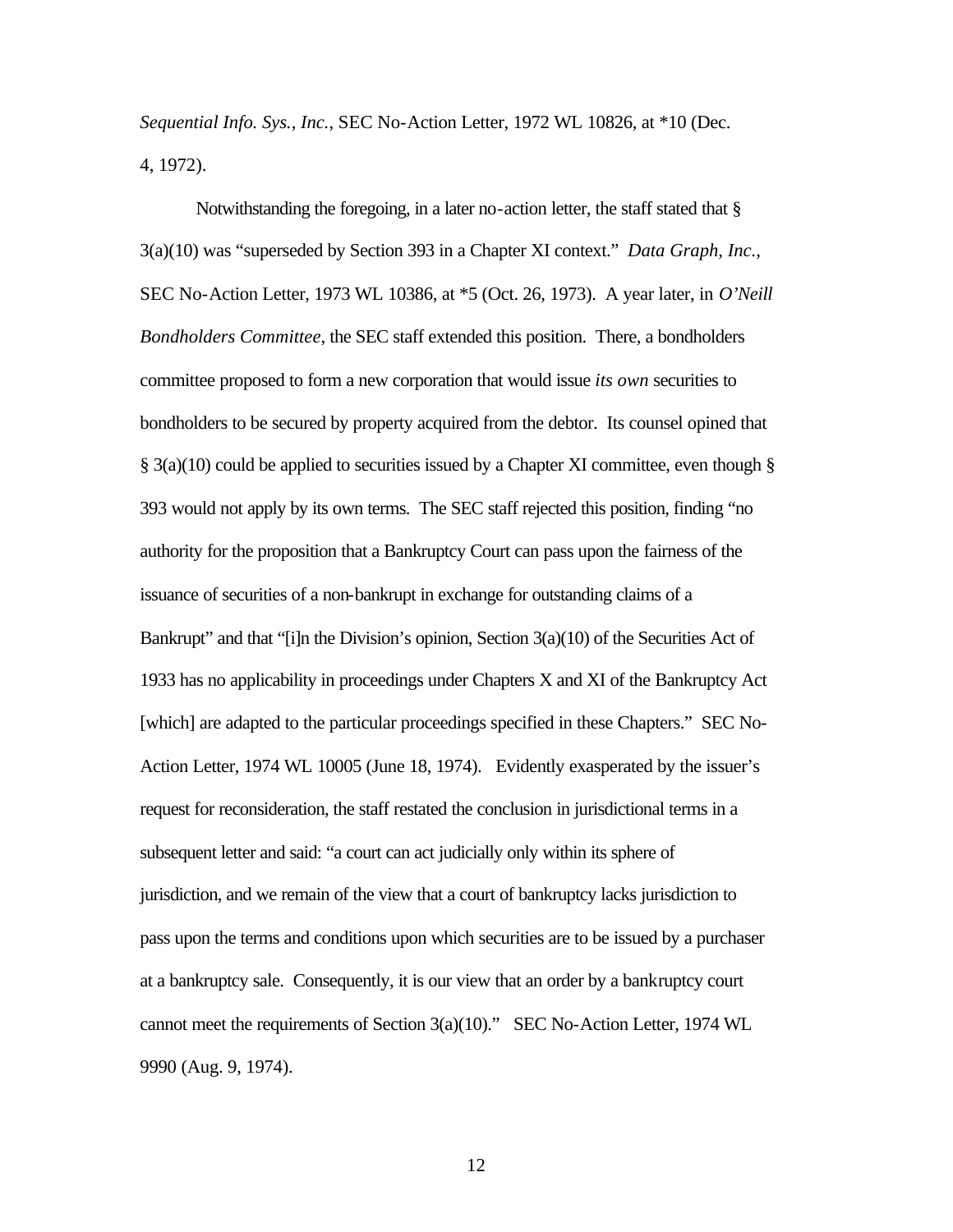There is no indication that any court gave substantive consideration to the relationship between §  $3(a)(10)$  and the Chapter X or Chapter XI exemptions, although the Court in *SEC v. Century Inv. Transfer Corp.*, 1971 WL 297, at \*7 (S.D.N.Y. Nov. 17, 1971), simply equated the exemptions under § 3(a)(10) and § 393 of Chapter XI. At the time of the adoption of a comprehensive new bankruptcy law in the 1970's, one commentator argued that the procedures for SEC and court review of proposed plans in Chapter X easily satisfied the "fairness hearing" requirement of  $\S$  3(a)(10), but that a lack of prior disclosure and the amount of judicial review required in Chapter XI might not be have been adequate. Kahle, *The Issuance of Securities in Reorganizations and Arrangements under the Bankruptcy Act and the Proposed Bankruptcy Act*, 36 Ohio St. L.J. 380, 409-12 (1975) (hereafter "Kahle").<sup>11</sup> In any event, when Chapters X and XI were merged in 1978 in new Chapter 11, Congress amended the requirements for confirmation of a Chapter 11 case. It required substantial disclosure before a Chapter 11 plan could be voted on or confirmed. 11 U.S.C. § 1125, 1126. It set forth detailed provisions for confirmation of a plan with the consent of all impaired classes, and for the application of a "fair and equitable" requirement in the context of a "cramdown." 11 U.S.C. § 1129. It also adopted § 1145 of the Bankruptcy Code, a comprehensive exemption from the securities laws for securities issued in connection with a Chapter 11 plan. 11 U.S.C.  $\S$  1145.<sup>12</sup> Further, it made these amendments in light of an amendment to  $\S$  3(a)(10), that, as mentioned above, added the initial clause, "Except with respect to a

 $11$  Proposed new Chapter 11 was under active consideration at the time this article was written, and the author suggested that the new disclosure provisions might provide an adequate substitute for the Chapter X procedures -- procedures that were eventually discarded. *Id*. at 416-20.

<sup>&</sup>lt;sup>12</sup> There is an exception in § 1145 for securities issued to an "underwriter" as defined in § 1145(b).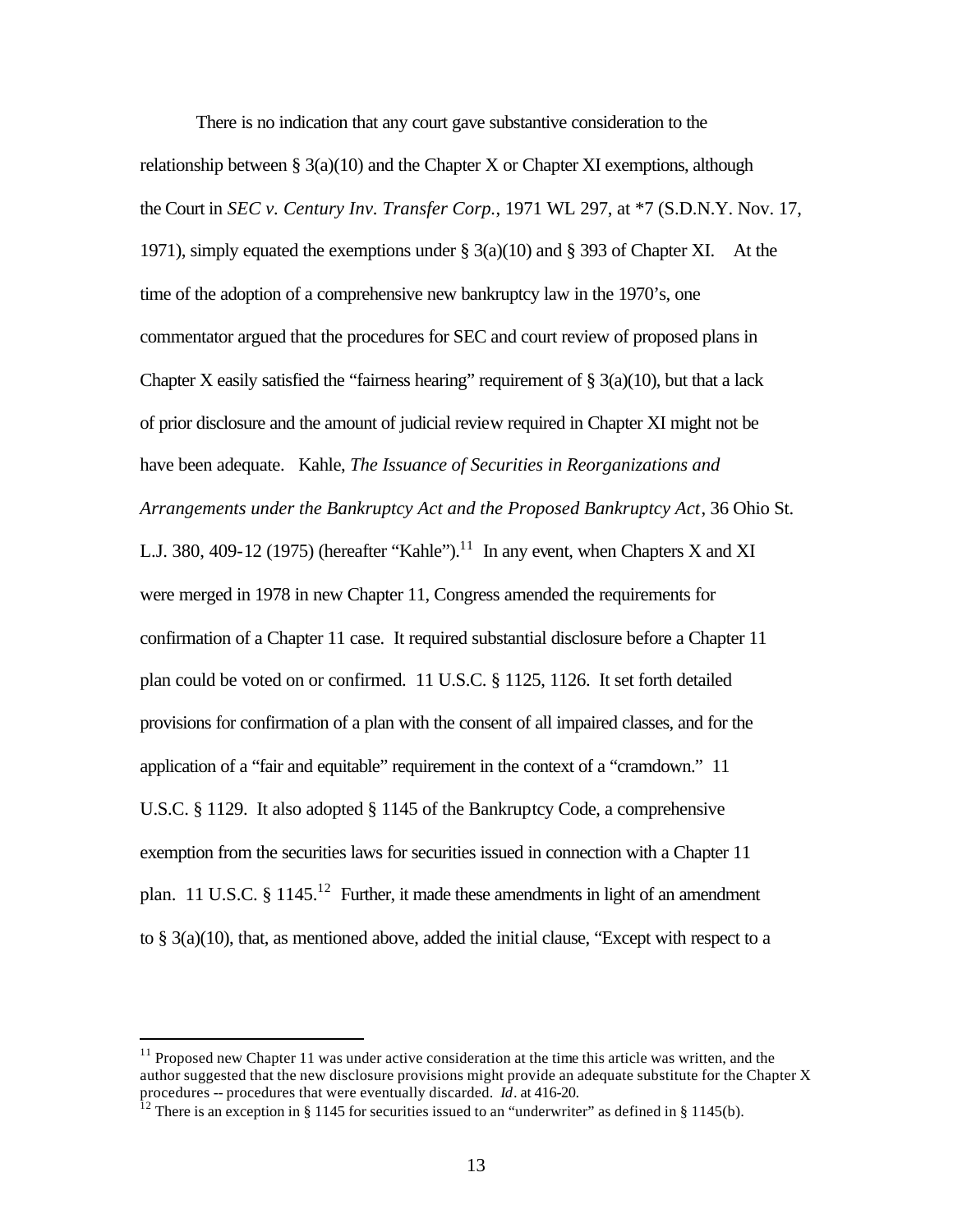security exchanged in a case under Title 11 ..." Pub. L. 95-598, Act of Nov. 6, 1978, § 306(b), 92 Stat. 2549.

#### **B. Jurisdiction to Hold a § 3(a)(10) Hearing**

In light of the language and history of  $\S$  3(a)(10), the first question to consider in connection with the District Court's remand is whether this Court or the Court in Argentina with jurisdiction over the APE would have jurisdiction to hold a fairness hearing pursuant to that section. The statute contemplates "a hearing upon the fairness" of the terms and conditions of an exchange, held "by any court, or by an official or agency of the United States, or by any State or Territorial banking or insurance commission or other governmental authority expressly authorized by law to grant such approval." The District Court in its opinion quoted Loss & Seligman, *supra*, § 3-C-3(a), for the proposition that the statute contains separate requirements for court approval, federal approval, and approval by a State or Territorial authority, and that only the latter is required to have "express authority to grant" the requisite approval. *Multicanal III*, 331 B.R. at 549 n.3. The Securities and Exchange Commission Division of Corporation Finance, in a comprehensive *Revised Staff Legal Bulletin No. 3 (CF)*, at 1-2 (Oct. 20, 1999) construing the requirements of  $\S 3(a)(10)$ , has also concluded that only a governmental entity need be "expressly authorized" to hold the hearing.

Nevertheless, it is patent that  $\S 3(a)(10)$  "is not a jurisdictional or procedural statute" and does "not provide a mechanism for obtaining a fairness hearing," and that the authority "for the hearing must come from elsewhere." *Cont'l Assurance Co. v. Macleod-Stedman, Inc.*, 694 F.Supp. 449, 467 (N.D. Ill. 1988). In that case, the Court held that it had jurisdiction to conduct a fairness hearing based on its jurisdiction to issue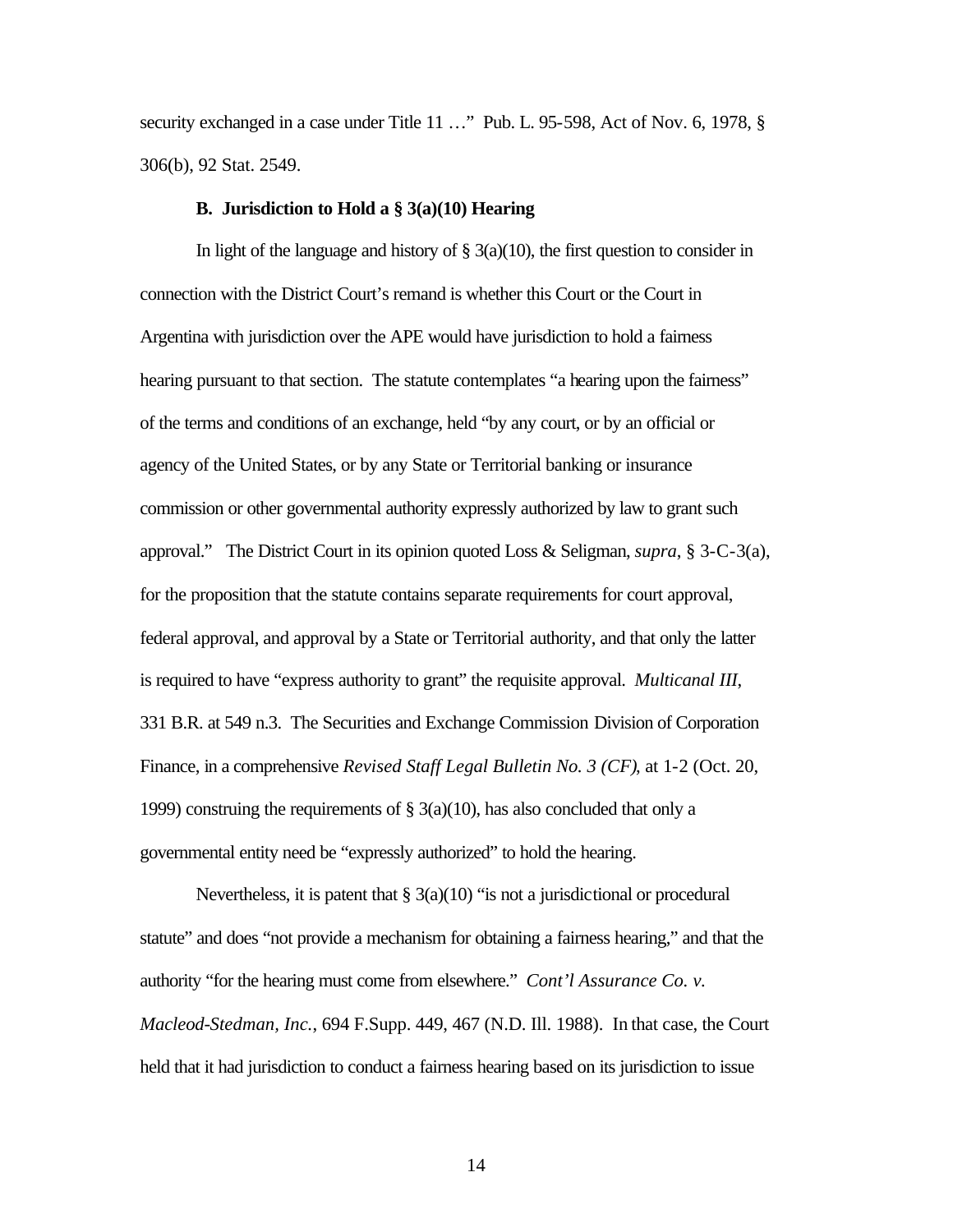a declaratory judgment on the fairness of a proposed settlement. In the other leading case on the standards for a finding of fairness under § 3(a)(10), *SEC v. Blinder Robinson & Co., Inc.*, 511 F. Supp. 799 (D. Colo. 1981), the Court's authority derived from its jurisdiction over the settlement of an SEC enforcement proceeding. Courts have conducted § 3(a)(10) hearings in many similar contexts. See Ash, *Reorganizations and Other Exchanges Under Section 3(a)(10) of the Securities Act of 1933*, 75 NW. U. L. Rev. 1, 14 (1980) (hereinafter "Ash").

In this case, this Court's authority to hold a fairness hearing would derive from its express authority under § 304(b)(3) to "order other appropriate relief," in connection with the recognition of a foreign insolvency proceeding under § 304. See *In re Gee*, 53 B.R. 891, 896-97 (Bankr. S.D.N.Y. 1985); *In re Rosacometta S.R.L.*, 336 B.R. 557, 561 (Bankr. S.D. Fla. 2005). This grant of authority is broad enough to include a finding of fairness under  $\S 3(a)(10)$ . Huff contends that this Court would not have jurisdiction to hold a fairness hearing because it does not have explicit power under § 304 to "approve" the terms and conditions of the APE.<sup>13</sup> Yet § 3(a)(10) does not require that a court be expressly authorized to approve the terms and conditions of the underlying reorganization plan. The statute requires that the terms and conditions of the *exchange* be approved "after a hearing upon the fairness of such terms and conditions...." (emphasis added).<sup>14</sup>

<sup>&</sup>lt;sup>13</sup> Although it reserved its position on jurisdiction, Huff stated that it would readily participate in a "fairness" hearing" before this Court, and indeed it has been adamant in seeking a forum at which it asserts it can establish the "unfairness" of the APE. Multicanal has taken the position that (i) if a jurisdictional issue does exist, it is a non-waivable subject matter defect, but that (as further discussed below) it does not believe an additional § 3(a)(10) hearing is needed because one has already been held. See Letter dated Jan. 30, 2006. Notwithstanding this response, if (as Multicanal asserts) an effective fairness hearing has already been held, it seems reasonable to conclude that, in order to have effect, it must have been held by a court with jurisdiction over the subject matter of the hearing.

<sup>&</sup>lt;sup>14</sup> Recognition of a foreign insolvency proceeding under  $\S 304$  is also tantamount to "approval." Section 304 is premised on the grant of comity to a foreign proceeding. *In re Treco*, 240 F.3d 148, 156 (2d Cir. 2001). Comity, in turn, rests generally on "approval" of a foreign judicial proceeding. See *In re Culmer,*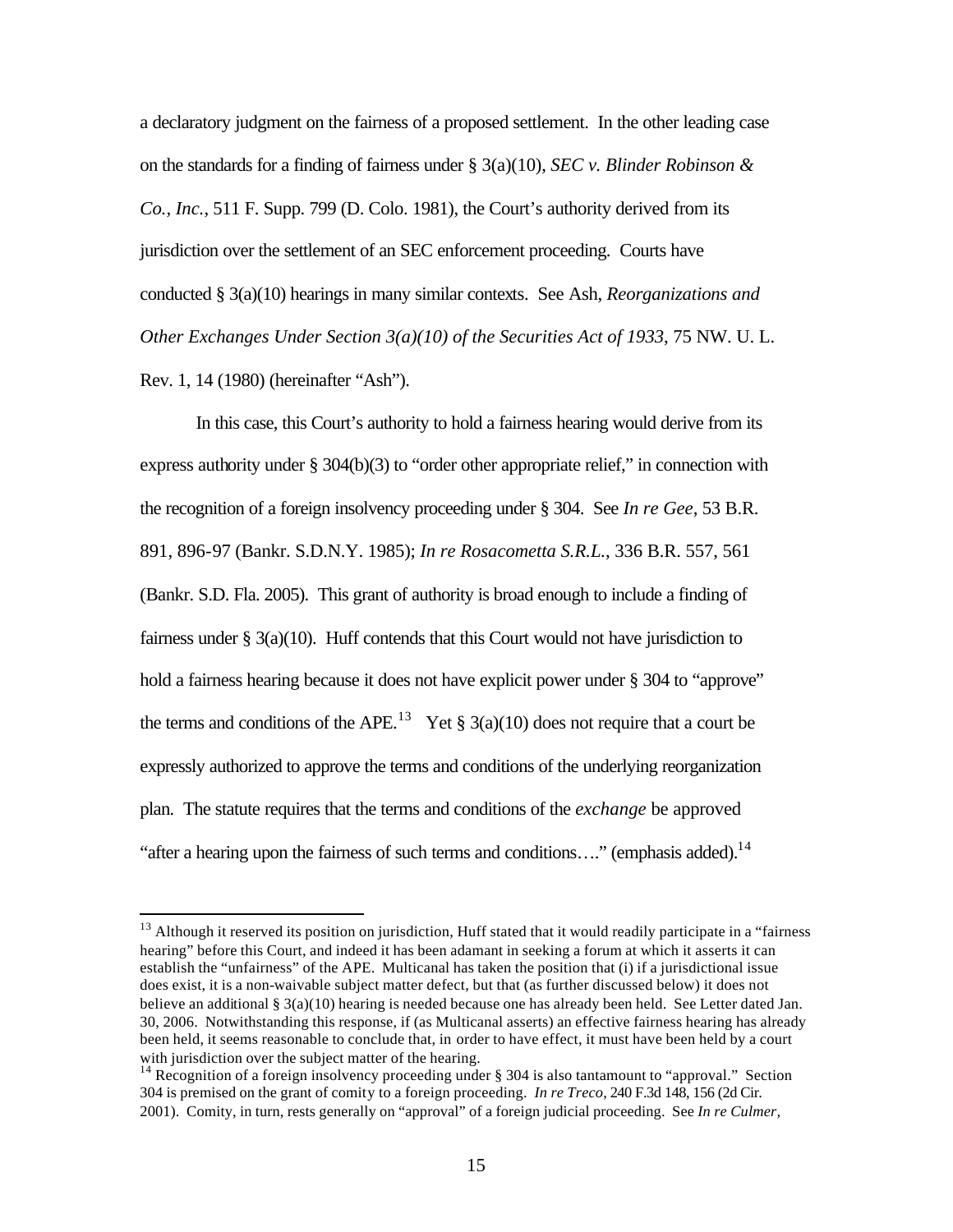There is no sound reason why a bankruptcy court should not be able to hold a fairness hearing under § 3(a)(10). As discussed above, the term "any court" in § 3(a)(10) derives from § 4(3) of the Securities Act of 1933, which expressly included a reorganization court. The provisions that had been in § 4(3) of the Securities Act relating to exemptions for securities issued in connection with a reorganization were subsequently split off from § 3(a)(10) and included first in § 77B(h) of the Act of 1934 and later in §§ 264 and 393 of the Chandler Act of 1938. Yet § 3(a)(10) coexisted for many years with §§ 264 and 393 of the Bankruptcy Act without any suggestion that the provisions of the statutes were mutually exclusive. The conclusion of most commentators, as discussed above, was that the provisions of  $\S$   $\S$   $3(a)(10)$ , 264 and 393 were "cumulative" and that a finding by a reorganization court that a plan was "fair and equitable" under Chapter X or "in the best interests of creditors" under Chapter XI was the equivalent to a finding of "fairness" for purposes of § 3(a)(10). In its second letter in the *O'Neill Corporation* inquiry, the SEC took the position that a Chapter XI judge or referee did not have jurisdiction to hold a fairness hearing under  $\S$  3(a)(10), but there the proposed issuance of securities by a committee of bondholders was unquestionably outside the purview of § 393. That single no-action letter cannot be viewed as good authority for the proposition that a bankruptcy court would not have jurisdiction to hold a  $\S$  3(a)(10) hearing in connection with a  $\S 304$  ancillary proceeding.<sup>15</sup>

<sup>25</sup> B.R. 621, 629 (Bankr. S.D.N.Y. 1982), citing *Cornfeld v. Investors Overseas Servs., Ltd.*, 471 F. Supp. 1255 (S.D.N.Y. 1979), *aff'd* 614 F.2d 1286 (2d Cir. 1979) ("[F]oreign-based rights should be enforced unless the judicial enforcement of such [rights] would be the *approval* of a transaction which is inherently vicious, wicked or immoral, and shocking to the prevailing moral sense.") (emphasis added). <sup>15</sup> Nor is a similar statement in Saggese and Ranney-Marinelli, *A Practical Guide to Out-of-Court* 

*Restructurings*, §1.02[C] at 1-23 (2d ed. 1993); there is no citation to any authority. In Kahle, the author criticizes the SEC's jurisdictional conclusion in *O'Neill*, stating, "the SEC's ultra vires doctrine cannot possibly be founded on any notion of judicial competence since the same court which supervises the issuance of securities in Chapter X (usually assisted by the SEC) and Chapter XI (usually unassisted by the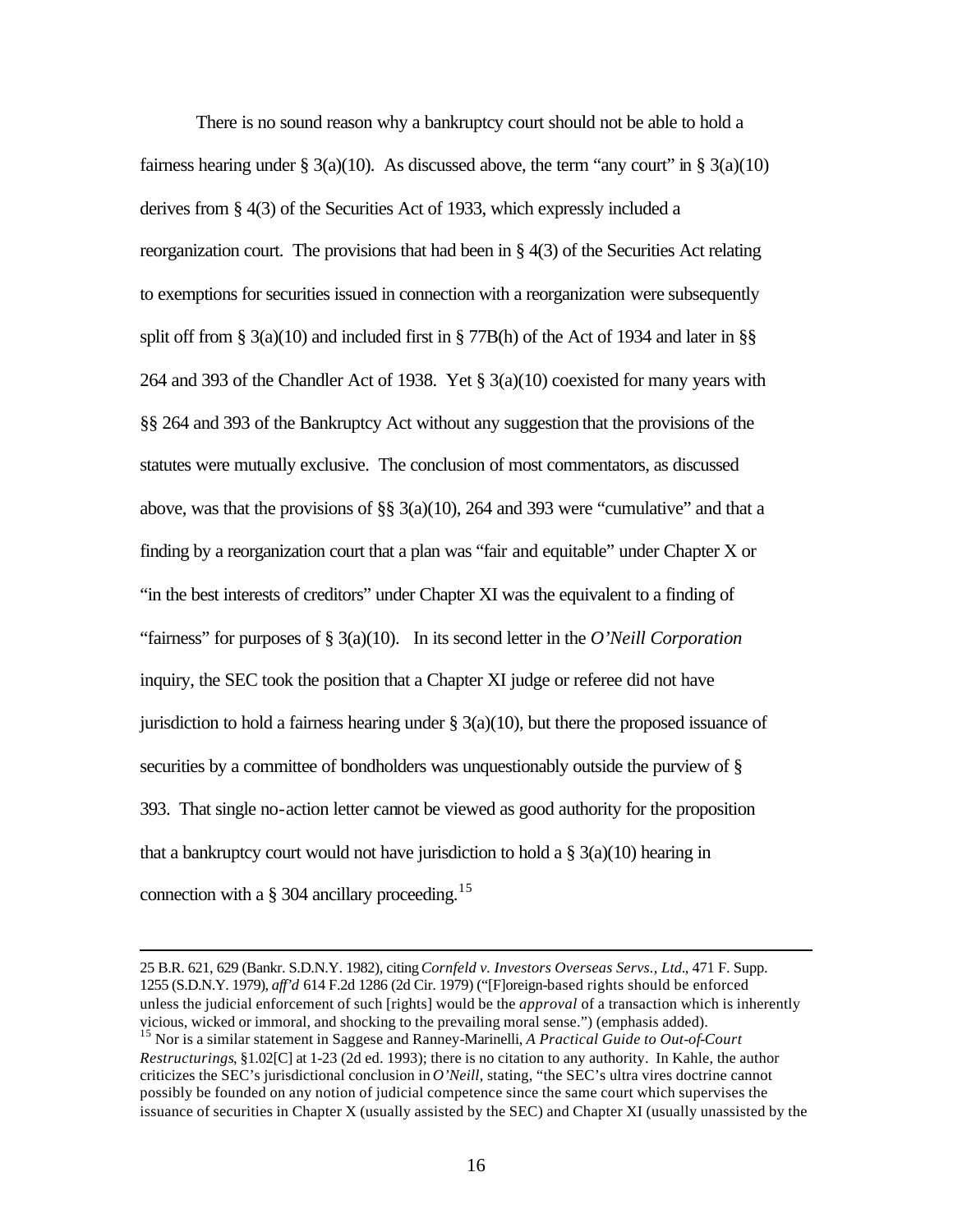As discussed above, as part of the adoption of the Bankruptcy Code in 1978, Congress amended  $\S 3(a)(10)$  to exclude from its purview "a security exchanged in a case under Title 11." But no party to these proceedings has argued that that clause would apply in this case. The securities to be issued by Multicanal are to be exchanged in connection with the APE in Argentina. These securities are not being exchanged "in a case under Title 11;" if they were, they would *prima facie* be entitled to the exemption in  $§$  1145 of the Bankruptcy Code.<sup>16</sup> There is no sound reason why a foreign representative should not be entitled to seek a  $\S$  3(a)(10) fairness hearing in connection with an ancillary petition, and every reason why this relief should be available. As discussed in *Multicanal II*, 314 B.R. at 517-19, the requirements of the United States securities laws may conflict with good faith efforts to restructure a foreign enterprise, leading in some cases (such as this one) to the conclusion that U.S. creditors who are not QIBs or accredited investors have to be treated differently from all others because of the requirements of our securities laws. The availability of a  $\S$  3(a)(10) fairness hearing in connection with a  $\S$  304 proceeding would facilitate such restructurings while still retaining adequate protection for U.S. investors, consistent with the purposes of  $\S$  3(a)(10) and the goal of  $\S$  304 to

SEC) would supervise their issuance in straight bankruptcy. Indeed, the SEC has recognized that state court judges (who may be totally unfamiliar with the federal securities laws) can conduct the fairness hearing." 36 Ohio St. L.J. at 410-11 (footnote omitted). See also Note, *Effect of Section 3(a)(10) of the Securities Act as a Source of Exemption for Securities Issued in Reorganizations*, 45 Yale L.J. 1050, 1056- 58 (1936) (suggesting that courts with jurisdiction over equity receiverships would have jurisdiction to make a § 3(a)(10) fairness determination).

<sup>&</sup>lt;sup>16</sup> It has been stated that 11 U.S.C.  $\S$  1145 is the only available securities law exemption where securities are issued in a case under the Bankruptcy Code, in light of the express exclusion in  $\S$  3(a)(10). See 8 *Collier on Bankruptcy* ¶ 1145.01[2] n.20 (15th ed. 2005). The converse, that a bankruptcy court could not hold a § 3(a)(10) fairness hearing, does not necessarily follow. Even if a § 304 case arises "under" title 11, it is a special ancillary proceeding, as opposed to a "full-fledged bankruptcy case," and does not create a bankruptcy estate. *Bondi v. Grant Thornton Int'l*, 322 B.R. 44, 48 (S.D.N.Y. 2005); *Culmer*, 25 B.R. at 633. The securities here are not being "exchanged in" a title 11 case.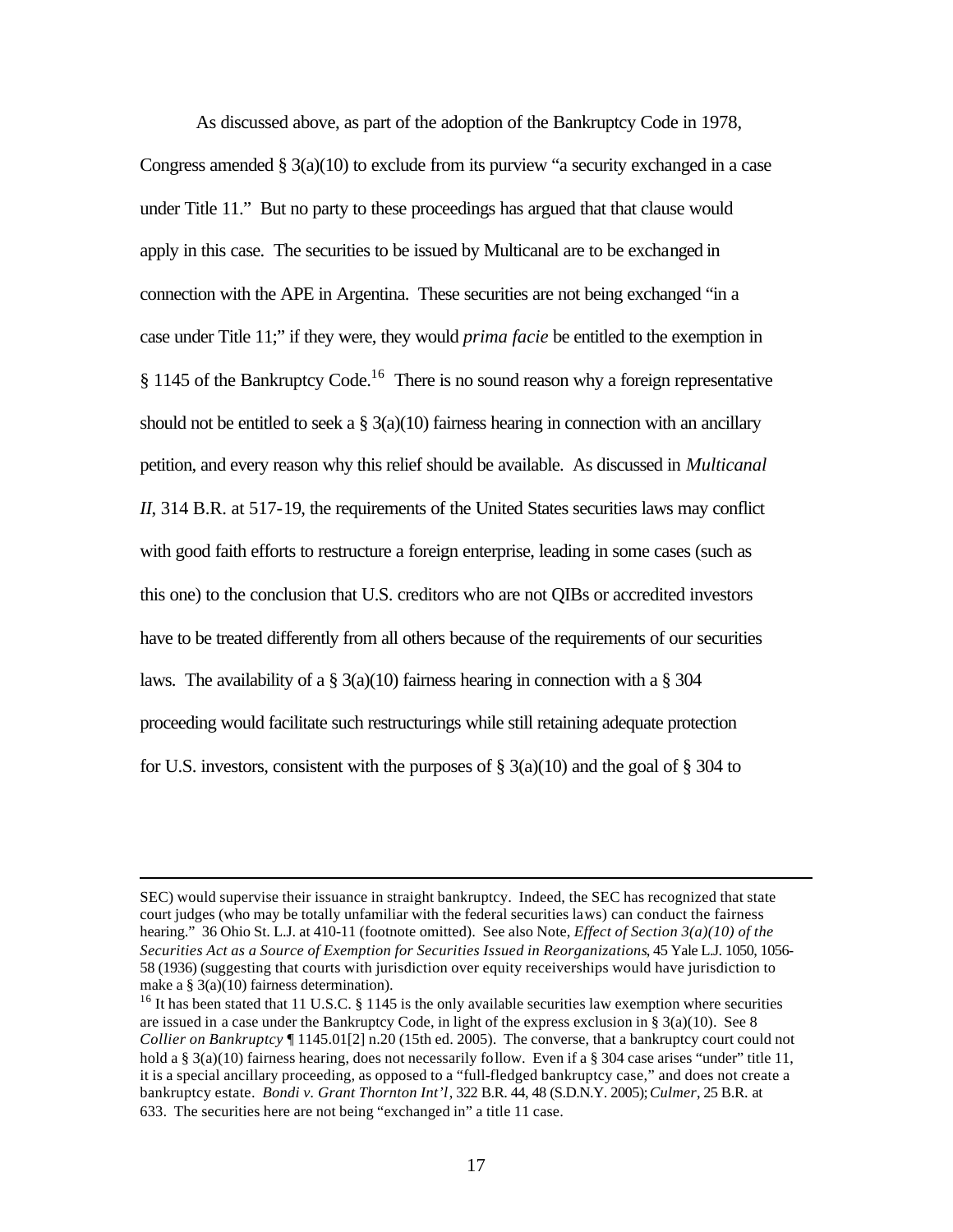provide a mechanism "to best assure an economical and expeditious administration" of the foreign estate. $17$ 

The jurisdiction of this Court to hold a fairness hearing for purposes of  $\S$  3(a)(10) does not, however, mean that the courts in Argentina would lack such jurisdiction. As the District Court noted in *Multicanal III*, 331 B.R. at 549, there are few cases construing § 3(a)(10), and none where a fairness hearing has been held by a foreign court, but the SEC staff has taken the position in numerous no-action letters that the phrase "any court" includes a foreign court, and that foreign courts can hold fairness hearings that satisfy the conditions of § 3(a)(10). See, e.g., *AngloGold Ltd.*, SEC No-Action Letter, 2003-2004 Fed. Sec. L. Rep. (CCH) ¶ 78,641 (Jan. 15, 2004) (High Court of Ghana); *Canadian Pac. Ltd.*, SEC No-Action Letter, 2001 Fed. Sec. L. Rep. (CCH) ¶ 78,146 (Aug. 15, 2001) (Alberta Queen's Bench); *Industrial Commercial Dev. Ltd.*, SEC No-Action Letter, 2000 Fed. Sec. L. Rep. (CCH) ¶ 77,823 (Feb. 24, 2000) (Jamaica); *Ashanti Goldfields Co. Ltd.*, SEC No-Action Letter, 2002 WL 1359408 (June 19, 2002) (Grand Court of the Cayman Islands); *Exel Ltd.; Mid Ocean Ltd.; Exel Merger Co. Ltd.*, SEC No-Action Letter, 1998 WL 384578 (July 2, 1998) (Grand Court of the Cayman Islands); *3-D Systems Inc.*, SEC No-Action Letter, 1993 WL 138734 (April 26, 1993) (Supreme Court of British Columbia); see also Loss & Seligman, *supra,* § 3- C-3(a) n.135 ("A foreign court may conduct the  $\S$  3(a)(10) fairness hearing.").

<sup>&</sup>lt;sup>17</sup> The 2005 Amendments to the Bankruptcy Code repealed  $\S 304$  for cases filed on and after October 17, 2005 and replaced it with the provisions of Chapter 15. Under Chapter 15, upon recognizing a foreign main proceeding, a bankruptcy court can (with some specific exceptions not applicable here) grant "any appropriate relief," as well as "additional assistance to a foreign representative under this title or under other laws of the United States." 11 U.S.C. §§ 1521(a), 1507(a). The Court's authority to make a § 3(a)(10) finding of fairness is even clearer under Chapter 15.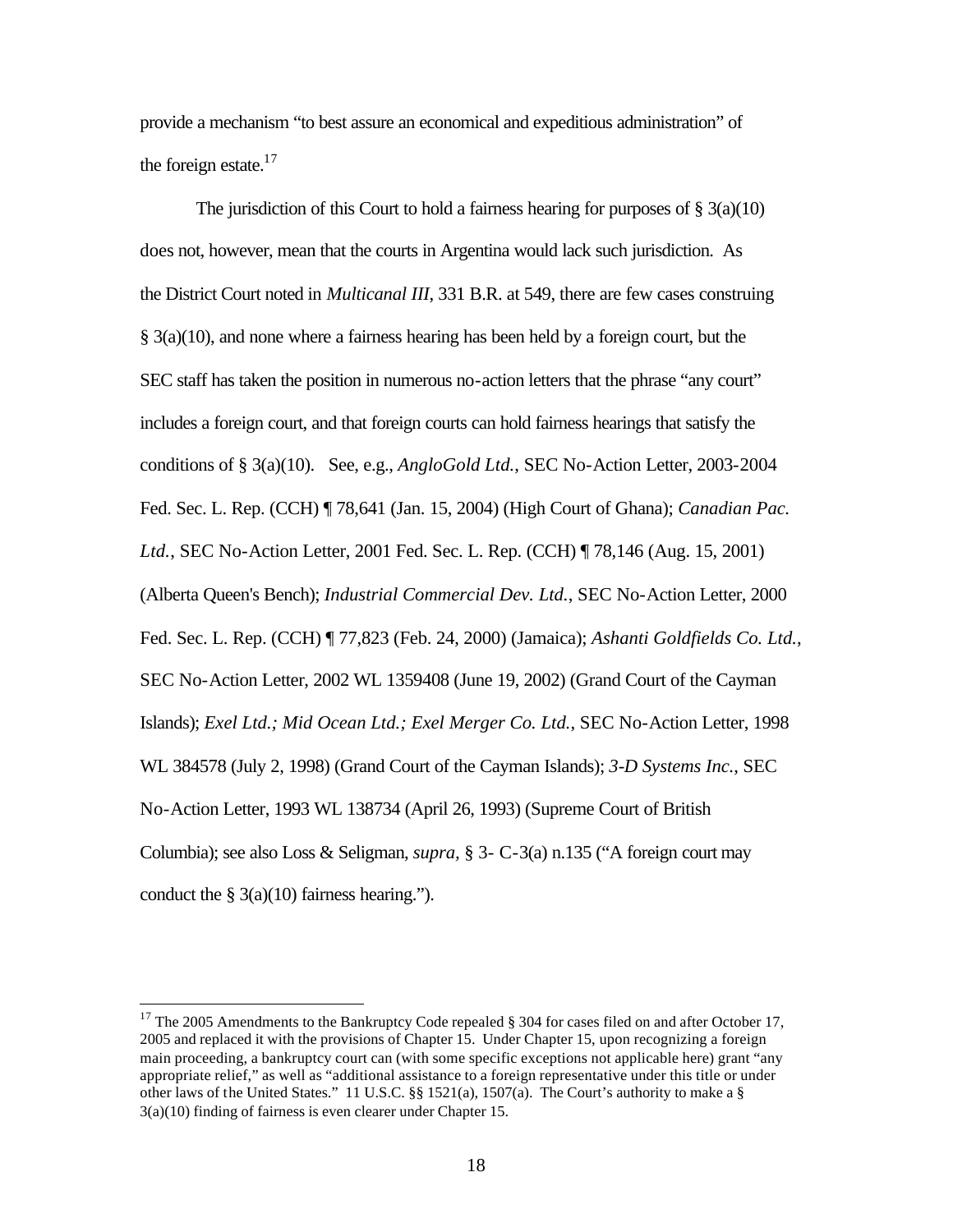Huff argues that the phrase "any court" can only mean a domestic court, citing *Small v. United States*, 125 S. Ct. 1752, 1754, 1758 (2005), a criminal case in which the Supreme Court construed the phrase "any court" to mean a domestic court. However, the Supreme Court made it clear in *Small* that the "assumption" that "any court" means a domestic court could be overcome by "statutory language, context, history and purpose." 125 S.Ct. at 1756. All point against a construction of  $\S$  3(a)(10) that would automatically exclude foreign courts from holding a fairness hearing. Section  $3(a)(10)$  itself provides for approval by "any court" or "any official or agency of the United States" or by "any State or Territorial banking or insurance commission." Congress knew how to restrict authority to hold a hearing to domestic officials and agencies when it wanted to do so. Cf. *Duncan v. Walker*, 533 U.S. 167, 173 (2001). Moreover, the argument cannot be made that  $\S$  3(a)(10) is limited to the exchange of domestic securities or that the statute does not apply to the foreign issue of securities. The position of the SEC throughout the history of  $\S 3(a)(10)$  is also that foreign courts are included in the term, "any court." There may be reasons why a foreign court may decline to hold a fairness hearing required under  $\S$  3(a)(10), including the reluctance of courts in some civil law jurisdictions to take action that is not expressly authorized by the statutes over which they preside. Cf. *In re Lernout & Hauspie Speech Prods., N.V.*, 301 B.R. 651, 658 (Bankr. D. Del. 2003), *aff'd*, 308 B.R. 672 (D. Del. 2004). But no cogent reason has been suggested why a foreign court should not, in principle, have jurisdiction to hold a  $\S$  3(a)(10) fairness hearing.<sup>18</sup>

<sup>&</sup>lt;sup>18</sup> The requirements of the U.S. securities laws can be particularly burdensome where securities were originally issued in an offshore transaction but where a small part of the issue was thereafter purchased by U.S. holders and held by U.S. persons at the time of the reorganization and proposed exchange. It would be particularly unfair to exclude such holders from an exchange transaction, as Multicanal believed was necessary in this case, if the foreign court could hold a  $\S$  3(a)(10) fairness hearing and make the findings required.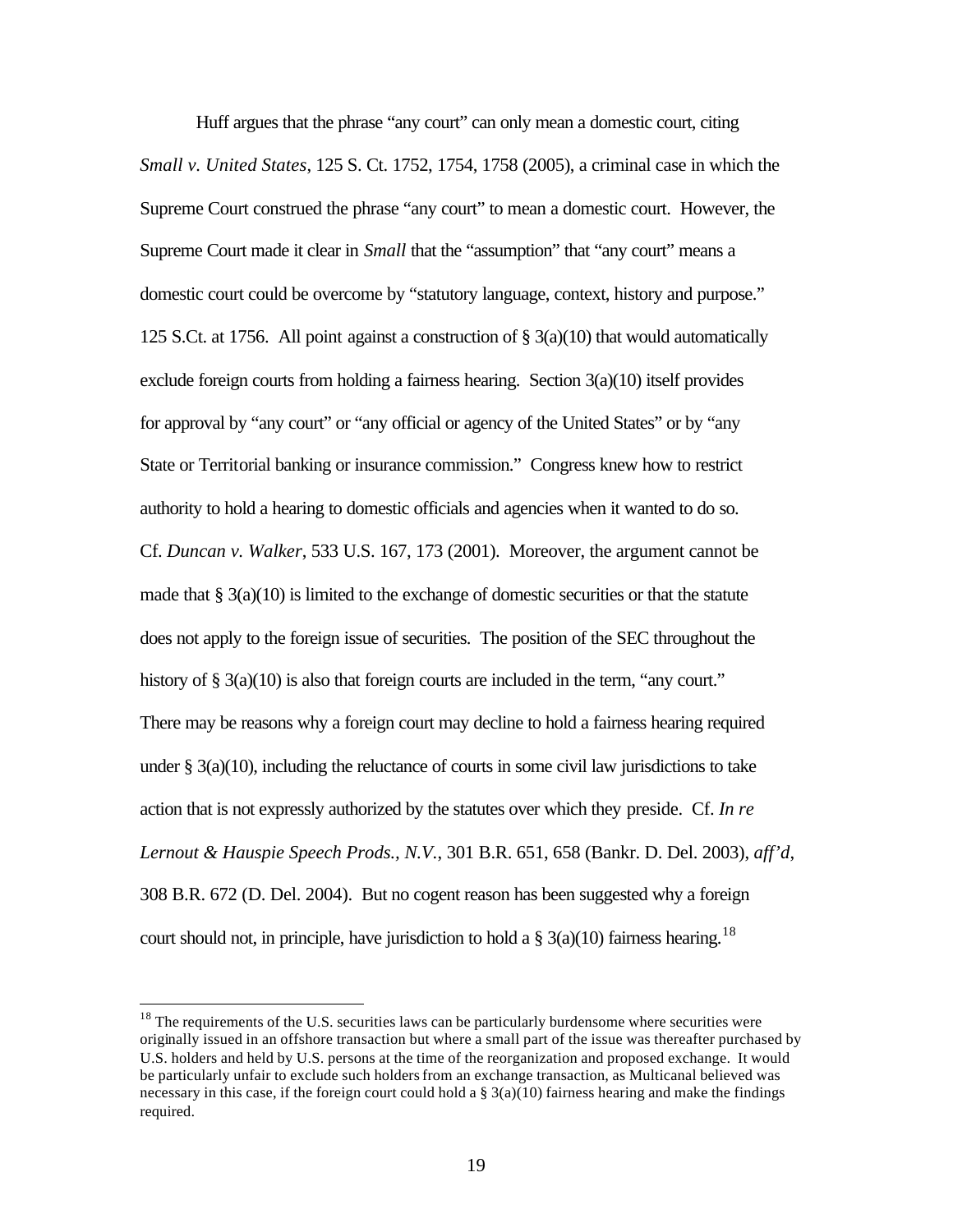#### **C. The Requirements of § 3(a)(10)**

Multicanal's position is that an effective fairness hearing *has already* been held. This requires, first, an analysis of what is required for a finding of fairness under § 3(a)(10), and second, consideration of the record in this matter.

The most authoritative description of the requirements of  $\S$  3(a)(10) is contained in the Revised Staff Bulletin No. 3, mentioned above. The District Court found that this Bulletin provides guidance based on the SEC's expertise in the field and should be considered. *Multicanal III*, 331 B.R. at 550, citing *Gryl ex rel. Shire Pharm. Group PLC v. Shire Pharm.*, 298 F.3d 136 (2d Cir. 2002). Revised Staff Bulletin No. 3 finds that eight conditions must be satisfied in connection with the  $\S$  3(a)(10) exemption.

These factors can be divided into two categories. One category involves those factors that concern adequate notice of the hearing and an opportunity to be heard in an appropriate forum. The second category speaks to the issue of substantive fairness and the standards that should govern its determination. Each category will be analyzed in turn.

### **1. Notice and Due Process Considerations**

Several of the factors listed by the SEC in Revised Staff Bulletin No. 3 involve notice and due process considerations. Thus the court or authorized governmental authority must hold a hearing before approving the fairness of the transaction; the fairness hearing must be open to everyone to whom the securities would be issued in the proposed exchange; adequate notice must be given to all these persons; there cannot be any improper impediments to the appearance by these persons at the hearing; and the court or governmental authority must be advised before the hearing that the issuer will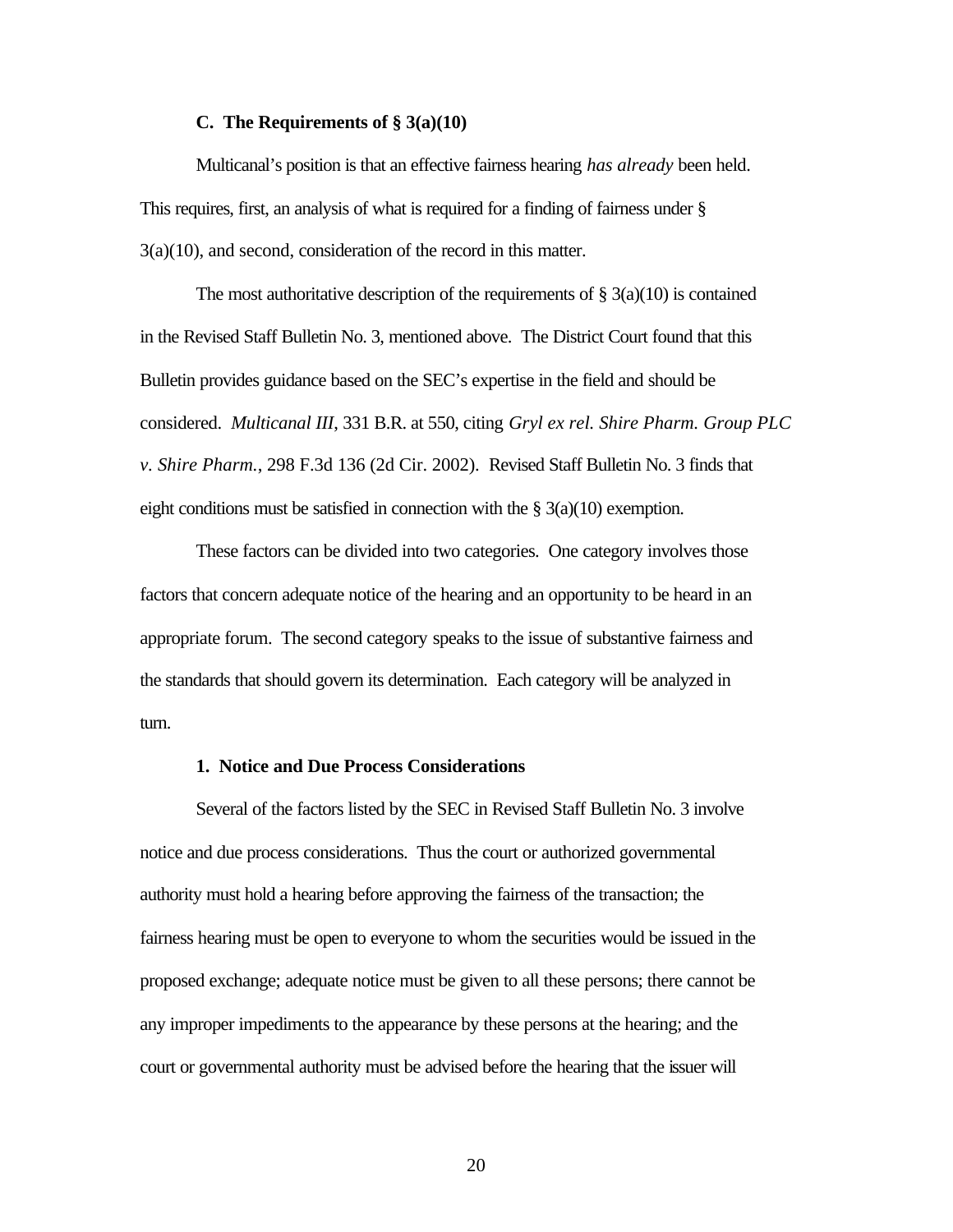rely on the §3(a)(10) exemption in seeking a finding of fairness. SEC Revised Staff Bulletin No. 3 (factors 3(b), 4, 6, 7, 8).

The record to date is as follows with respect to satisfaction of these conditions. Hearings were held in Argentina and in the United States that were on notice to all interested persons. This Court previously found that "in the Multicanal APE proceedings, notice was extensive and highly sophisticated" and that as a reporting company, Multicanal "was required to continue to provide filings on Form 6-K, and financial information on Multicanal was available to creditors and others through SEC filings .... Adequacy of notice is one of the few matters that Huff does not challenge." *Multicanal II*, 314 B.R. at 510. On the other hand, as the District Court recognized, "[c]learly, the Argentine court was not advised beforehand that Multicanal intended to rely on the section 3(a)(10) exemption," citing the *AngloGold Ltd.* No-Action letter, where the Ghanaian court was advised that its sanctioning of a scheme of arrangement would also constitute the basis for the issuance of the AngloGold Shares under the scheme without registration under the Securities Act, in reliance on the exemption from registration provided by § 3(a)(10). *Multicanal III*, 331 B.R. at 550-51. This Court also had no notice that Multicanal might rely on a  $\S$  3(a)(10) exemption and in fact assumed that the exemption would not be available. *Multicanal II*, 314 B.R. at 518, n.20.

Multicanal argues that failure to give prior notice that the exemption under §  $3(a)(10)$  would be one of the issues to be dealt with in the extensive hearings was a ministerial matter and did not infringe on any substantive rights, negating the need for strict adherence to Factor 4 of the Staff Bulletin, which requires prior notice. The hearing, however, must take place pursuant to the statute, not just pursuant to Revised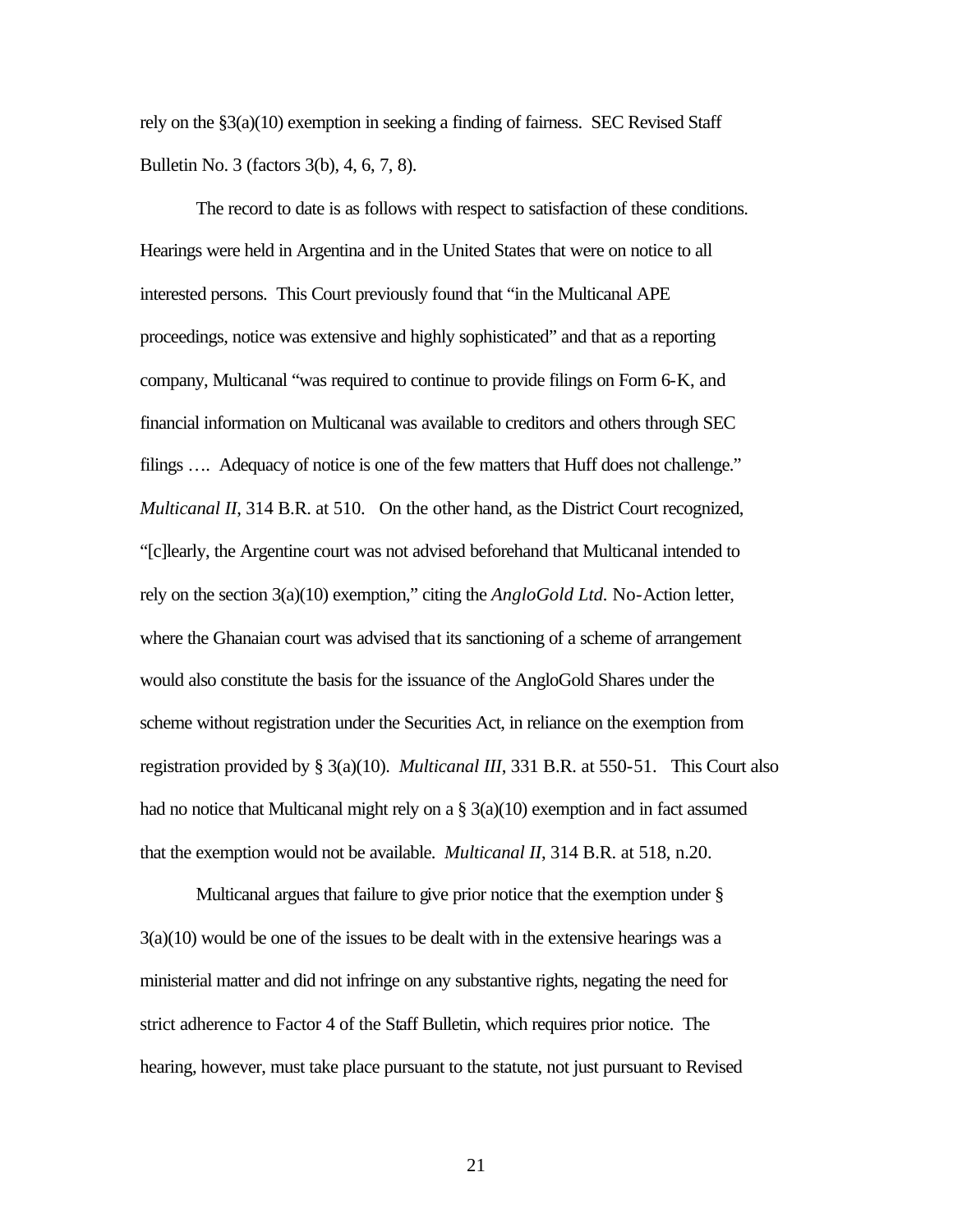Staff Bulletin No. 3. Factor 4 derives directly from the language of  $\S$  3(a)(10), which calls for approval of the terms and conditions of the issuance and exchange of securities, "after a hearing upon the fairness of such terms and conditions." The statute implies the need for a hearing with prior notice that fairness within the meaning of  $\S 3(a)(10)$  will be considered. This is the conclusion of the only reported decision on the subject, which held that a proceeding cannot be turned into a  $\S$  3(a)(10) fairness hearing without prior notice. *Merger Mines Corp. v. Grismer*, 137 F.2d 335, 341 (9th Cir. 1943), *cert. denied*, 320 U.S. 794 (1943). In this case, neither the courts nor the affected parties viewed the § 304 proceeding or the Argentine hearings as a §3(a)(10) hearing on the "fairness" of the transaction, and they cannot be retroactively reconstituted as such at this time.

#### **2. Finding of Substantive Fairness**

The remaining factors set forth in Revised Staff Bulletin No. 3 contain what might be called substantive conditions.

 Factor 1, which analyzes the types of exchanges that can be the subject of a §  $3(a)(10)$  exemption, was clearly fulfilled. As the SEC has found in no-action letters,  $\S$ 3(a)(10) encompasses exchanges involving common stock, preferred stock, debt securities and beneficial interests in a trust. See *Borland Int'l, Inc.*, SEC No-Action Letter, 1987 WL 108550 (Oct. 28, 1987) (common stock); *First N.H. Banks, Inc.*, SEC No-Action Letter, 1985 WL 53942 (March 7, 1985) (preferred stock). There is no question that Multicanal's proposed cure exchanges securities for existing debt.

Factor 2 requires a court to "approve" the fairness of the exchange, and factor 3(a) mandates that the court must find the terms and conditions of the exchange "fair" to those to whom securities will be issued. As discussed below, no court has yet found that the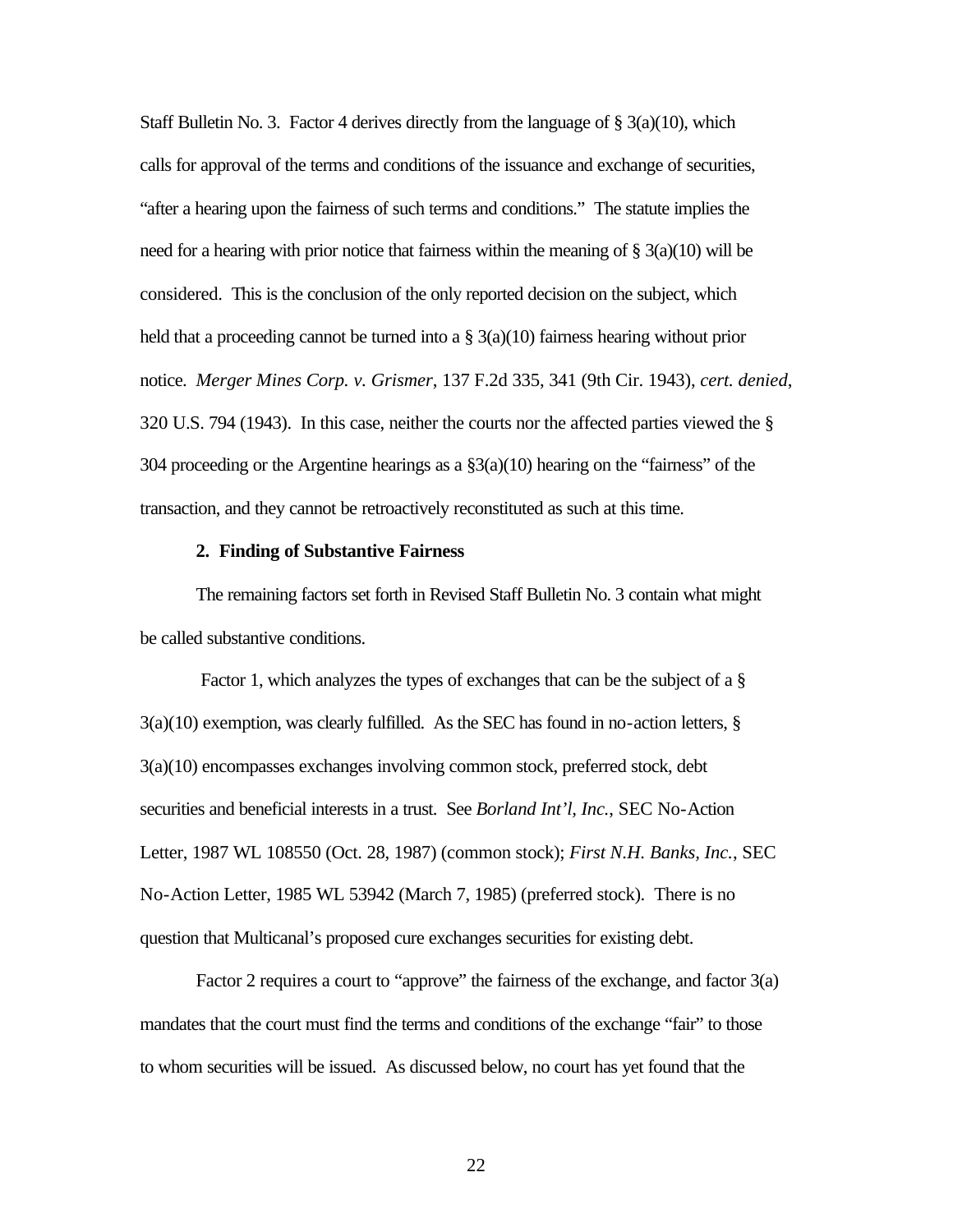terms and conditions of the APE exchange are fair to those to whom securities will be issued.

 Very few cases actually have examined the concept of fairness as used in § 3(a)(10). The only two reported cases that have subjected the provision to substantive analysis on this issue are *SEC v. Blinder Robinson & Co., Inc.*, 511 F.Supp. at 801, and *Cont'l Assurance Co. v. Macleod-Stedman, Inc.*, 694 F.Supp. at 468.<sup>19</sup>

In *Blinder Robinson*, the SEC had brought a civil enforcement proceeding charging the defendants with violation of the Securities Act of 1933 and the Securities Exchange Act of 1934 in connection with a public offering of securities. The SEC thereafter entered into a settlement pursuant to which existing and former shareholders proposed to exchange their outstanding securities for new shares of common stock and promissory notes, and the parties to the settlement conducted a fairness hearing in connection with the District Court's approval of the settlement. 511 F. Supp. at 800-01. The court held that the issue for decision under  $\S$  3(a)(10) was fairness of process and fair dealing, based on (i) the recommendations of counsel; (ii) the scope of the record as an indication of the adequacy of the investigation into the facts; (iii) the apparent alternatives to settlement; (iv) the nature and volume of responses from those receiving notice of the hearing; and (v) the opportunity for direct participation in the process of obtaining full disclosure. *Id*. at 801. The court concluded that the securities issued under the settlement were exempt from registration under  $\S$  3(a)(10) because the fairness hearing was the "functional equivalent" of the disclosure required under the 1933 Act.

<sup>&</sup>lt;sup>19</sup> Several cases discuss the statute and hold that an exchange solely for cash does not satisfy the requirements of § 3(a)(10). See *SEC v. Century Inv. Transfer Corp.*, 1971 WL 297, at \*7 (S.D.N.Y. Nov. 17, 1971); *SEC v. Granco Prods., Inc.*, 236 F. Supp. 968, 971 (S.D.N.Y. 1964); *SEC v. Philip S. Budin & Co., Inc.*, 1971 WL 272, at \*2 (D.N.J. May 3, 1971).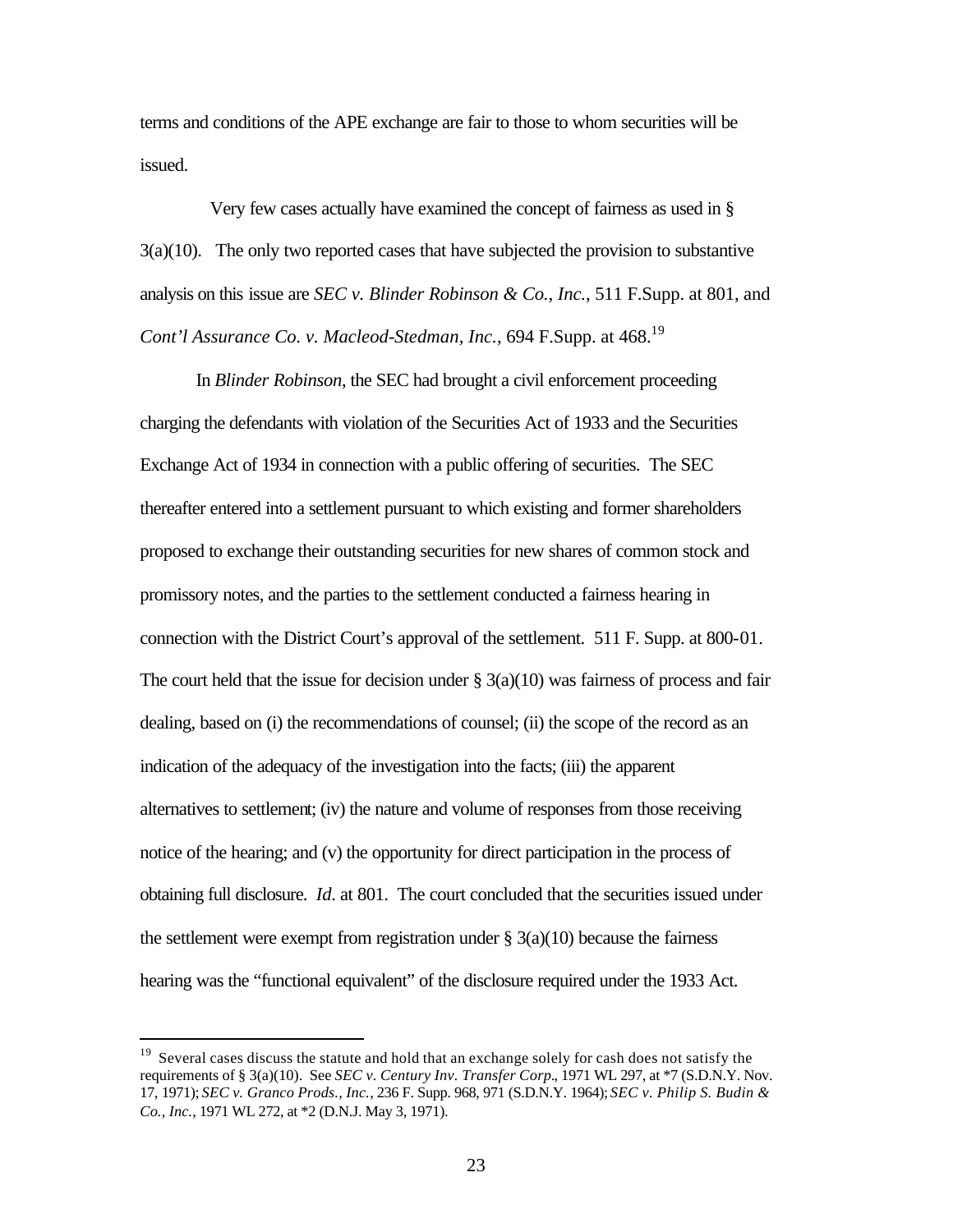*Id*. at 802. Significantly, the court "made no attempt to determine value, now or in the future," giving two reasons for this conclusion. First, it said it did not have to confront "the adequacy of relief obtained by comparing the value of the securities to be issued with the claims of loss, as would be true in the settlement of a class action or a derivative action by shareholders under Rules 23(e) and 23.1 of the Federal Rules of Civil Procedure." *Id*. at 801. Second, the court found that this was "a situation in which the value of the stock and notes to be issued must be considered speculative because the underlying business [was] in a developmental stage." *Id*.

While accepting the *Blinder Robinson* conclusions relating to fairness of process and fair dealing, the court in *Cont'l Assurance Co. v. Macleod-Stedman, Inc.* refused to follow it in its disregard of value as an element of fairness. 694 F. Supp. at 468. The plaintiff there sought a declaratory judgment that a settlement proposed by a Canadian issuer of defaulted mortgage notes was fair and exempt from registration pursuant to § 3(a)(10). The court examined the liquidation value of the business before and after the proposed settlement, the alternatives to the settlement, and the value of the securities to be exchanged, and concluded that the settlement was of fair value and reached after fair dealing. *Id*. at 468. The court found that a hearing that "involves a consideration of the value of the settlement compared to the possible results of litigation" is a more consistent reading of the plain language of  $\S 3(a)(10)$  and its purposes. 694 F. Supp. at 468, citing Hicks, 7 *Exempted Transactions Under the Securities Act of 1933*, § 3.02[4][b]-[c]

*Bornemisza Europe N.V.*, 424 F.Supp. 679, 687-88, *aff'd sub nom., Brucker v. Indian Head, Inc.*, 559 F.2d 1202 (2d Cir. 1977), *cert. denied*, 434 U.S. 897 (1977), where, in

(1984). In reaching this conclusion, the court also relied on *Brucker v. Thyssen-*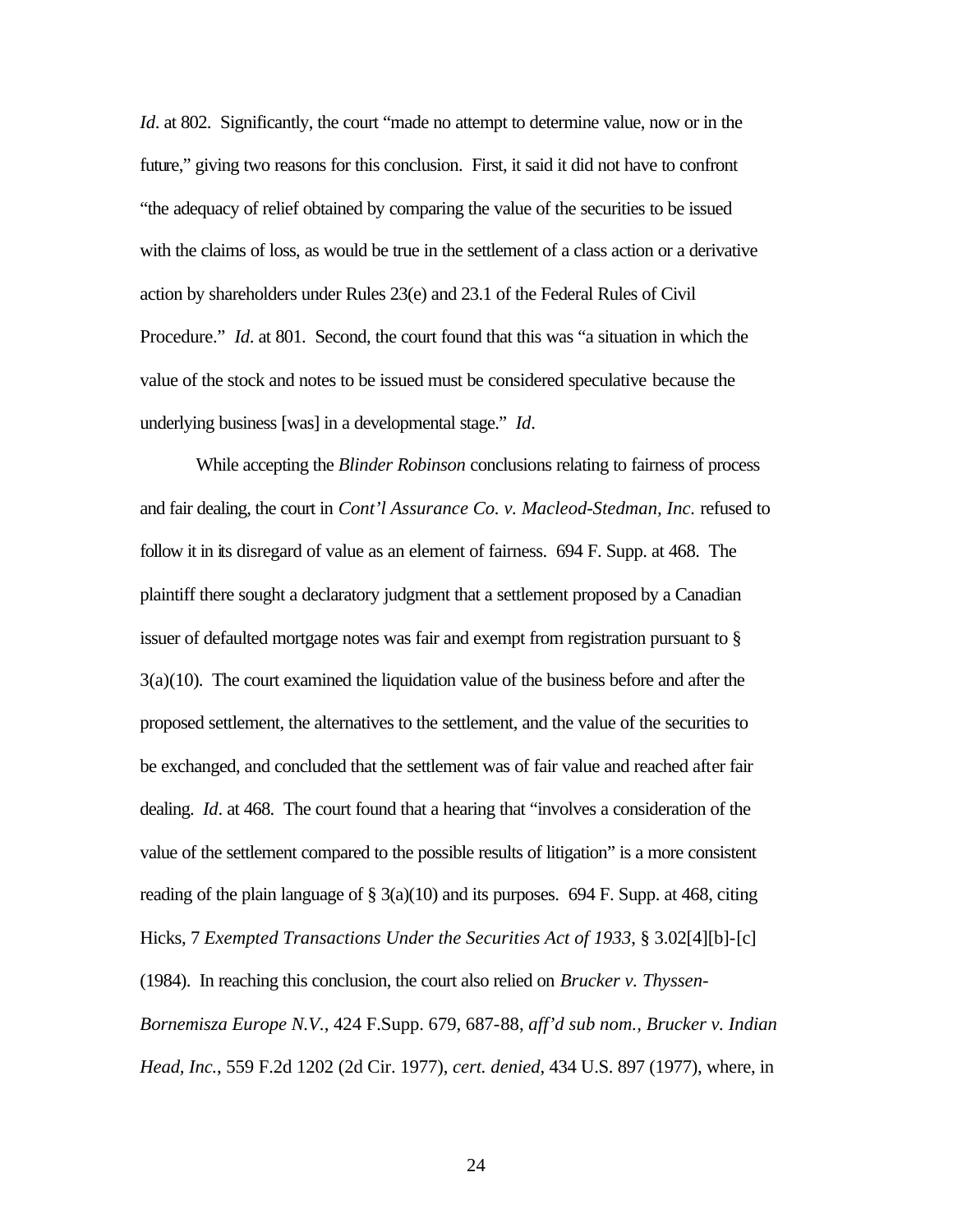determining the "fairness" of the settlement of a class action, the court had considered the value of the settlement by comparing the settlement with the risks and likelihood of recovery if litigation were pursued.

The SEC has frequently taken the position that a court must consider value in rendering a fairness decision. Its Revised Staff Bulletin No. 3 at Heading 4, ¶ B(3) states, "It is the Division's view that the reviewing court or authorized governmental entity making the fairness determination 'must have sufficient information before it to determine the value of both the securities, claims or interests to be surrendered and the securities to be issued in the proposed transaction," quoting its own Task Force Report at p. 60 and citing *Information Resources, Inc.*, SEC No-Action Letter, 1995 WL 82767 (February 27, 1995), *Applied Magnetics Corp.*, SEC No-Action Letter, 1995 WL 324752 (May 30, 1995), and *Gensia Inc.*, SEC No-Action Letter, 1995 WL 377175 (June 23, 1995). Courts have also given meaning to the concept of "fairness" in other contexts by examining value. For example, in connection with mergers and offers to purchase stock, fairness rests on the "available and reliable" market value of the stock because it takes into account asset value and other economic, political and financial factors. See *Seabord World Airlines, Inc. v. Tiger Int'l, Inc.*, 600 F.2d 355, 361 (2d Cir. 1979); *Mills v. Elec. Auto-Lite Co.*, 552 F.2d 1239, 1247 (7th Cir. 1977), *cert. denied*, 434 U.S. 922 (1977). Cases that consider the issue of "fairness" in connection with a settlement routinely examine the values at issue. See, e.g., *Newman v. Stein*, 464 F.2d 689, 691-92 (2d Cir. 1972); *City of Detroit v. Grinnell Corp.*, 495 F.2d 448, 463 (2d Cir. 1974). <sup>20</sup>

 $20$  Value also has been examined as an element of fairness under the Blue Sky laws of those states that have granted administrators the authority to hold  $\S 3(a)(10)$  fairness hearings. See e.g., ANN. CAL. CORP. CODE § 25142 (West 2006); N.C. GEN. STATUTES ANN. § 78A-30 (West 2006); OHIO REV. CODE ANN. § 1707.04 (Baldwin 2006); OR. REV. STATUTES ANN. § 59.095 (West 2006). Commentators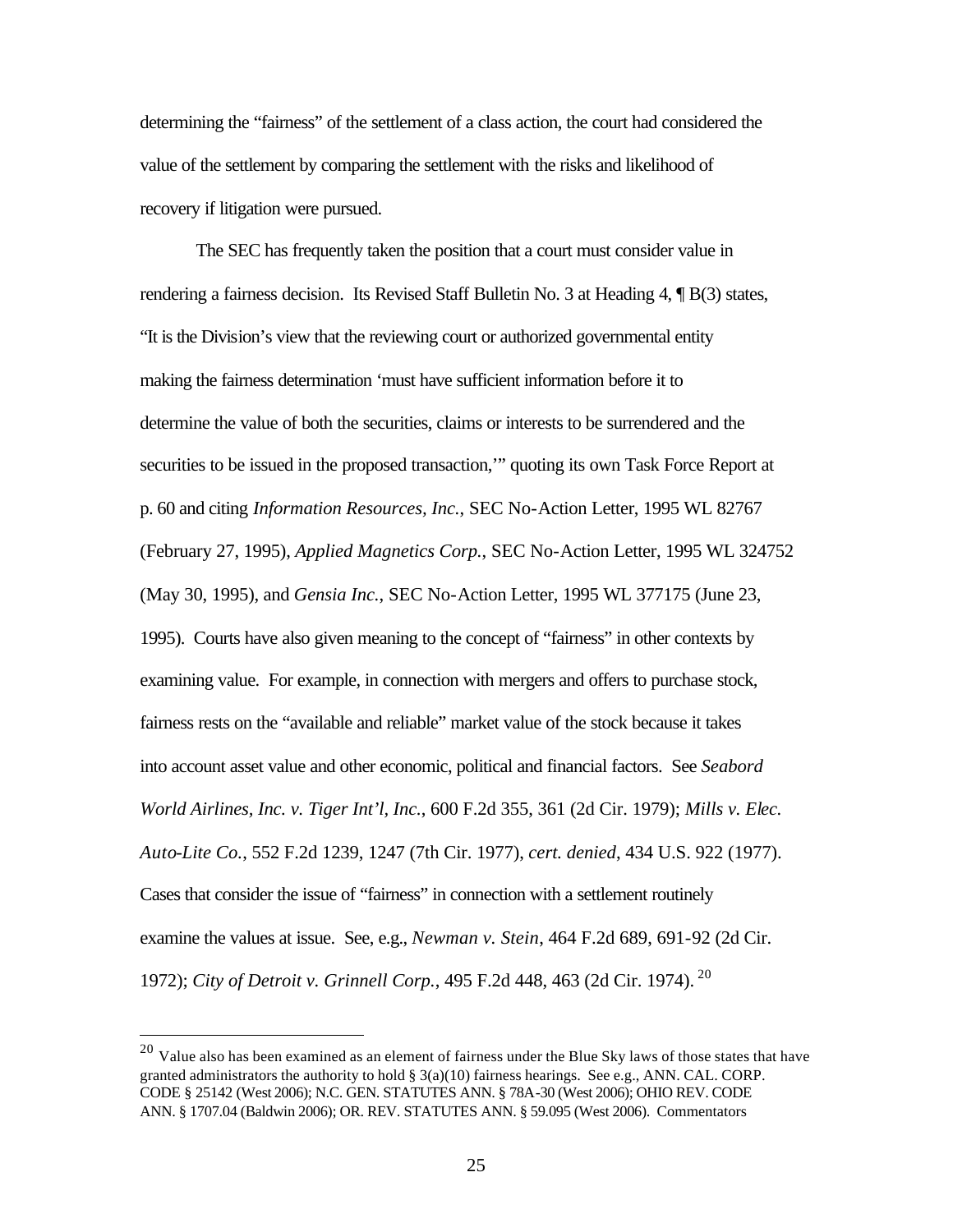Based on the language and history of  $\S 3(a)(10)$ , it is clear that Congress required more than procedural fairness and full disclosure when it mandated that there be a hearing upon the fairness of the transaction. As the court noted in *Cont'l Assurance*, "Section 3(a)(10) was intended primarily to offer financially troubled corporations an alternative to the burdens of registration," a goal inconsistent with the construction of § 3(a)(10) as only a disclosure statute. See also SEC Securities Act Release No. 33-312, 1935 WL 29346 (March 15, 1935), in which the SEC stated that the "whole justification" for  $\S 3(a)(10)$  was that "the examination and approval by the body in question of the fairness of the issue in question is a substitute for the protection afforded to the investor by the information which would otherwise be made available to him through registration."

On the other hand, although a reviewing court would need to have information on value, the *Blinder Robinson* court was correct in noting that value in the context of a business undergoing reorganization is often speculative. In determining fairness under § 3(a)(10), it would be wrong to require a full valuation hearing of the type that used to be held in Chapter X and that Congress rejected when it adopted the 1978 Code. Under the Bankruptcy Code, old Chapters X and XI were merged in new Chapter 11, Congress eliminated any need for a full valuation hearing, and it mandated additional disclosure in Chapter 11 through the requirement that a disclosure statement be disseminated before any creditor vote. See 11 U.S.C. § 1125; H.R. Rep. No. 95-595, 95th Cong., 1st Sess.

agree that courts should look at the use of "fairness" in other contexts in order to make a determination to approve the fairness of a transaction under § 3(a)(10). Ash at 18 n.104; Comment, *Fairness Requirement in Section 3(a)(10) of the Securities Act of 1933*, 23 Wm. & Mary L. Rev. 549, 555-56 (1982).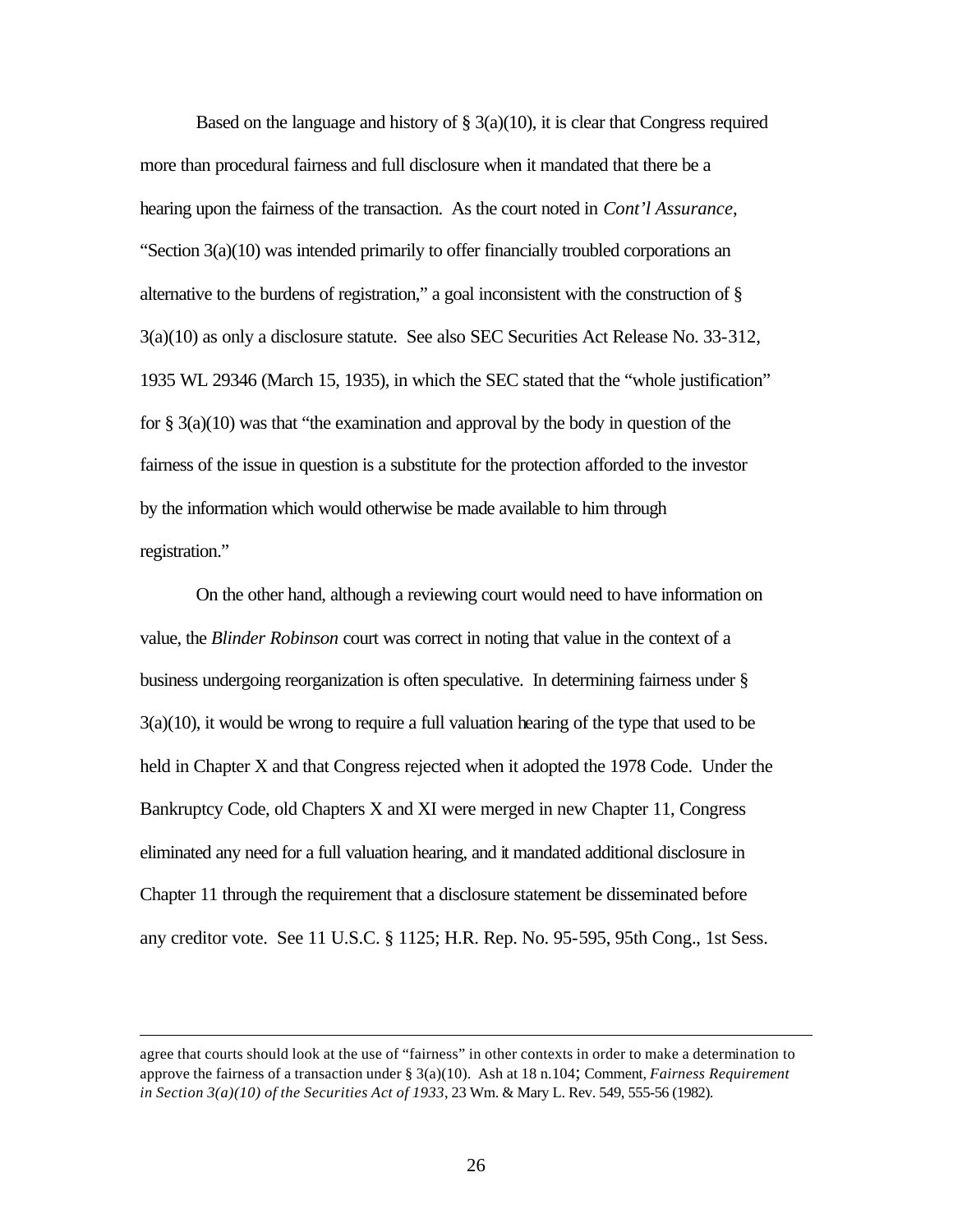226 (1977).<sup>21</sup> In addition to full disclosure, all Chapter 11 plans must also meet the requirements of § 1129 of the Bankruptcy Code, including a showing of good faith and satisfaction of the "best interest of creditors" test, which ensures that creditors receive an amount that is at least equal in value to what they would have received in a Chapter 7 liquidation. See Senate Report No.  $95-989$ ,  $95<sup>th</sup>$  Cong., 2d Sess. 126 (1978). Congress obviously concluded that satisfaction of these conditions provided appropriate investor protection in the context of a Chapter 11 reorganization, as it also included a broad exemption from the registration requirements of the securities laws for securities issued in a Chapter 11 case. Although it is premature to set forth the precise contours of the grounds on which a finding of fairness could be made in this case, the factors that justify confirmation of a plan under Chapter 11 of the Bankruptcy Code ought, in principle, to be adequate to support a finding of fairness under  $\S$  3(a)(10).

### **D. A Fairness Hearing Has Not Yet Been Held**

The final question is whether Multicanal is correct in its assertion that a fairness hearing *has already* been held. It contends that the action of the courts in Argentina in approving the APE and the action of this court, affirmed by the District Court, in conditionally finding that the APE meets the standards of § 304, both constitute a "hearing upon the fairness" of the terms and conditions of the exchange. Huff argues that neither the Argentine nor the United States courts considered the "fairness" of the APE and that they certainly did not do so with a view toward the application of  $\S 3(a)(10)$ .

<sup>&</sup>lt;sup>21</sup> The House Report stated:

If adequate disclosure is provided to all creditors and stock holders whose rights are to be affected, then they should be able to make an informed judgment of their own rather than having a court or the Securities and Exchange Commission inform them in advance whether the proposed plan is a good plan. Therefore, the key to the consolidated chapter is the disclosure section.

H.R. Rep. No. 95-595, 95th Cong., 1st Sess. 226 (1977).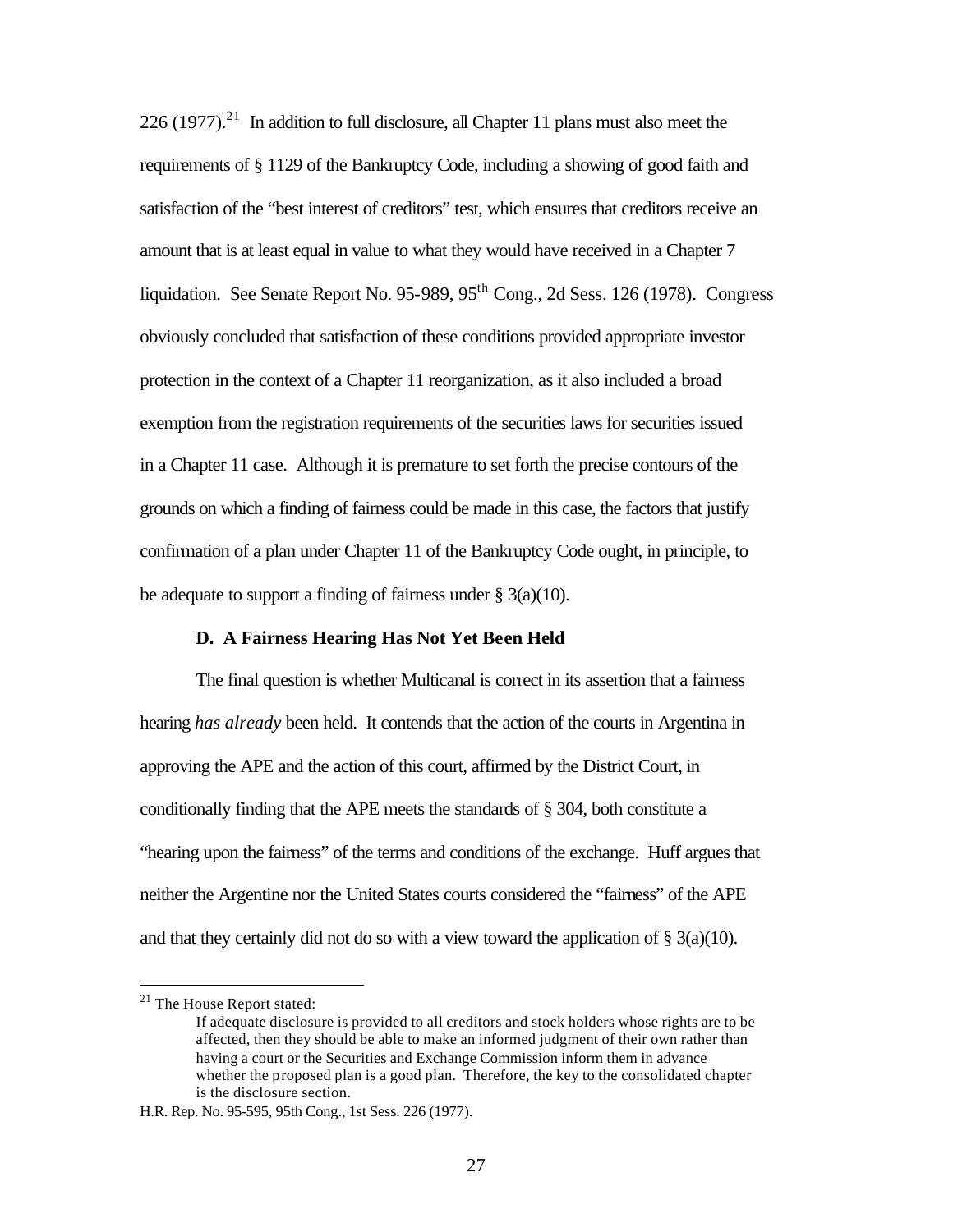The record is clear that neither the Court in Argentina nor this Court has expressly found that the Multicanal APE was fair, within with meaning of  $\S$  3(a)(10) and assuming *arguendo* that it would be possible to do so without prior notice that the court would be making a fairness determination. The scope of the authority of the Argentine court was limited with respect to its review of the terms and conditions of the APE. The only issues it had authority to consider in approving the APE were whether assets and liabilities were properly stated, whether the APE had been approved by the necessary supermajority of creditors, and whether the APE was abusive or fraudulent. *Multicanal II*, 314 B.R. at 504-10. Huff objected to this Court's recognition of the APE under § 304 on the ground that the scope of judicial control in Argentina was so limited, and it further argued that this Court should not have granted relief under § 304 because the APE failed to meet the standards for confirmation of a plan of reorganization under Chapter 11. The Court in its prior opinion rejected Huff's ultimate conclusion (that recognition should be refused), but the result rested in part on the holding that "[t]here is no requirement that a foreign proceeding incorporate the conditions to confirmation set forth in § 1129 of the U.S. Bankruptcy Code." *Multicanal II*, 314 B.R. at 506. No express finding was made, either by this Court or by the Court in Argentina, that the APE met even the "best interests of creditors" test.

This Court found, in its prior opinion, that there was nothing in the terms of the APE that was "fundamentally inconsistent with the provisions of a confirmable Chapter 11 plan," and it rejected Huff's multifarious claims that Multicanal had acted in bad faith and that the APE was patently a give-away for the benefit of its shareholder, Grupo Clarin. *Id*. at 507-08. It also observed that "[t]here is no question on the extensive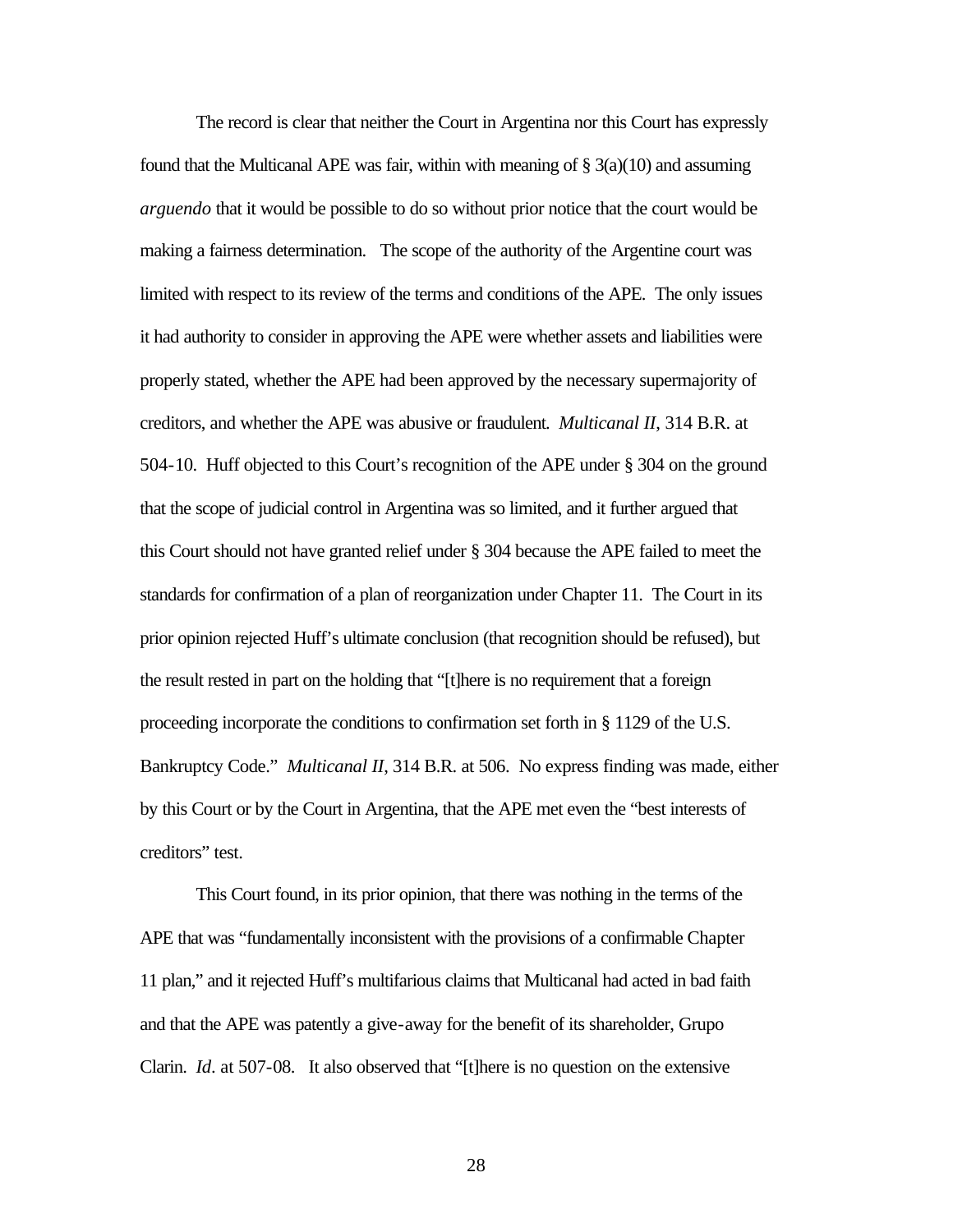record of this case, however, that this cable company with few hard assets would have little to distribute in a liquidation." *Id*. at 507. Nevertheless, the Court made these findings in the context of its recognition of the APE under § 304, and it never received evidence of the value to be received by creditors under the APE as compared to the value that could be recovered in a hypothetical liquidation. The Court found in its prior opinion that an APE, like a U.S. prepackaged Chapter 11 case, presumes that a vote in favor by informed creditors provides a sufficient level of comfort that the transaction is not fundamentally unfair, but Chapter 11 also mandates (among other things) that there be proof of compliance with the best interests test, as well as an express finding of good faith. *In re Best Prods. Co., Inc.*, 168 B.R. 35, 72 (Bankr. S.D.N.Y. 1994). Although Multicanal is correct that the Court rejected Huff's claims that the Argentine proceedings were unfair,  $\S$  3(a)(10) requires a more explicit determination relative to fairness and to the value of the consideration to be received in the exchange.

While Multicanal cannot use  $\S 3(a)(10)$  as an exemption from registration at this time, its ability to claim the  $\S$  3(a)(10) exemption is not foreclosed. The District Court suggested that the Argentine court might be able to hold a fairness hearing and said, it "is even possible that the Bankruptcy Court might itself hold a fairness hearing, with requisite advance notice, and that such a hearing might qualify Multicanal for an exemption." *Multicanal III*, 331 B.R. at 551. It expressly stated, "To the extent the Bankruptcy Court determines that the requirements of section 3(a)(10) have been satisfied, and the informational packets to accompany the proposed exchange were satisfactory, then the cure would satisfy section 5 of the Securities Act, and the section 304 petition of Multicanal's Board of Directors could be granted." *Id*.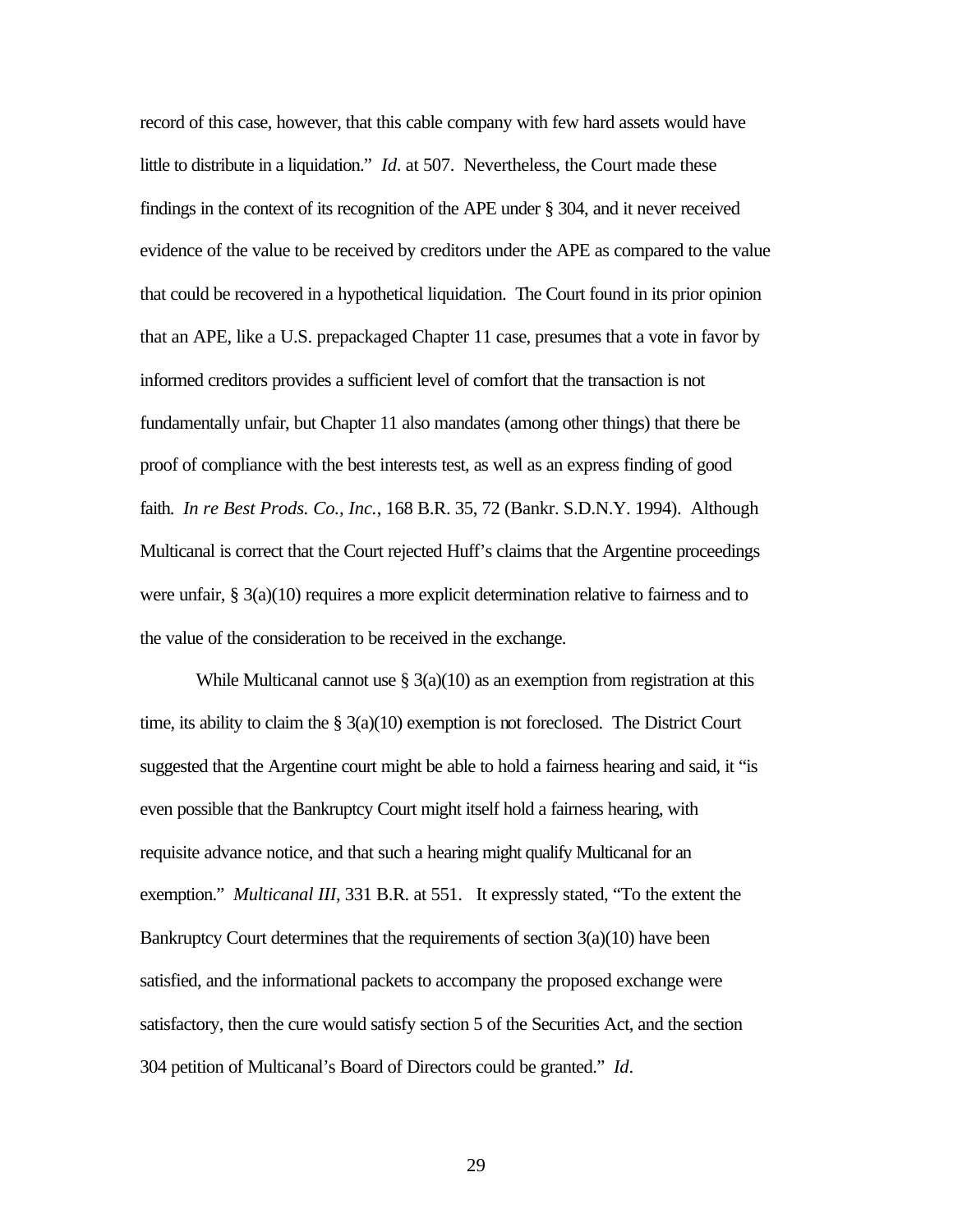The Court finds that the information disseminated to creditors was adequate to permit a vote on the APE but that the lack of notice that a fairness finding would be at issue, and a lack of a hearing open to all interested parties and findings on the issue of fairness, prevents a ruling that a fairness determination for purposes of  $\S 3(a)(10)$  has already been made.

As noted above, the District Court also remanded the question whether "in light of the passage of time and changed economic circumstances, a re-vote of all noteholder creditors should be required." *Multicanal III*, 331 B.R. at 551. This issue could also be considered in connection with a fairness hearing.

#### **II. Rule 152 Safe Harbor**

The second principal issue remanded by the District Court is whether there is an exemption for the securities to be issued by Multicanal pursuant to Rule 152 under the 1933 Act.

Section 5 of the Securities Act of 1933 prohibits the public offering and sale of securities before the issuer files a registration statement with the SEC and the registration statement becomes effective. Section 4(2) exempts transactions by an issuer "not involving any public offering." In 1935, the SEC adopted Rule 152, which in its present form reads as follows:

The phrase transactions by an issuer not involving any public offering in section 4(2) shall be deemed to apply to transactions not involving any public offering at the time of said transactions although subsequently thereto the issuer decides to make a public offering and/or files a registration statement.

17 C.F.R. § 230.152. Rule 152 has been described as an exception to the SEC's "integration doctrine," which provides that an issuer cannot use two or more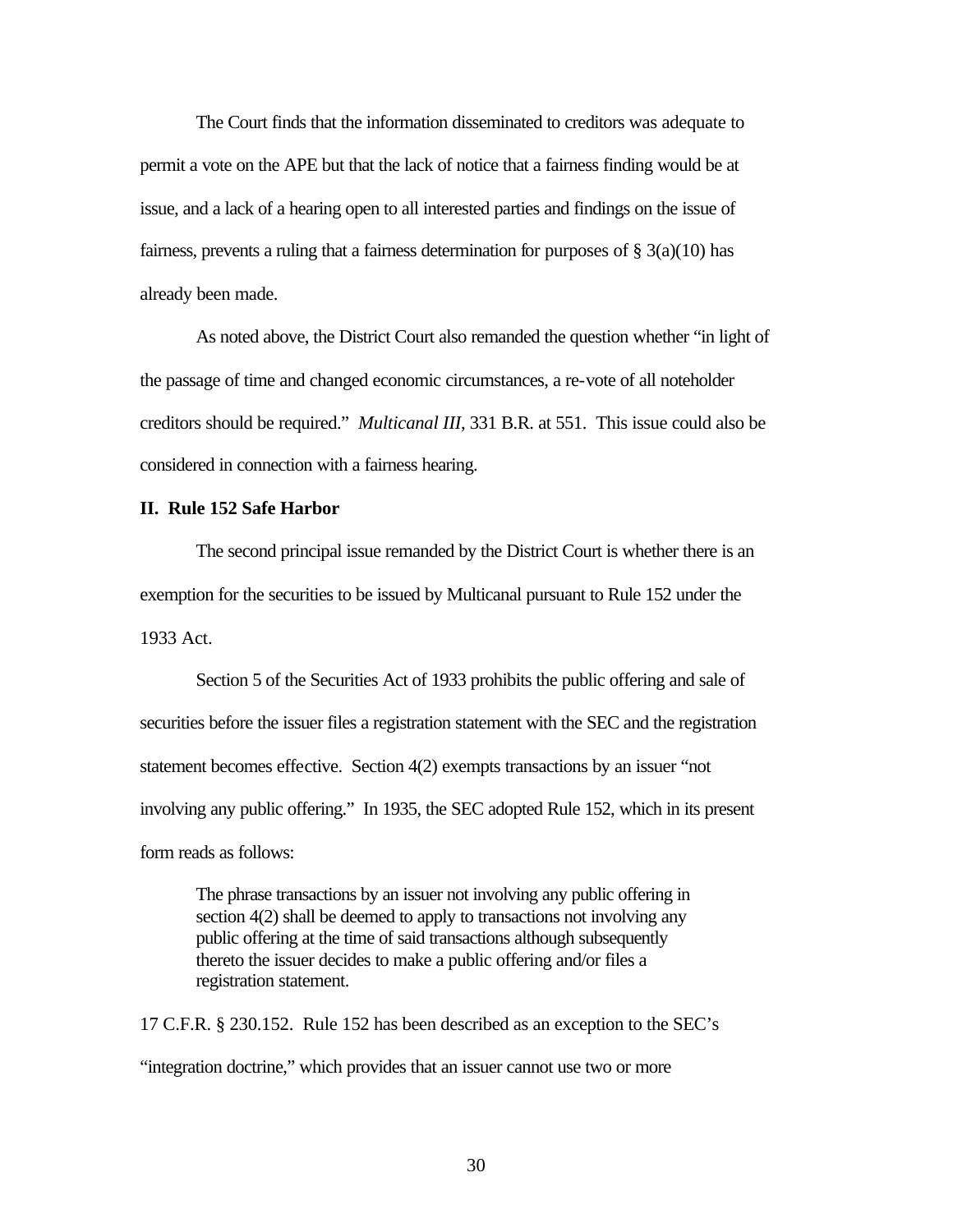exemptions to avoid registration of what is in reality a single transaction and determines what constitutes a single offering for purposes of registration. See Bradford, *Expanding the Non-Transactional Revolution: A New Approach to Sec. Registration Exemptions*, 49 Emory L.J. 437, 460 (2000); Hicks, *The Concept of Transaction as a Restraint on Resale Limitations*, 49 Ohio St. L.J. 417, 431 (1988); Johnson and Patterson, *The Reincarnation of Rule 152: False Hope on the Integration Front*, 46 Wash. & Lee L. Rev. 539, 549-56 (1989); Wade, *The Integration of Sec. Offerings: A Proposed Formula that Fosters the Policies of Sec. Regulation*, 25 Loy. U. Chi. L.J. 199 (1994).

Rule 152 has not been the subject of any substantive judicial analysis.<sup>22</sup> It was apparently not the subject of any SEC application either during its first fifty years when, in 1986, the staff issued a "no-action" letter that took the position that Rule 152 precluded integration of a successfully completed private placement and a later registered initial public offering. *Verticom, Inc.*, SEC No-Action Letter, 1986 WL 65214 (Feb. 12, 1986). Importantly, the staff held that the company did not have to rely on the traditional five-factor integration analysis that had been proffered by the issuer's counsel, and that it would issue a "no-action" letter based solely on Rule 152. <sup>23</sup> Since *Verticom*, the SEC staff has applied Rule 152 in

<sup>22</sup> It has apparently been mentioned in only one reported case, *Neuwirth Inv. Fund, Ltd. v. Swanton*, 422 F. Supp. 1187, 1196 (S.D.N.Y. 1975), where the court noted simply that the Rule provides that later registration of a public offering does not affect the nonpublic nature of the original sale.

<sup>&</sup>lt;sup>23</sup> This is the integration analysis that the District Court applied in *Multicanal III* to find that Multicanal's solicitation of votes prior to the meeting of December 10, 2003 at which the APE was approved was not "separate and distinct" from the exchange of securities to be offered to retail holders in connection with the cure required to obtain § 304 relief. The five factors, as described by the District Court, are the following: (i) whether the offerings are part of a single plan of financing; (ii) whether the offerings involve issuance of the same class of security; (iii) whether the offerings are made at or about the same time; (iv) whether the same type of consideration is to be received; and (v) whether the offerings are made for the same general purpose. *Multicanal III*, 331 B.R. at 547-48.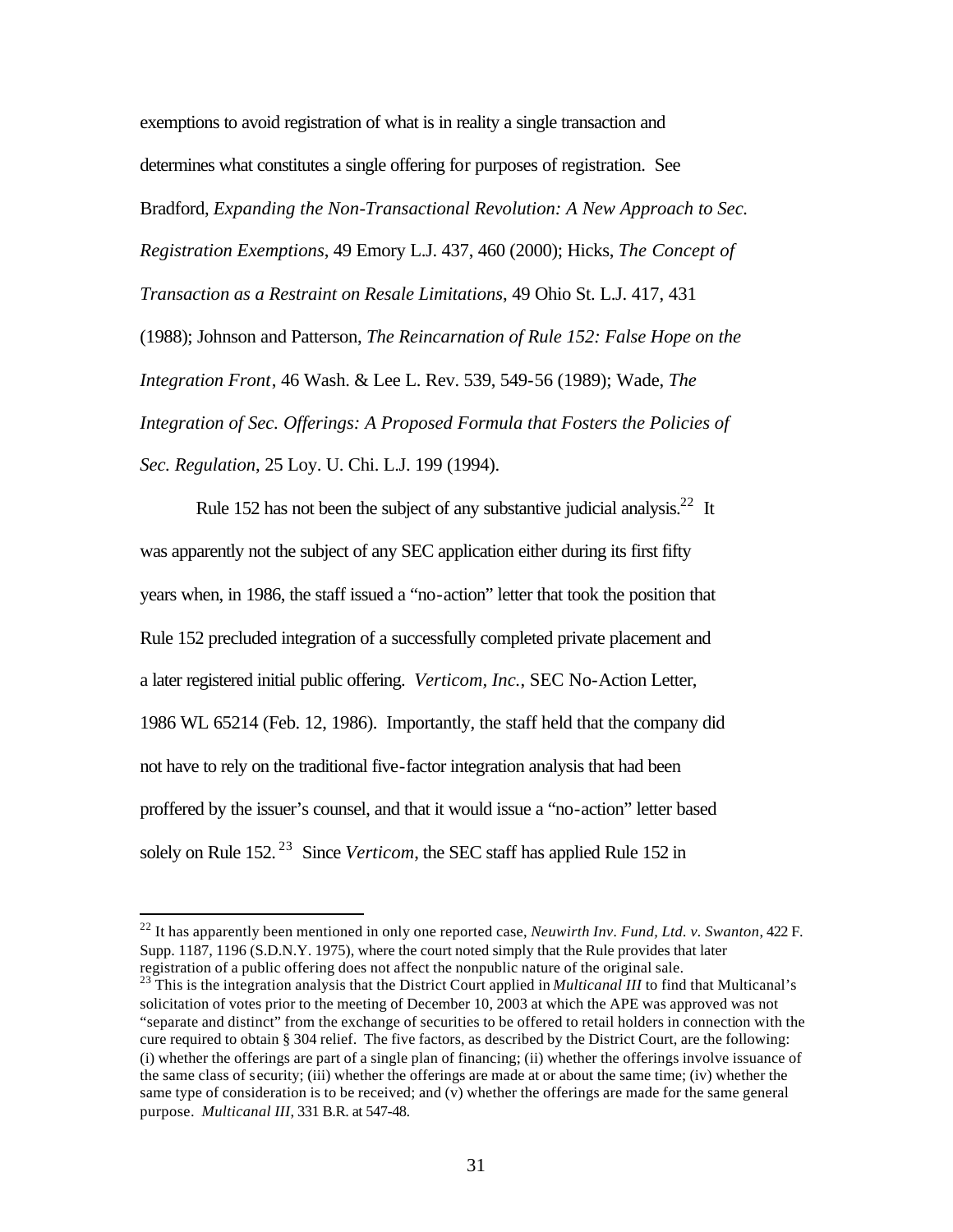several no-action letters or interpretations. *Black Box Inc.* involved a comprehensive recapitalization of a financially troubled company, which proposed to issue convertible debentures to a limited number of QIBs in a private placement and then to proceed with a planned public offering of common stock. The staff determined that, based on Rule 152, "the private placement need not be integrated with the later public common stock offering, based particularly on "the representation that the purchasers of the Convertible Debentures will be obligated to purchase such securities subject only to satisfaction of specified conditions which will not be within the control of the purchasers." *Black Box Inc.*, SEC No-Action Letter, 1990 WL 286633 (June 26, 1990).

In an interpretive letter, the staff subsequently confirmed that its position on Rule 152 was not limited to troubled companies, but that it "was simply a formal articulation of an informal position the staff has taken previously with respect to simultaneous registered offerings and unregistered offerings to a limited number of first-tier institutional investors in connection with structured financings." The staff noted that as a "policy position, it is narrowly construed by the staff … limited in applicability to situations where a registered offering would otherwise be integrated with an unregistered offering to 1) persons who would be qualified institutional buyers for purposes of Rule 144A and 2) no more than two or three large institutional accredited investors." *Squadron, Ellenoff, Plesent & Lehrer*, SEC Interpretive Letter, 1992 WL 55818 (Feb. 28, 1992). It also confirmed that the result would not have been different if the same securities had been issued in the private offering and the subsequent registered offering.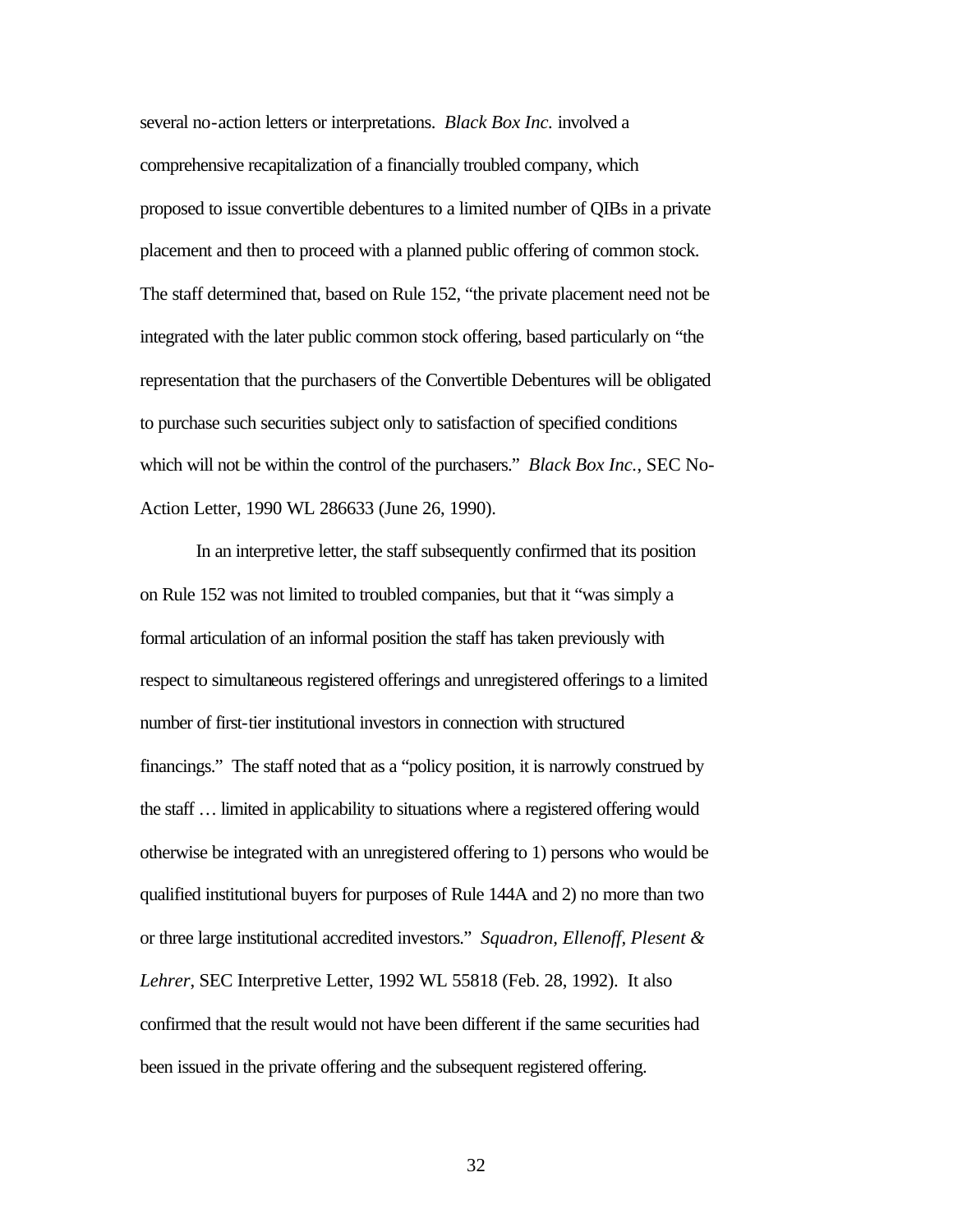Multicanal argues from the foregoing that its private placement to the U.S. QIBs was complete in 2003 at the latest, when they became bound by their affirmative vote in favor of the APE, and that the offer and sale to these QIBS should not be integrated with the subsequent registration of the shares for the benefit of U.S. retail holders (as a result of the decision of the U.S. courts) or for the holders who had voted "no" or abstained (as a result of the requirement of the Argentine courts that these holders be given an election). Huff contends that the offering to QIBs is not complete even now, as the "yes" voters have the right to terminate the APE under certain circumstances, and the effectiveness of the entire offering is still uncertain in light of the status of the litigation in our courts and in Argentina.<sup>24</sup> Huff also argues that the Rule 152 exemption "is applicable only to certain types of structured financings," citing a number of commentators. (Huff Br. 12/21/05 at 10-11); see Hazen, 1 *Law of Sec. Regulation* § 4.36 (5th ed. 2005) (The "protection provided by Rule 152 is quite narrow."); Loss  $\&$ Seligman, *Sec. Regulation* (3d ed. 1989) (referring to Rule 152 as a "narrow safe harbor to raise 'seed money' for organizational expenses"); 14 Lander, *U.S. Sec. Law for Intl. Fin. Trans. and Capital Mkts.* § 5:42 (2d ed. 2005) (the Securities Act "does not permit a transaction commenced as a private placement to be completed as a registered offering of those same securities to the same investors").

Although the line of no-action letters under Rule 152 is extensive, the SEC staff has never applied Rule 152 in a case that resembles the one at bar. Multicanal either did not request a no-action letter from the SEC relating to the Rule 152 issue, or one was not

<sup>&</sup>lt;sup>24</sup> The record is not entirely clear whether the approval of the APE given by the Argentine Commercial Court on May 16, 2005, rejecting Huff's most recent objections, constitutes final approval for purposes of Argentine law.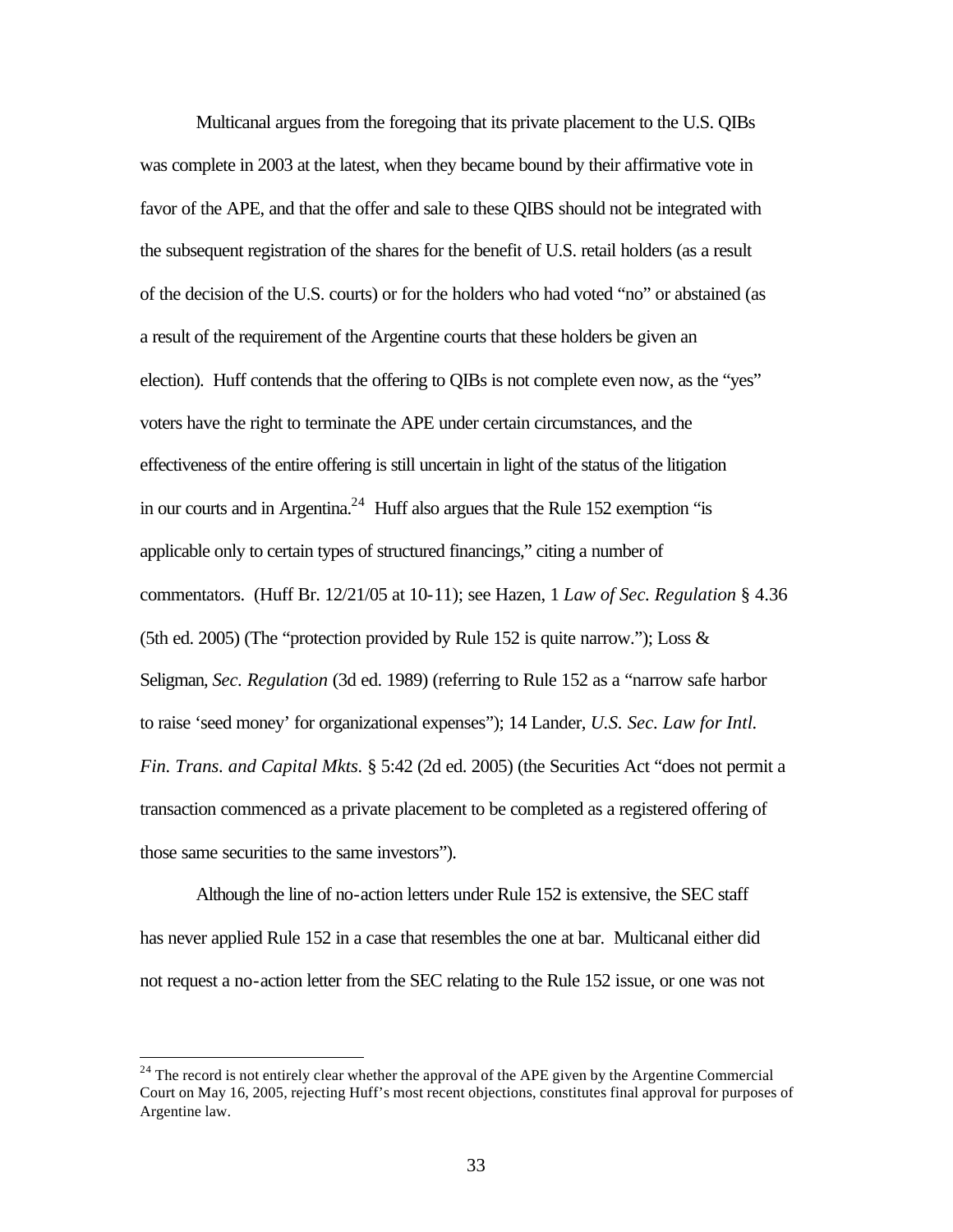forthcoming.<sup>25</sup> In the absence of action by the SEC construing its own rule and practice, or the issuance of a no-action letter with respect to Multicanal's proposed exchange, it is impossible to conclude that Rule 152 provides a clear exemption and a clear path to closure of the APE.

Rule 152 is not a model of clarity, especially in its use of the words "and/or" at the end of its one sentence. As has been pointed out, it is susceptible to at least three constructions: (i) the private placement would not be integrated with a subsequent registered offering if the issuer decides after the private placement to make a public offering or file a registration statement (a subjective test); (ii) the private placement would not be so integrated if the issuer files a registration statement after the private placement (an objective test); or (iii) the private placement would not be so integrated if the issuer files a registration statement after the private placement covering securities that were offered but not sold in the private placement (the broadest construction). Johnson and Patterson, *The Reincarnation of Rule 152: False Hope on the Integration Front*, 46 Wash. & Lee L. Rev. at 549-56. The authors there recognized that the SEC staff has given Rule 152 the third and broadest possible interpretation but questioned whether the construction would be followed even by the full Commission, in light of its integration decisions at the time Rule 152 was adopted in the 1930's and Commission decisions thereafter. 46 Wash. & Lee L. Rev. at 572, citing *Unity Gold Corp.*, 3 S.E.C. 618, 624 (1938); and *Cameron Indus., Inc.*, 39 S.E.C. 540-41 (1959); see also *LaserFax, Inc.*, SEC No-Action Letter, 1985 WL 54332 (Aug. 15, 1985).

 $25$  The SEC staff has also apparently not declared the effectiveness of Multicanal's registration statement.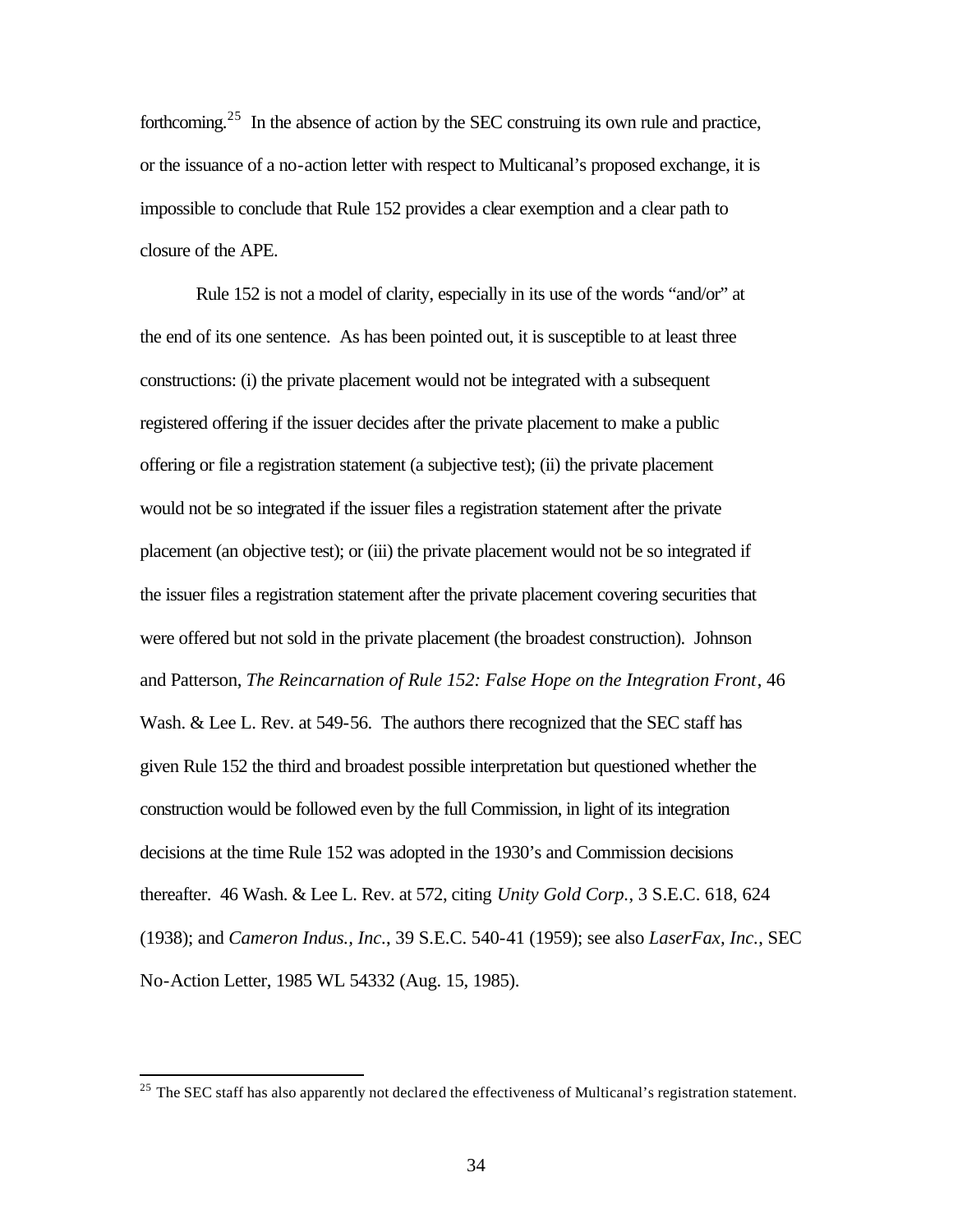In any event, and without questioning the staff's long-standing construction of the SEC rule, Multicanal is arguing here for a construction of Rule 152 that would permit a subsequent registration and sale of securities to offerees who were solicited in the earlier private placement and rejected it. Multicanal is proposing to register not only the securities to be offered to U.S. retail holders, who were never offered a security in the earlier APE, but the securities to be issued to those who were already offered the same package but voted "no" or abstained.<sup>26</sup> It is proposing to do exactly what Lander, *supra*, says it cannot do: complete a private placement by offering the same securities to the same investors in a registered offering. See also Keller, *Current Issues in Private Placements: Private/Public Offerings*, 933 PLI/Corp 9, at \*18 (April-May 1996). It is recognized that, in Multicanal's words, "this case is not typical." (Multicanal's Br. on Remand at 14 n.19.) However, a general rule that would permit an issuer to offer unregistered securities to certain holders of debt and then offer registered securities to those who did not accept the offer would go beyond the existing no-action letters and contravene a basic goal of the securities laws, which is to assure the widest availability of information to potential investors before they make an investment decision. Under the unusual facts at bar, it is recognized that Multicanal initially determined not to register any securities in its offering, but its change of mind creates classifications that are fundamentally at odds with the basic purposes of the integration doctrine.

It is also impossible to state with certainty that the "yes" voters are obligated to take the securities offered in the APE "subject only to satisfaction of specified conditions which will not be within the control of purchasers." *Black Box Inc.*, 1990 WL 286633, at

 $^{26}$  As noted above, the courts in Argentina have required that Multicanal give these holders a choice among the options, and Multicanal is registering the shares that these holders will receive.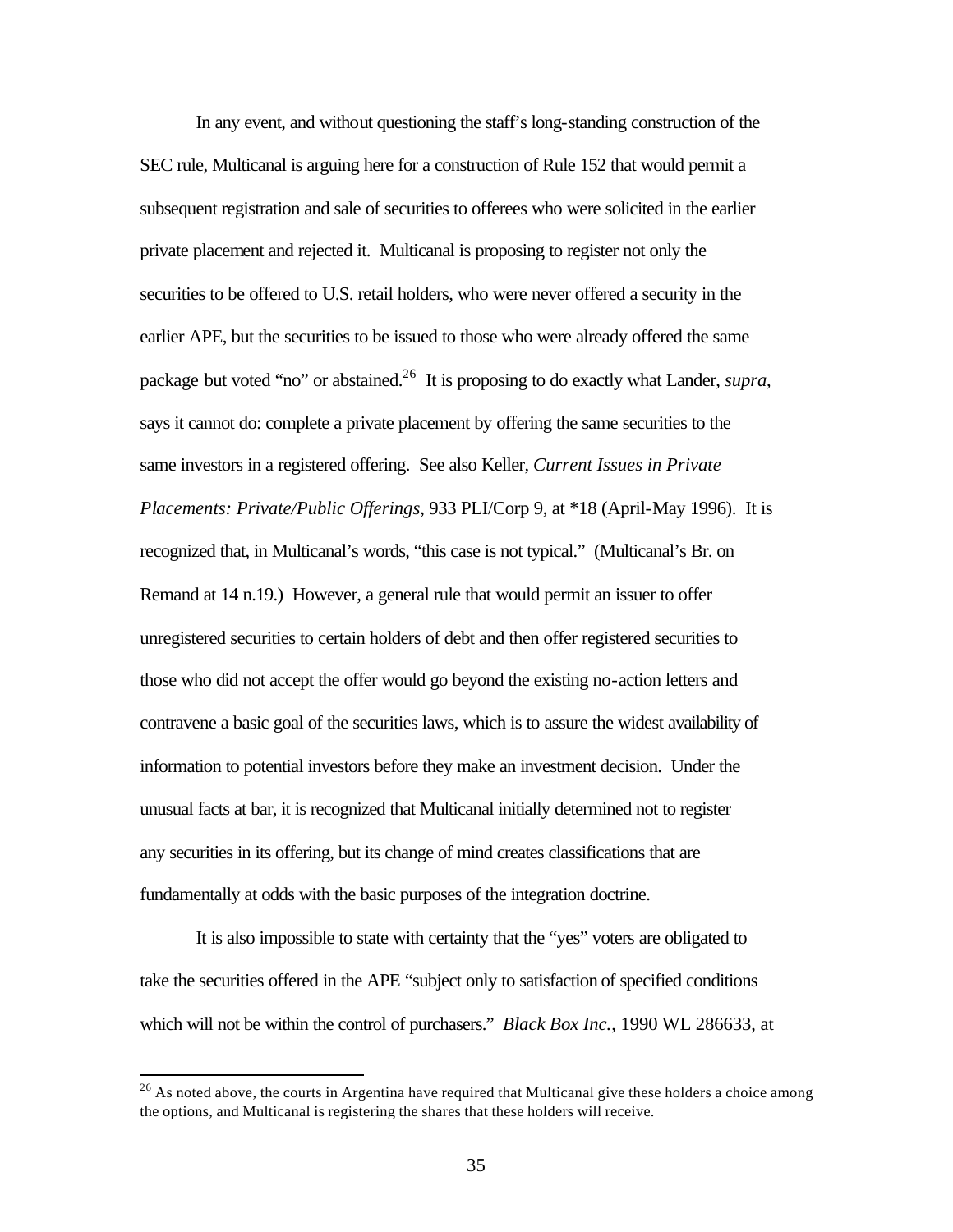\*15. The APE can be terminated by the "yes" voters under certain circumstances, as Huff argues, and it is not clear when it will become effective.

Moreover, Multicanal's registration of securities for the benefit of the "no" voters and the U.S. retail holders creates its own form of reverse discrimination against the "yes" voters of which these holders were unaware when they made their election under the APE. There is no dispute that a security registered under the U.S. securities laws is generally more valuable, to a U.S. person, than an unregistered security. Yet the "yes" voters now end up with an unregistered security, while all others have the benefit of a security that is registered.

Multicanal argues that SEC Rule 144(k) permits previously restricted securities (such as the securities issued to the QIBs) to become available for public resale following expiration of a two-year holding period, and that it is in "accordance with normal industry practices" to remove restrictive legends on securities that may be sold pursuant to Rule 144(k). (Multicanal's Reply to Huff's Br. on Remand at 12, citing Telephone Interpretation of Rule 144 No. 8, available at

http://www.sec.gov/interps/telephone/1997manual.txt. and *Mayfield III*, SEC No-Action Letter, 1985 WL 54127, at \*1 (Apr. 5, 1985).) Multicanal further contends that the twoyear holding period for the "yes" voters has already run, on the theory that it began running at the time of the vote in 2003 when the "yes" holders assumed the risk of economic loss, "even though actual delivery of the securities may not occur until later." *Id*. at 14, citing *Resales of Restricted and Other Sec.*, SEC Release No. 33-6099, 1979 WL 174360 at \*9 (Aug. 2, 1979). Further, Multicanal has drafted a resale registration rights agreement for the benefit of the consenting holders, which would provide for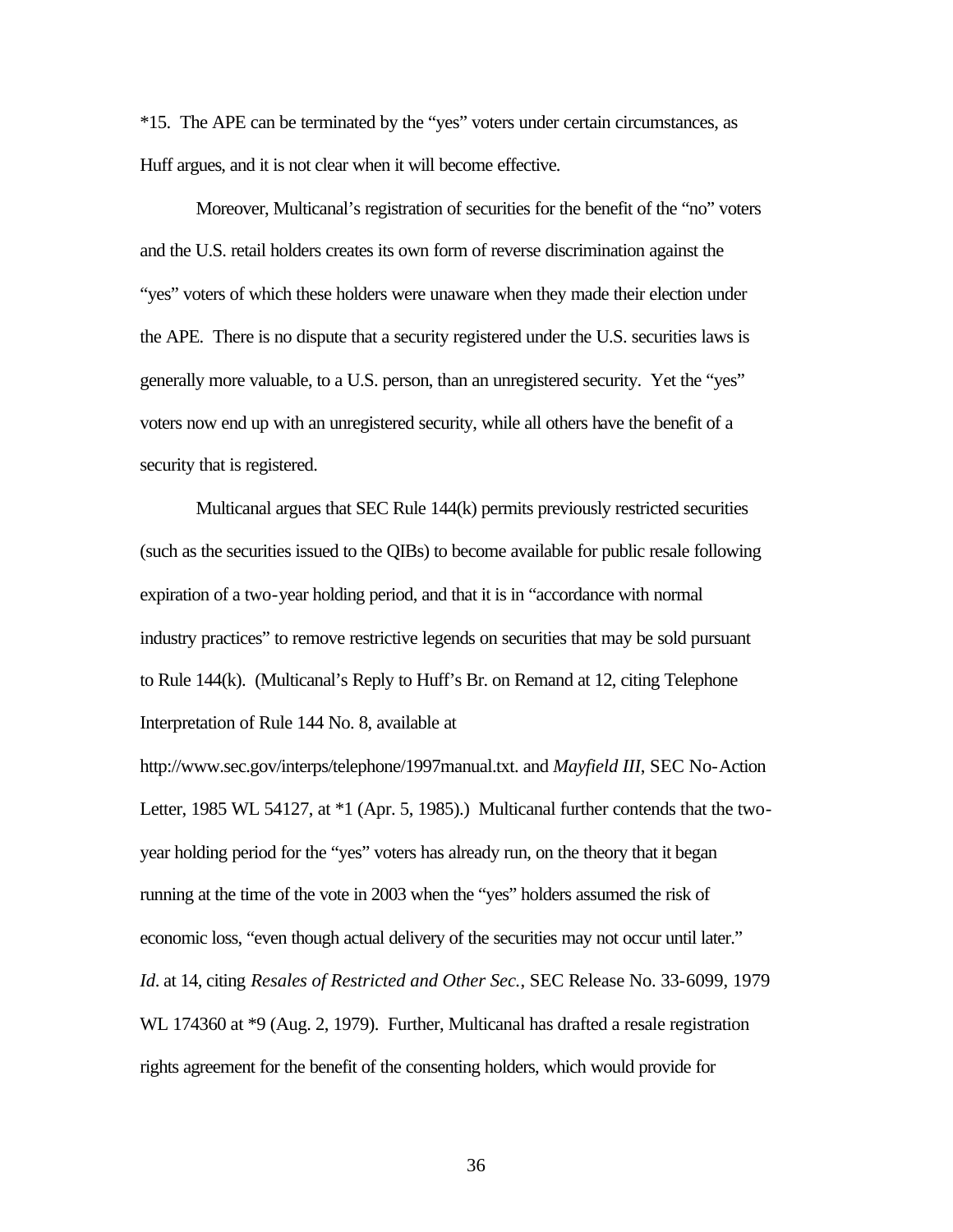backstop resale shelf registration rights for consenting holders in the event that Rule 144(k) proved unavailable to assure equal treatment for the "yes" voters.

Notwithstanding all of Multicanal's efforts, there is no certainty that the holding period has already run or that there would be no reverse discrimination against the consenting holders. There is authority that the holding period is tolled during the period when any required governmental approval is obtained for the transaction, and that "the SEC staff reasons that since the purchaser is unable 'to exercise shareholder rights with respect to stock, such as voting rights, or the right to receive dividends, the holding period does not commence until the contingency is removed.'" Hicks, *Exempted Transactions under the Securities Act of 1933*, § 10.111 (2d ed. 2005). The shelf registration proposed by Multicanal does not provide consenting holders with all of the uncircumscribed rights of those who would receive registered securities under the F-4 Registration Statement.

In its decision rejecting Multicanal's reliance on an exemption under  $\S 3(a)(9)$  of the Securities Act, the District Court concluded that the safe harbor propounded by Multicanal was not available. It concluded: "There are simply too many tangled facts at play for me to defer to the mere lapse of more than six months since the December 2003 vote of creditors, or otherwise to persuade me that the SEC would apply a six-month safe harbor to the facts of this case. Indeed, the SEC staff was unwilling to give Multicanal a No-Action Letter because of material factual issues at play." *Multicanal III*, 331 B.R. at 547. Having found no safe harbor, the Court applied the "traditional five-factor test for determining if multiple offerings are to be integrated" and found that the 2003 offer would clearly be integrated with an offer of the same securities to retail holders in 2005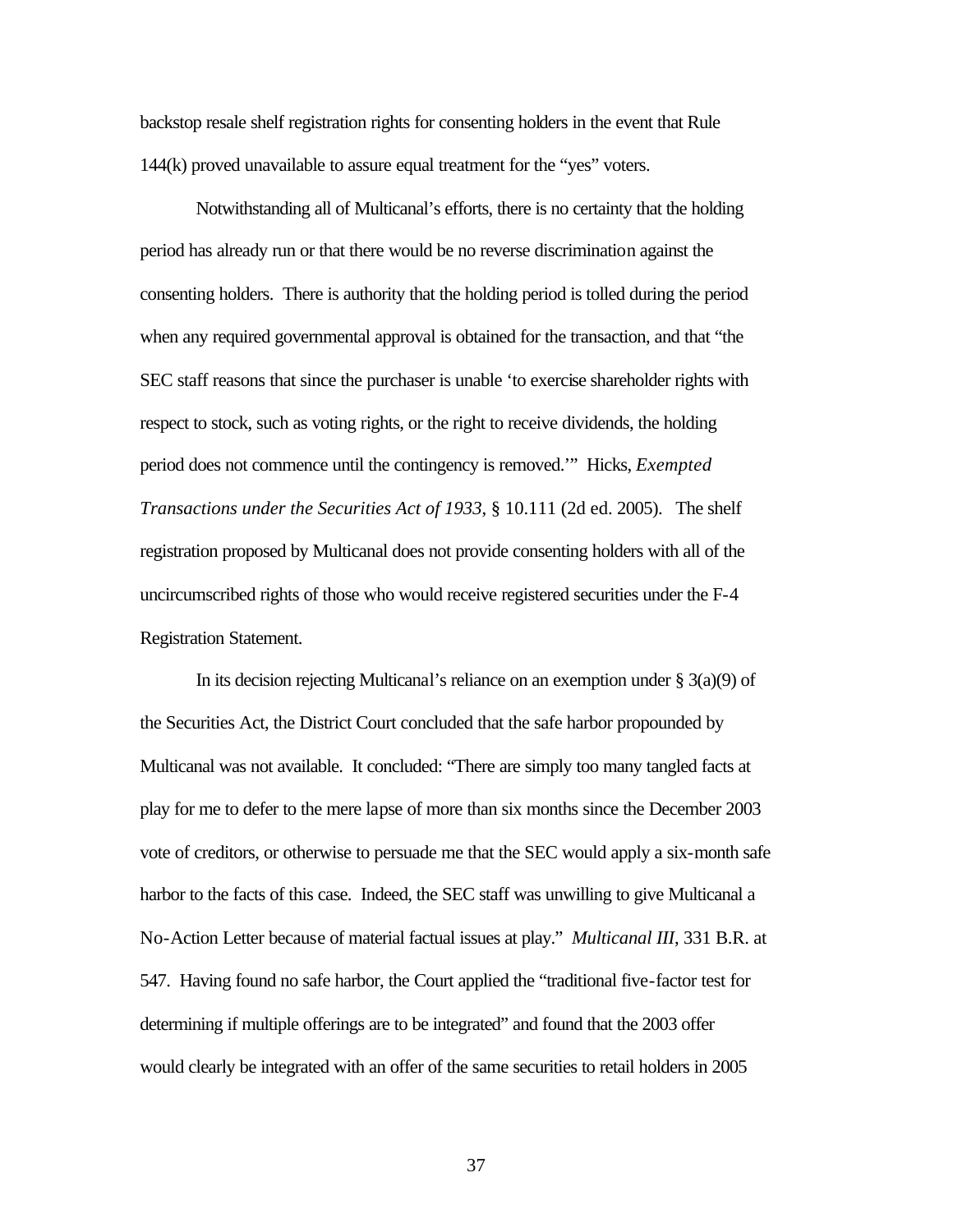or later. *Id*. at 547. The Court's findings were definitive with respect to integration. Reviewing the five traditional factors set forth in SEC Release No. 33-4434, 1961 WL 61651 (Dec. 6, 1961); Release No. 33-4552, 1962 WL 69540 (Nov. 6, 1962); and Rule 502(a) of Regulation D, 17 C.F.R. § 230.502(a), the Court found that integration was clearly indicated by four of them -- *i.e.*, whether the offerings are part of a single plan of financing; whether they involve issuance of the same class of security; whether the same type of consideration is to be received; and whether the offerings are made for the same general purpose. The only factor that was not easily satisfied was the passage of time, but the Court found that the timing of the offerings "is perhaps the least significant of all five factors." 331 B.R. at 548, quoting Wade, 25 Loy. U. Chi. L.J. at 220.

These determinations would be directly applicable in the instant situation but for the possible applicability of Rule 152 as a safe harbor. To quote the District Court, however, there "are simply too many tangled facts at play" to provide any assurance that the Rule 152 exemption would be applicable here, especially as the SEC has failed to give Multicanal a no-action letter. *Multicanal III*, 331 B.R. at 547. It must be recalled that Multicanal determined not to register the securities to be offered in its APE under the U.S. securities laws because it did not want to delay the offer or make it subject to the uncertainties of the U.S. regulatory process. Multicanal has now gone to the significant time and expense of drafting and filing a registration statement, but that statement can benefit only certain holders and must be withheld from the consenting holders in order to prevent them from requiring a re-vote. Multicanal's position is fundamentally at odds with the purposes of the securities laws, and the only certainty is that proceeding under Rule 152 without an SEC no-action letter would ensure years of uncertainty, litigation,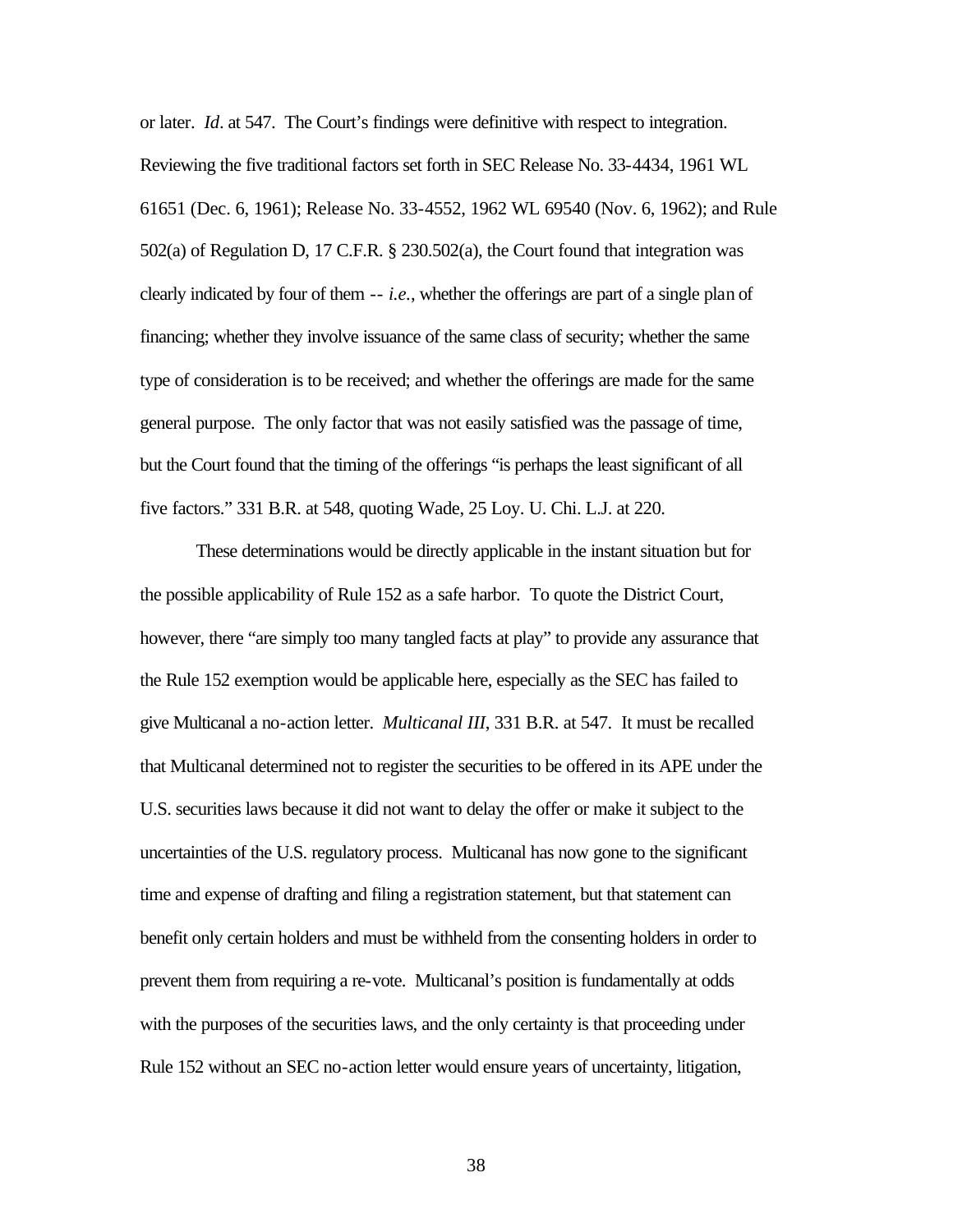and a possible failure to close the APE while appeals are heard in our courts. This would not be consistent with the purpose and goal of § 304 to "best assure an economical and expeditious administration" of the foreign estate.

## **III. Standing**

The District Court remanded with the suggestion that the Court consider the question of Huff's standing to oppose entry of an order under § 304 recognizing the APE:

It appears that Huff objects on behalf of [a] number of creditor interests, including creditors of Multicanal which would qualify as QIBs, some of whom may have voted in favor, and some in opposition, to the APE. Possibly, Huff has a conflict in its representation. The Bankruptcy Court, following remand, might consider the propriety of Huff's continued voicing of the various interests it purports to represent.

### *Multicanal III*, 331 B.R. at 551.

There is no question that Huff, through its counsel, initially opposed entry of an order under § 304 by asserting the rights and interests of both U.S. QIBs and retail holders, but as found in *Multicanal II*, Huff's clients included both QIBs and non-QIB retail purchasers of the notes in the United States. *Multicanal II*, 314 B.R. at 496. In the initial proceedings before this Court, Huff also moved to intervene at least one non-QIB, Willard Alexander, who was a § 303 petitioner and a named appellant before the District Court. The formal intervention of non-QIBs was found not to be necessary, but the Court considered and sustained objections to the § 304 petition that protected the interests of the retail holders in the U.S., noting that Multicanal appeared to have abandoned its standing argument and that the Court also has an obligation, in any event, to analyze the § 304(c) factors and determine whether recognition is appropriate. 314 B.R. at 516 n.18.

It is appropriate to consider the standing issue again on remand, especially as Huff is now, in part, pleading the case of "yes" voters when it complains that a "partial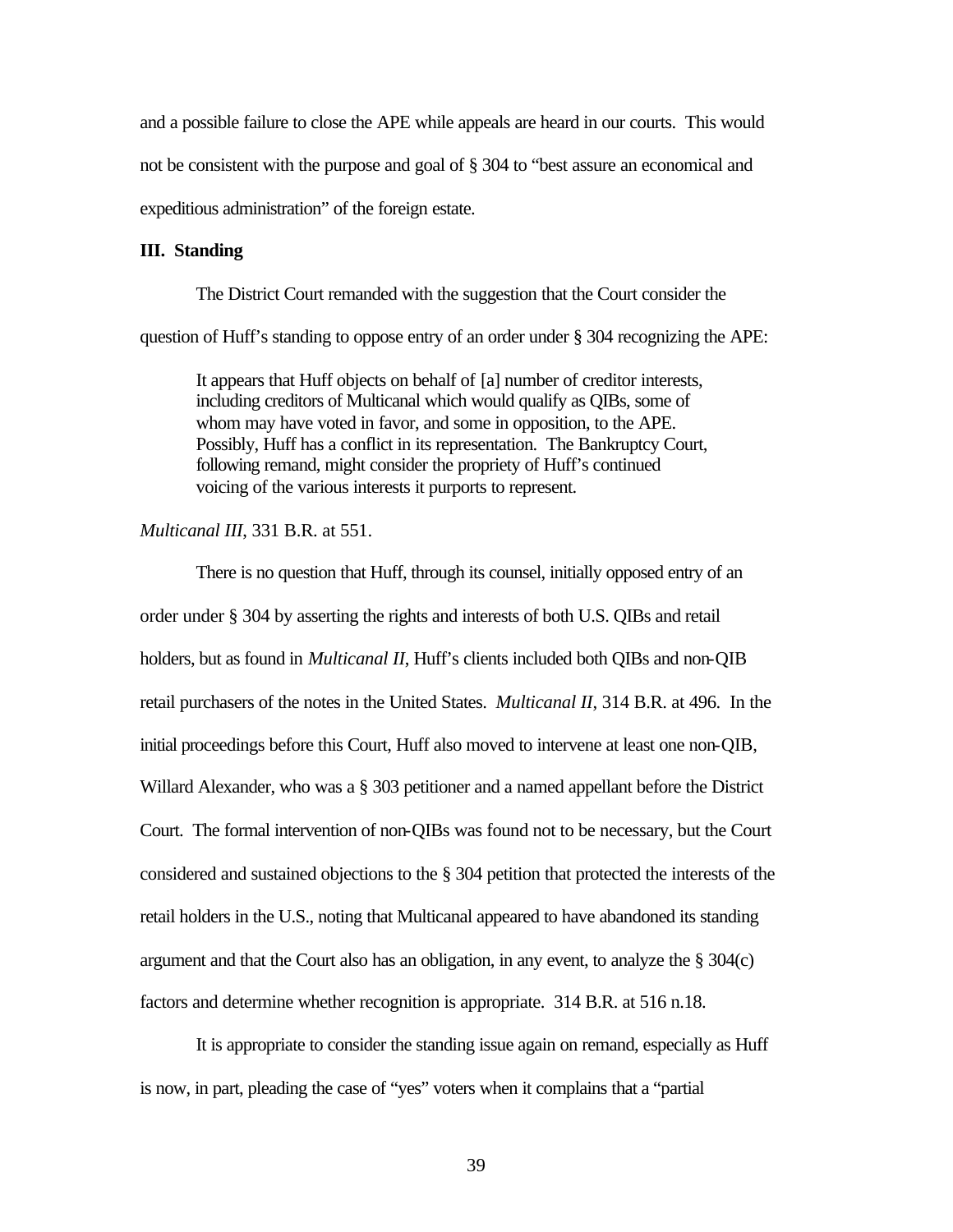registration" of the offering would leave them with a less valuable security than others would receive and that they would not have voted in favor of the APE had they known of this eventuality. Nevertheless, once again, Huff is not asserting the rights of others in the abstract. It has itself bought some notes from holders who originally voted "yes." Two "yes" voters, Robert Tractman (a non-QIB) and Deutsche Bank (a QIB), have also appeared before the Court in support of Huff's position. Tractman sought to intervene in the earlier proceedings before this Court and on remand submitted a supplemental declaration, confirming that Huff could oppose recognition of the APE on his behalf and offering to appear if necessary or appropriate. Deutsche Bank similarly filed papers on remand, stating its willingness to participate in the proceedings, and its counsel appeared at oral argument in opposition to the APE.

There is no question that "Generally, litigants in federal court are barred from asserting the constitutional and statutory rights of others in an effort to obtain relief for injury to themselves." *Kane v. Johns-Manville Corp.*, 843 F.2d 636, 643 (2d Cir. 1988). As the Circuit Court said there, third-party standing "is of special concern in the bankruptcy context where, as here, one constituency before the court seeks to disturb a plan of reorganization based on the rights of third parties who apparently favor the plan." *Id*. at 644. That principle would be relevant here except for several countervailing considerations. First, Huff not only directly represents retail and QIB holders who oppose recognition of the APE, but it has brought forward as proposed intervenors "yes" voters who are complaining of direct injury from lack of registration of the securities offering and who assert, in effect, that they would not have voted in favor of receiving an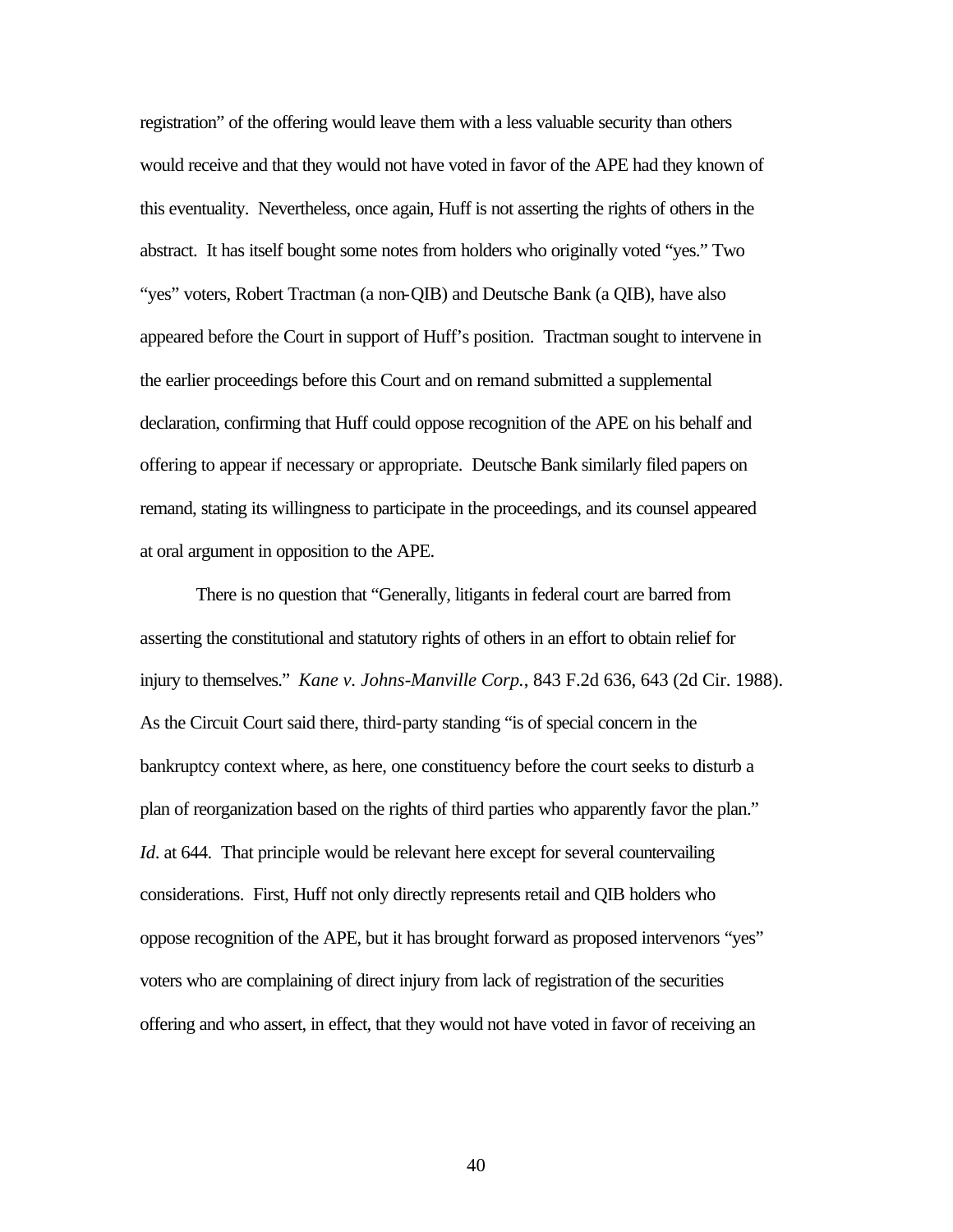unregistered security had they known that a "no" vote would have entitled them to a registered security.

Moreover, the questions on remand concern whether Multicanal has proposed a cure consistent with the U.S. securities laws. The main issue under  $\S$  3(a)(10) is the availability of a fairness hearing open to all interested parties. Even if Huff represented only "no" voters and retail voters, Huff should have standing to be heard on all aspects of the availability of an exemption under  $\S$  3(a)(10). The main issue under Rule 152 is whether the offer to the "yes" voters, and the later offer to the retail holders and the "no voters," must be integrated because of the policies of the securities laws and practice thereunder. Even if Huff represented only retail voters and the "no" voters, it ought to be able to argue that there was one single integrated offering by pointing to the impact of a contrary judicial ruling on the rights of other offerees.

#### **CONCLUSION**

For the reasons stated above, the Court concludes that Rule 152 does not provide a safe harbor under the U.S. securities laws that would permit the APE to close promptly, absent the issuance of an SEC no-action letter. Multicanal cannot claim a  $\S 3(a)(10)$ exemption as a matter of law at this time, but as the District Court suggested, a  $\S 3(a)(10)$ exemption might nonetheless be available after a "fairness hearing" conducted on notice. At the fairness hearing, there could also be a determination whether there has been such a long passage of time since the APE vote that it would be fundamentally unfair to enforce the vote at this time.

Multicanal should settle an appropriate order on 5 days' notice, making clear how it proposes to proceed. As the District Court and this Court have suggested, there may be